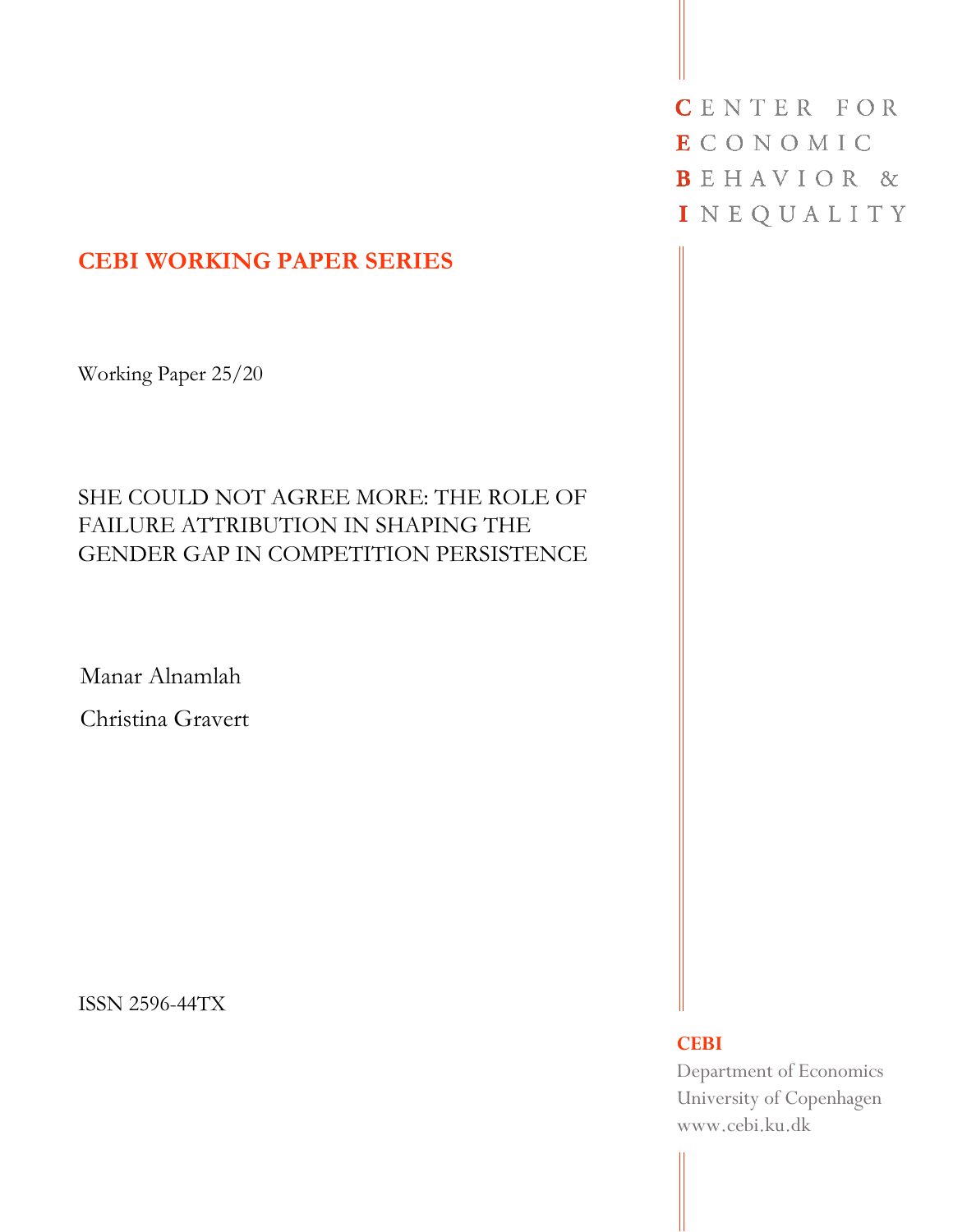**She Could Not Agree More: The Role of Failure Attribution in Shaping the Gender Gap in Competition Persistence** 4 Manar Alnamlah<sup>a[1](#page-1-0)</sup>, Christina Gravert<sup>b,c</sup>

<sup>a</sup> Department of Strategy and Innovation, Copenhagen Business School, Frederiksberg,

- Denmark
- <sup>b</sup> Department of Economics and <sup>c</sup> Center for Economic Behavior and Inequality, University of Copenhagen, Copenhagen, Denmark
- 
- 

## **October 2020**

## **Abstract**

 In competitive and high-reward domains such as corporate leadership and entrepreneurship, women are not only underrepresented but they are also more likely to drop-out after failure. In this study, we conducted a laboratory experiment to investigate the influence of attributing failure to one of the three causal attributions - luck, effort, and ability - on the gender difference in competition persistence. Participants compete in a real effort task and then their success or failure is attributed to one of three causal attributions. We find significant gender differences in competition persistence when failure is attributed to a lack of ability, with women dropping out more. On the contrary, when suggested that failure was due to lack of luck, women's competition persistence after failure increases relative to men. We find no gender difference when failure is attributed to a lack of effort. Our findings have important implications for 22 designing feedback mechanisms to reduce the gender gap in competitive domains.

 *Keywords*: decision analysis; competition; gender gap; performance feedback; laboratory experiment

*JEL*: C91, D03, M50, J24

<sup>&</sup>lt;sup>1</sup> Corresponding Author.

<sup>&</sup>lt;sup>2</sup> E-mail addresses: [ma.si@cbs.dk](mailto:ma.si@cbs.dk) (M. Alnamlah), [cag@econ.ku.dk](mailto:cag@econ.ku.dk) (C. Gravert)

<span id="page-1-0"></span><sup>&</sup>lt;sup>3</sup> This study has been approved by the UCL Research Ethics Committee (Project ID number: 9287/003).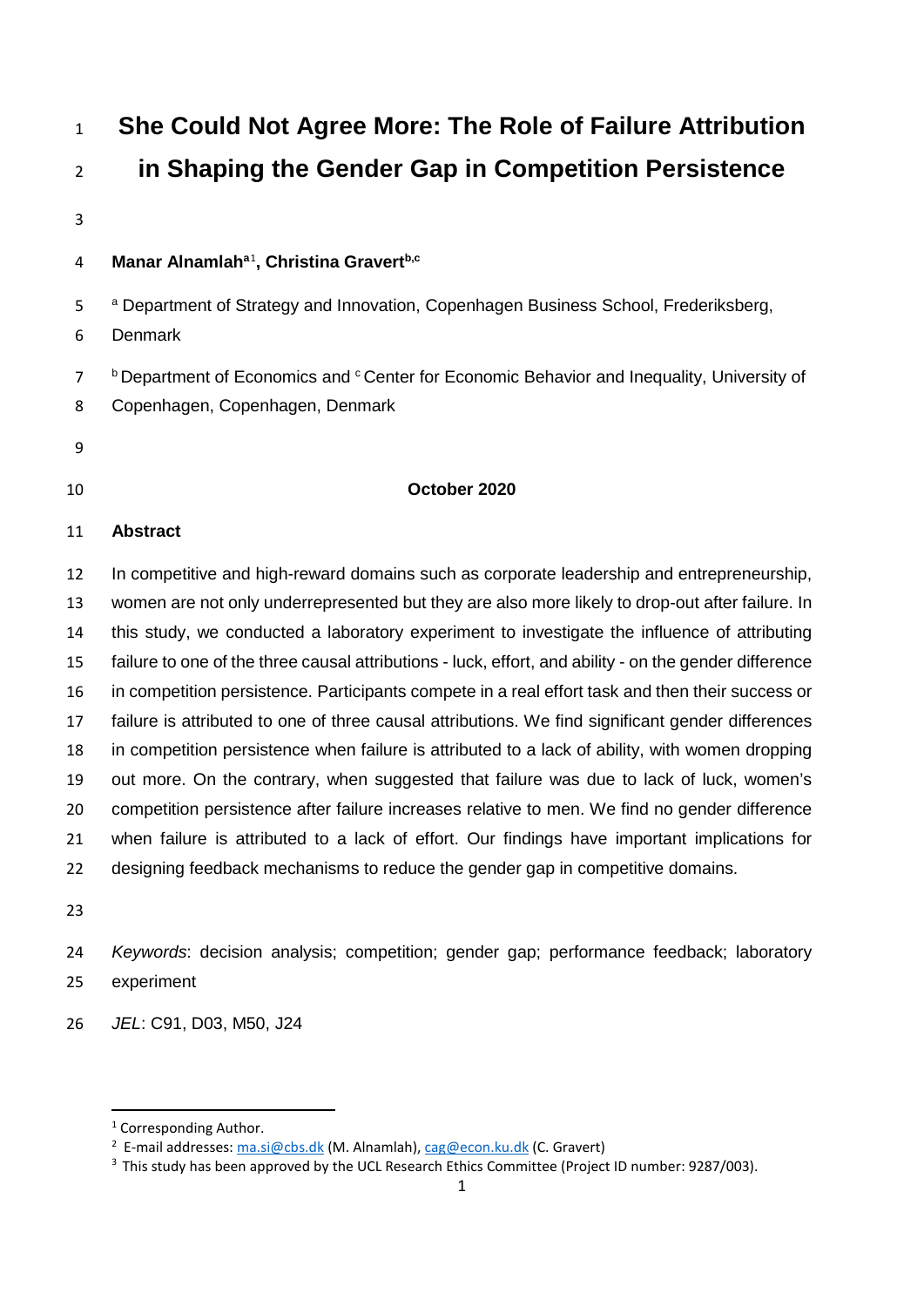### **1. Introduction**

 Despite the growth in female labor market participation, women remain underrepresented in competitive and high-reward domains such as corporate senior leadership, STEM jobs, innovation, and entrepreneurship. The share of female physicians and financial managers climbed to 41% and 54% respectively in 2019 from 13% and 24% in the mid-70s, yet the share of female CEOs in Fortune 500 is far from these figures hovering at less than 8% (Hinchliffe 2020, Wootton 1997). In such competitive domains, women are not only heavily underrepresented but they are also more likely to drop-out. Women rejected in the recruitment process for senior executive roles in the past are less likely to consider another position in the same firm relative to men (Brands and Fernandez-Mateo 2017). In entrepreneurship, the odds of reentry after a business failure of the already underrepresented female entrepreneurs are significantly lower compared to their male counterparts (Simmons et al. 2019). Also besides the fact that only 8% of all patents had a woman as the primary inventor, teams led by women are 4%-7% less likely to continue the patent process after an early rejection (Aneja et al. 2020). Failure and setbacks are organic and fundamental elements 42 of these competitive domains, thus, the endurance of setbacks and persistence in competing are keys to "make it" in these domains. Be it successfully receiving an offer for an executive position after a series of interviews, establishing a successful business after multiple entrepreneurial exits, securing venture capital for a start-up after many failed fundraising attempts, being awarded a patent after appealing to rejected categories and negotiating patent rights, winning a grant for scientific research after several rejections, or publishing an academic paper after a series of rejections, reviews, and revisions.

 In this study, we examine the impact of failure and failure attribution on men and women's persistence in competition. We unfold the gender differences in the impact of losing a competition and attributing the loss to one of the three causal attributions - luck, effort, and ability - on the subsequent willingness to compete. To address our research question, we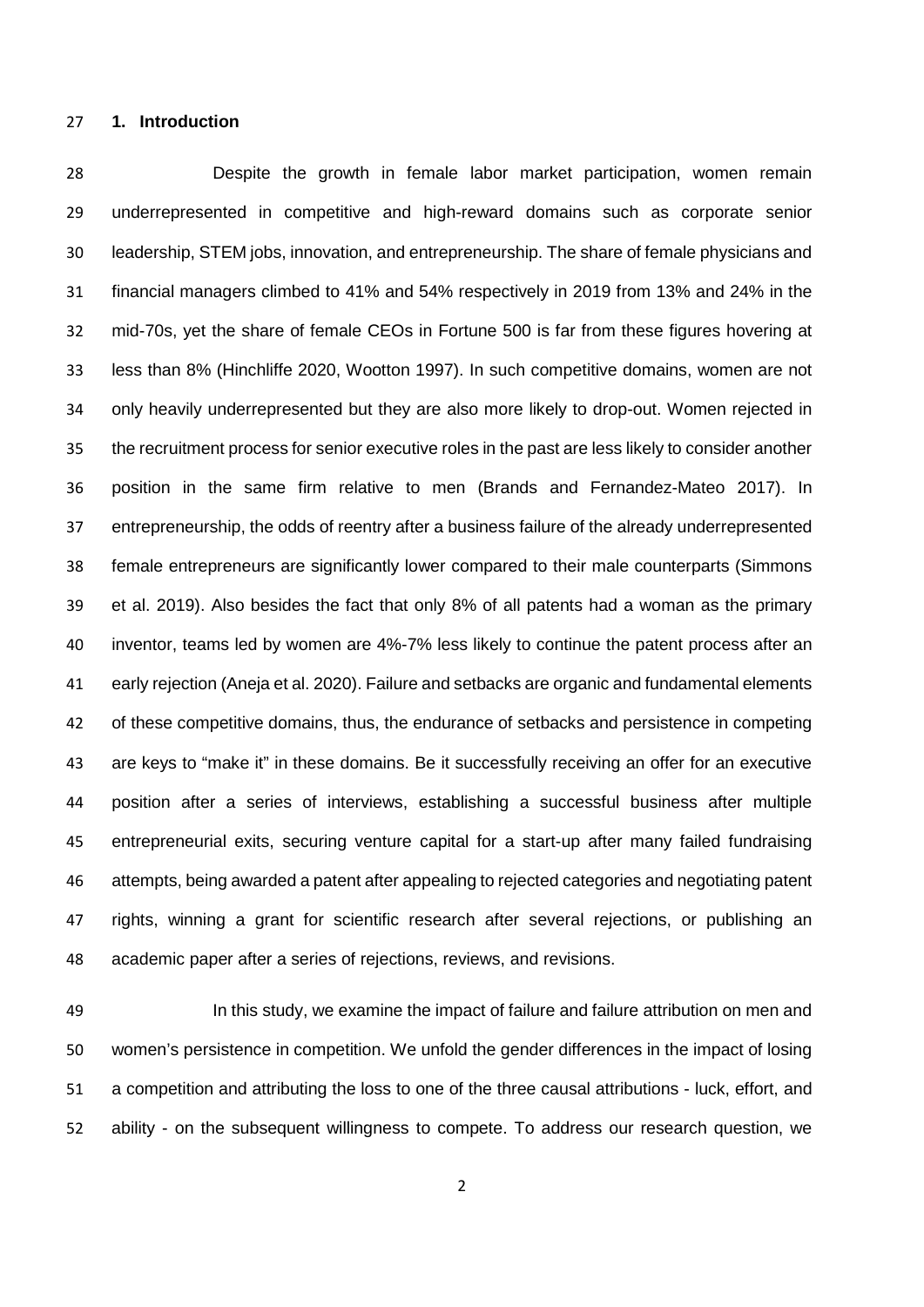conduct a laboratory experiment, with 667 subjects. In the experiment, subjects perform a real effort task of calculating the sum of five two-digit numbers in two rounds. In two rounds, subjects choose their compensation scheme of either to receive a piece-rate payment or enter a winner-takes-all competition. The performance of subjects of both compensation schemes is compared to the performance of a randomly matched opponent from the same compensation scheme. A hypothetical, in the case of the piece rate, or an actual, in the case of the competition, win or a loss is then announced to the participants. Conditional on the score, winning and losing can be seen as exogenous. Participants then decide whether they want to compete or work for a piece rate in the next round. Our design builds on the experiment in Buser and Yuan (2019). In their design, participants only receive objective performance feedback about whether they won or lost before they can decide to compete again. This specification is identical to our control group. In our experiment, we add three treatments in which we randomly assigned casual attribution statements that attribute the win/loss to either luck, effort, or ability.

 Several interesting findings emerge that contribute to our understanding of the gender differences in competition persistence and how such differences might shape the gender differences in career choices and labor market participation. First, confirming previous findings in the literature, we find that losing a competition, which entitles learning about absolute and relative performance only, has a significant negative effect on subsequent willingness to compete. This negative effect of losing is experienced by both those who have initial preferences for competition and those who do not have such preferences. Second, looking at those who have initial competition preferences, we find no significant gender difference in the effect of losing and receiving performance feedback on the subsequent willingness to compete. Compared to their male counterparts, females, who chose to compete, are as likely to compete again after losing and learning about their performance. These findings are inconsistent with the recent work of Buser and Yuan (2019), which suggests that losing a competition negatively influence females' subsequent willingness to compete. Third,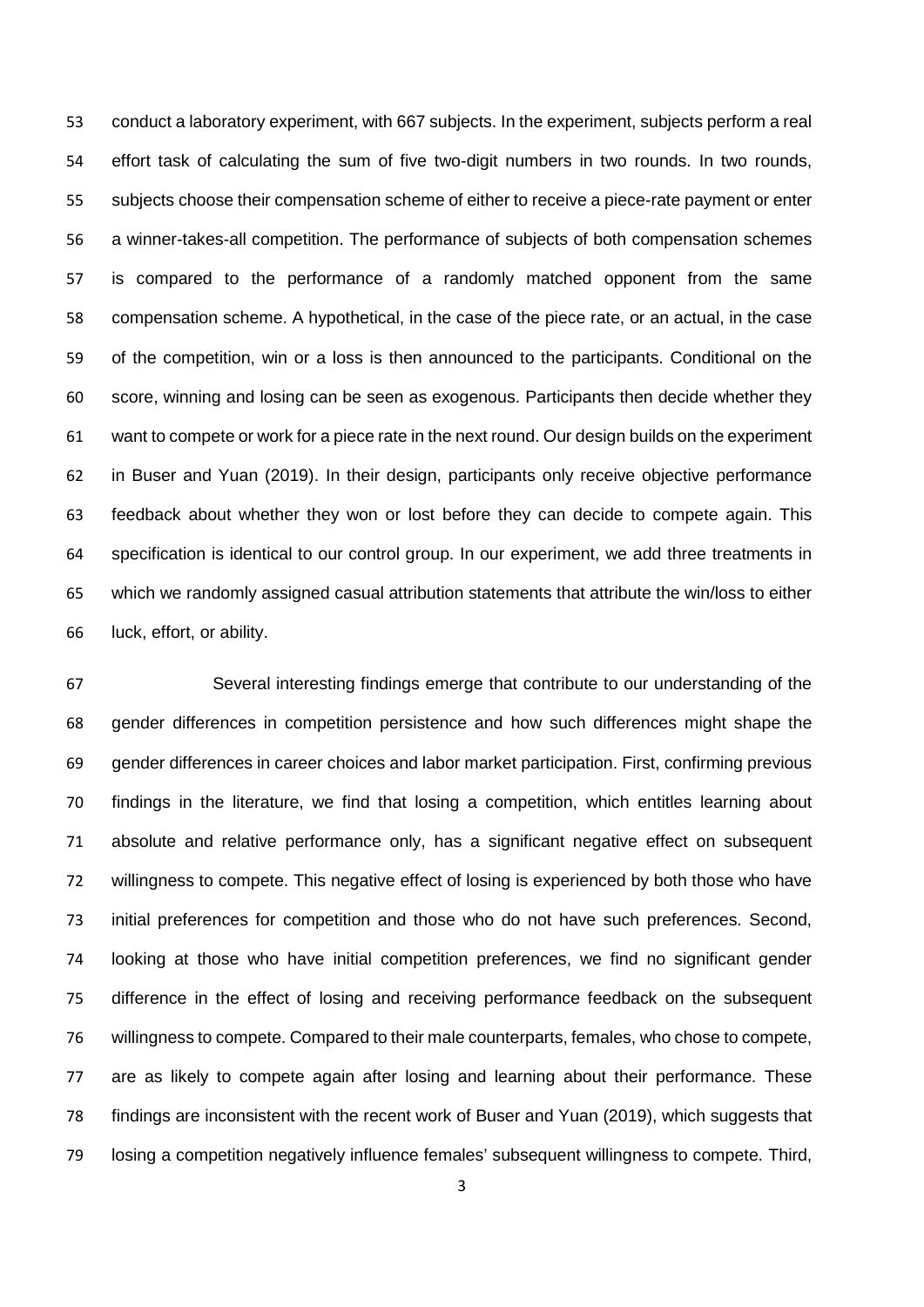for those who have initial competition preferences, there are significant gender differences in the effect of attributing a loss to a lack of luck and ability. Compared to males, females are more likely to compete if their loss is attributed to a lack of luck. On the contrary, females are significantly less likely to compete after losing if their loss is attributed to a lack of ability relative to their male counterparts. Fourth, for those who have initial competition preferences, there are no gender differences in the effect of effort attribution. Females are just as likely as males to compete after losing when their loss is attributed to a lack of effort. Fifth, we find that for women attributing failure to lack of luck has no significant effect on their *confidence (beliefs)* while still having a significant positive effect on their *re-entry into competition (action)*, while 89 attributing it to lack of ability has both an effect on beliefs and actions. Finally, the significant gender differences in the effect of luck and ability loss attributions are especially pronounced 91 on highly confident (top  $25<sup>th</sup>$  percentile) and high in ability (above median) individuals who choose to compete in the initial round. These findings highlight how an individual's reactions to negative feedback can be strongly affected by the way the negative feedback is attributed regardless of how accurate and reliable the feedback is. In our study, ability was purposely ambiguously measured via a task that required ability, effort, and some luck. Further, the feedback was given by a faceless computer. Yet it led to significant changes in behavior. Interestingly, ability attribution only had an effect after a loss, not after winning. This result signals the role of vulnerability in receiving negative feedback and hints at possible pre- existing internal self-attribution of failure among women. These findings may have important implications for workplaces and educational settings in which negative feedback needs to be communicated to individuals by managers, teachers, and superiors. By emphasizing objective performance measures, the role of luck, or the role of effort in an individual's failures, rather than the role of ability, some of the gender gap in persistence after a failure might be alleviated.

 Although the literature has empirically addressed the issue of women's persistence in multiple competitive environments such as patenting (Aneja et al. 2020) and entrepreneurial crowdfunding (Kuppuswamy and Mollick 2016), to our knowledge,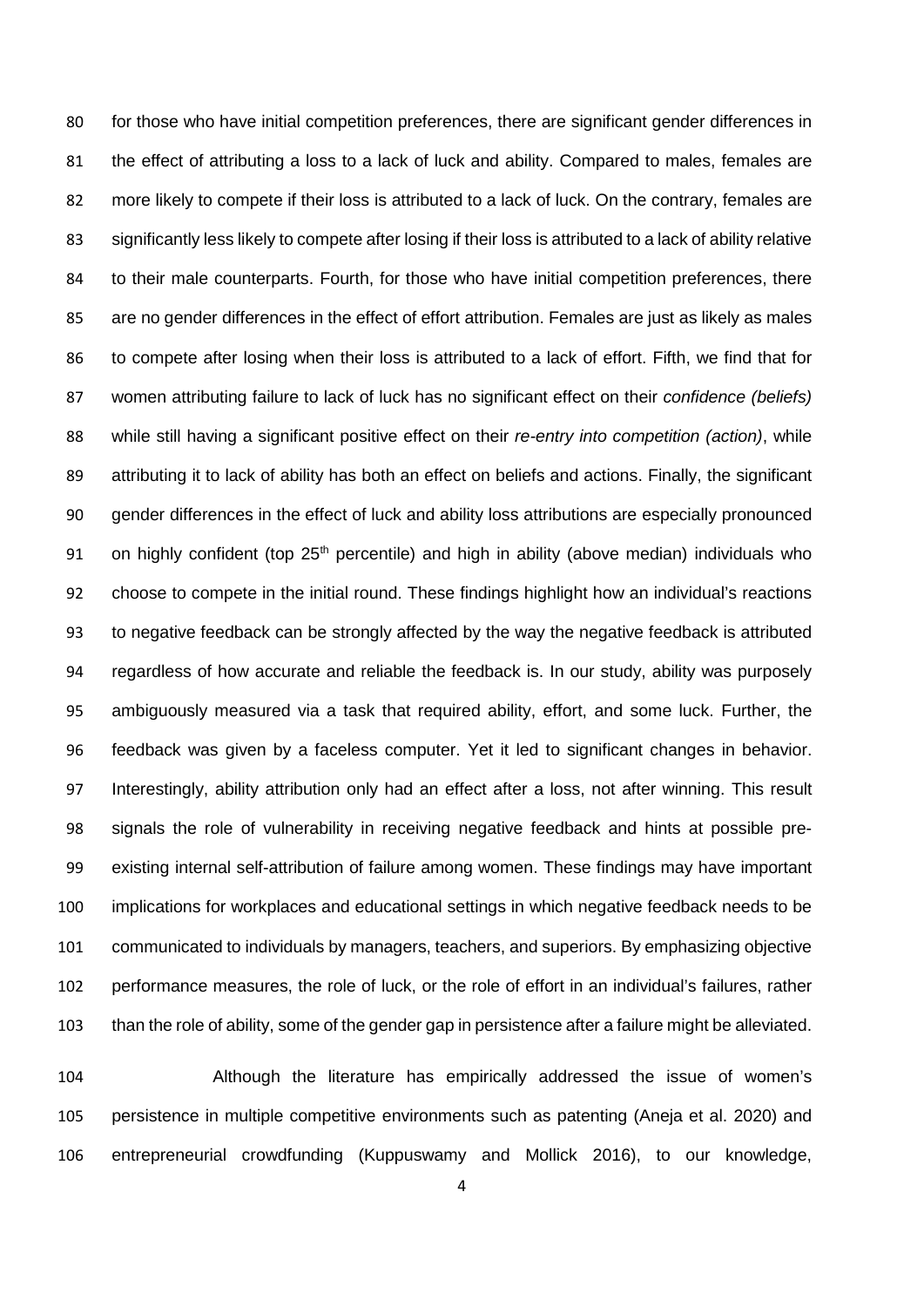experimental analysis of competition preferences and persistence after a failure has been only addressed before by Buser (2016) and Buser and Yuan (2019). Buser and Yuan (2019) investigated the gender differences in the subsequent willingness to compete after losing in a lab experiment and using field data and found that women are less likely to select themselves into a competition again after experiencing a loss. Unlike in observational data settings, our experimental design, like Buser and Yuan (2019), allows us to elicit beliefs and exert control by exclusively manipulating the competition outcomes and attributional feedback while holding everything else constant including the domain's masculinity, opponents' gender visibility, and visibility of failure. Furthermore, unlike other experiments, where all subjects are forced to enter the competition, our experiment is designed to mimic the reality of competition entry by enabling both males and females to make a decision that reflects their true initial competition preferences. This design allows for greater external validity for situations in which individuals self-select into competitive environments. Therefore, our results can contribute to designing better policies that aim to achieve gender equality in labor participation.

 Our work contributes to several strands of the literature. First, this paper builds on and extends the gender gap in competition preferences literature, which examines the gender differences in competition preferences and the underlying mechanisms shaping these preferences. The literature suggests that there are gender differences in competition entry where women are less willing to enter competitive environments relative to men (e.g., Croson & Gneezy, 2009; Niederle & Vesterlund, 2007, 2011), which account for a significant proportion of the gender gap in career choice (Buser et al. 2014). It also addresses the age origin of this gap (Sutter and Glätzle-Rützler 2015) and the role of socioeconomic background in shaping the competition preferences among men and women (Almås et al. 2016). Second, this work speaks to the established performance feedback literature and the growing literature on the gender gap in competition persistence. The literature provides evidence that there are gender differences in processing performance feedback and belief updating, however, the evidence is inconsistent about the impact of such differences in competition preferences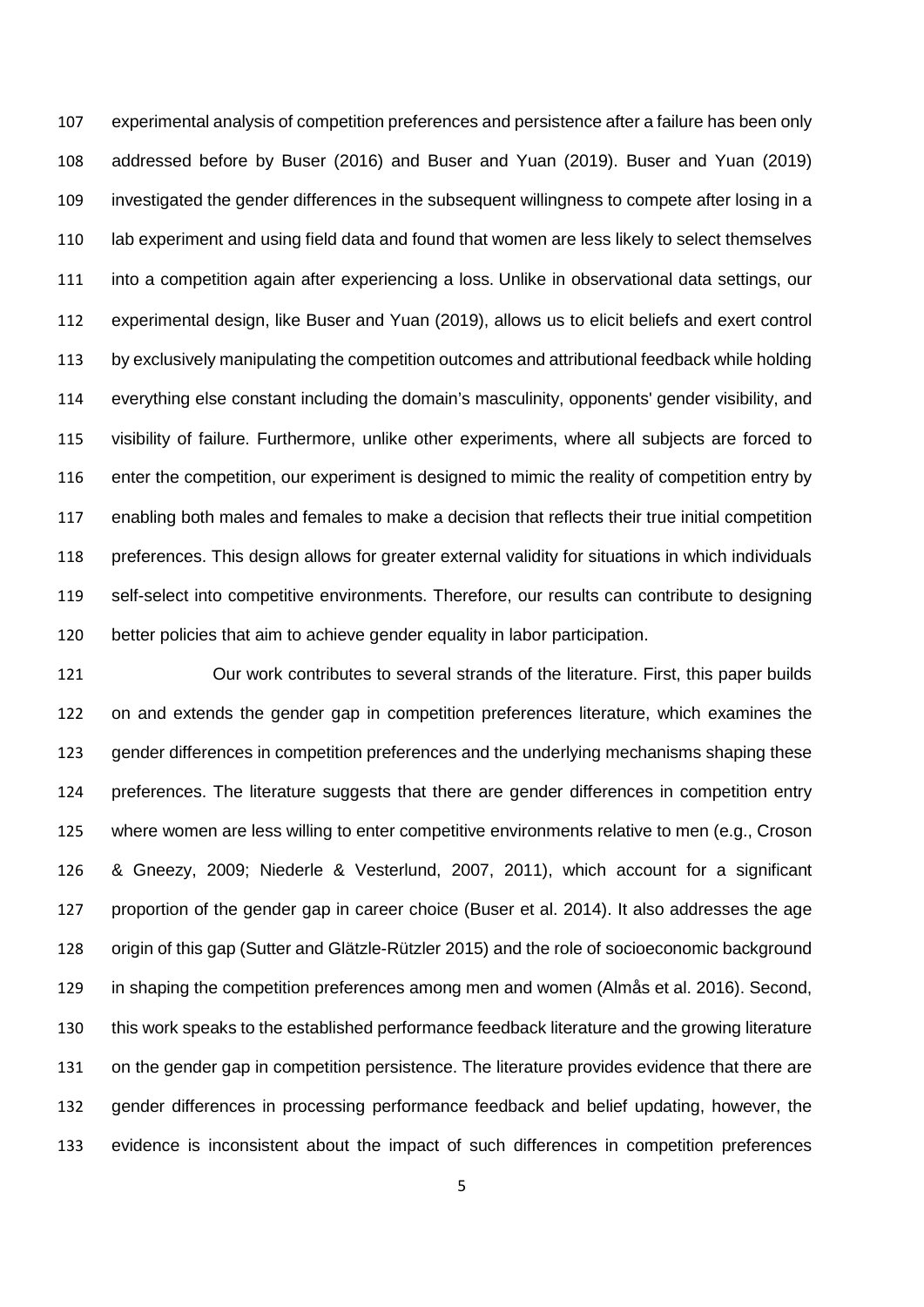(Berlin and Dargnies 2016, Buser et al. 2018). While Cason, Masters, and Sheremeta's (2010) shows that prior knowledge about relative performance does not eliminate the gender gap in the competition entry, Wozniak, Harbaugh, and Mayr's (2014) claims that such feedback has a significant effect on closing that gap. Moreover, the literature claims that negative performance feedback has an impact on, first, the subsequent willingness to seek challenges, where losers seek more challenging targets (Buser 2016) second, women's subsequent willingness to compete again, where they are more likely to drop out relative to men (Buser and Yuan 2019). We show no gender differences in competition persistence after receiving negative performance feedback. Second, by showing how attributional feedback using causal attributions of luck, effort, and ability (Weiner 1985, Weiner et al. 1987) plays a significant role in shaping the gender difference in competition persistence, which as a result would shape the gender composition of competitive and high-reward domains, we contribute to the attribution literature. Third, this study is also related to the growing body of work which examines whether preferences and skills are malleable (Alan et al. 2012; Heckman and Kautz 2014; Alan, Boneva and Ertac 2015; Kosse et al. 2016; Alan and Ertac forthcoming). Andersen et al. (2012) provide compelling evidence from matrilineal and patriarchal societies that socialization at a young age plays an important role in shaping competitiveness preferences. In recent work, Alan and Ertac (2017) show that exposing students to a grit intervention, which emphasizes the role of effort in achievement can mitigate the gender gap in competitiveness. We show that a seemingly small intervention in which we randomize the way the negative feedback is conveyed can have sizeable impacts on individual behavior and the gender gap in competitiveness. Finally, this paper contributes to the understanding of how beliefs map into actions (Barron and Gravert 2020, Costa-Gomes and Weizsäcker 2008, Duffy and Tavits 2008, Settele 2020).

 The remainder of this paper is structured into five sections. Section 2 introduces the related literature on women's underrepresentation in competitive domains and gender differences in competition preferences. Section 3 illustrates the experimental design and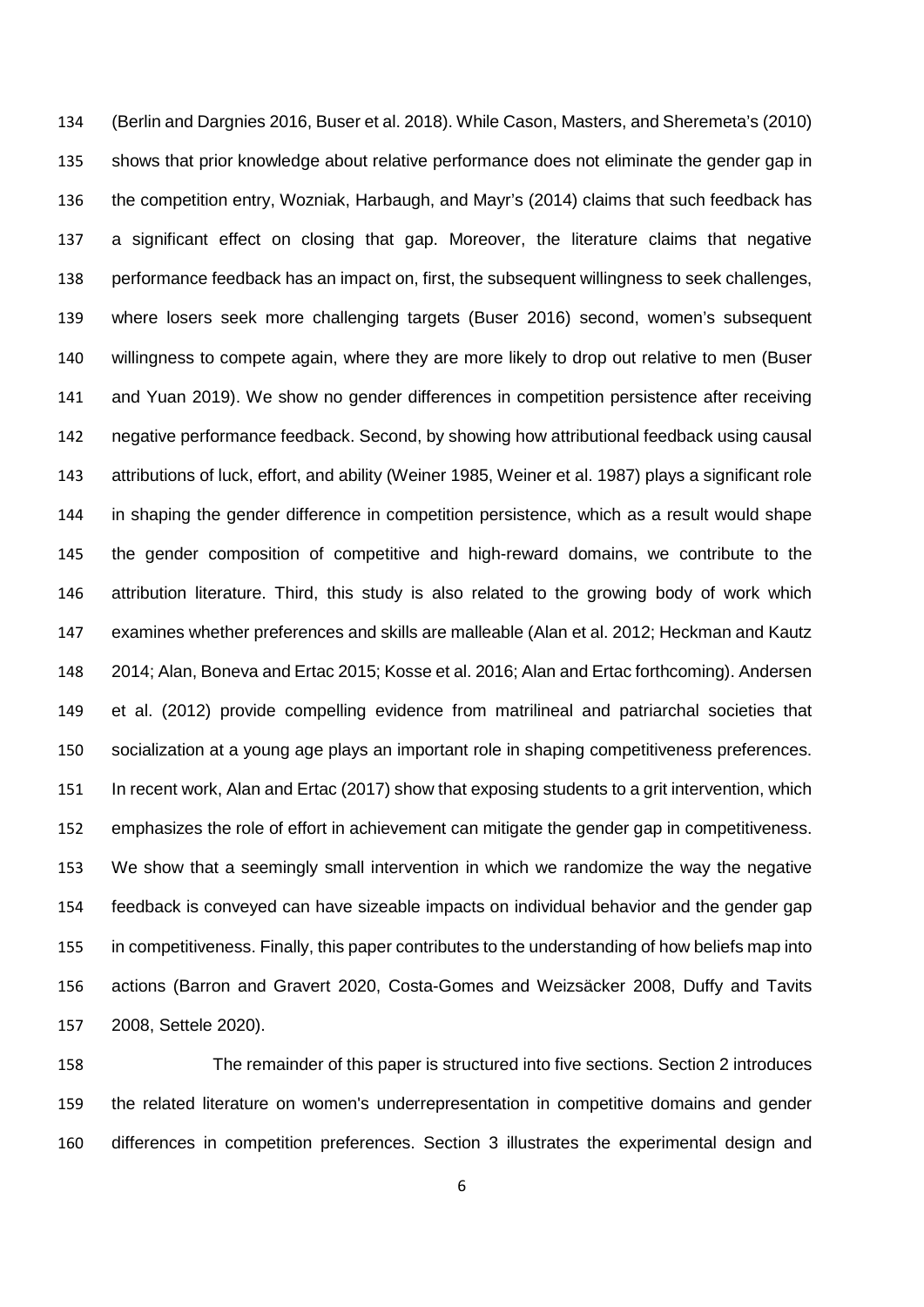general procedure. Section 4 introduces the data. Section 5 reports the results. Section 6 discusses the study findings and implications. Finally, Section 7 summarizes the study conclusions.

## **2. Related Literature**

 The literature's sustained interest in the phenomenon of women's underrepresentation in domains associated with high-competition and high-reward highlights the persistence of the phenomenon and the yet to be unfolded underlying mechanisms. Women underrepresentation in such domains compared to men are argued to be partially explained by factors and barriers originated from the demand-side actors, such as companies' hiring and promotion practices, stock market investors, venture capital investors in startups, and colleagues and team members, as well as from the supply side in terms of preferences for competition and beliefs.

 On the demand side, preferences, and unconscious bias, as well as outright discrimination by organizations, have been investigated the most. The literature provides evidence that organizations exhibit gender preferences in the hiring processes and promotion practices, where women are often at a disadvantage (Barnett et al. 2000, Fernandez-Mateo and King 2011). Companies that increase women's representation in their boards are penalized by the stock market via a drop in their market value (Solal & Snellman, 2019). Venture capital investors not only ask female entrepreneurs different types of questions during a startup pitch and prefer pitches presented by males compared to identical ones presented by females, but they also eventually invest less than 3% in startups founded by only women compared to 83% to start-up founded by only men (Brooks, Huang, Kearney, & Murray, n.d.; Kanze, Huang, Conley, & Tory Higgins, 2018; PitchBook, 2019). Team members, both men and women, are more likely to override women's opinions when vocalized, which highlights female-specific challenges within an organization that negatively influence talent recognition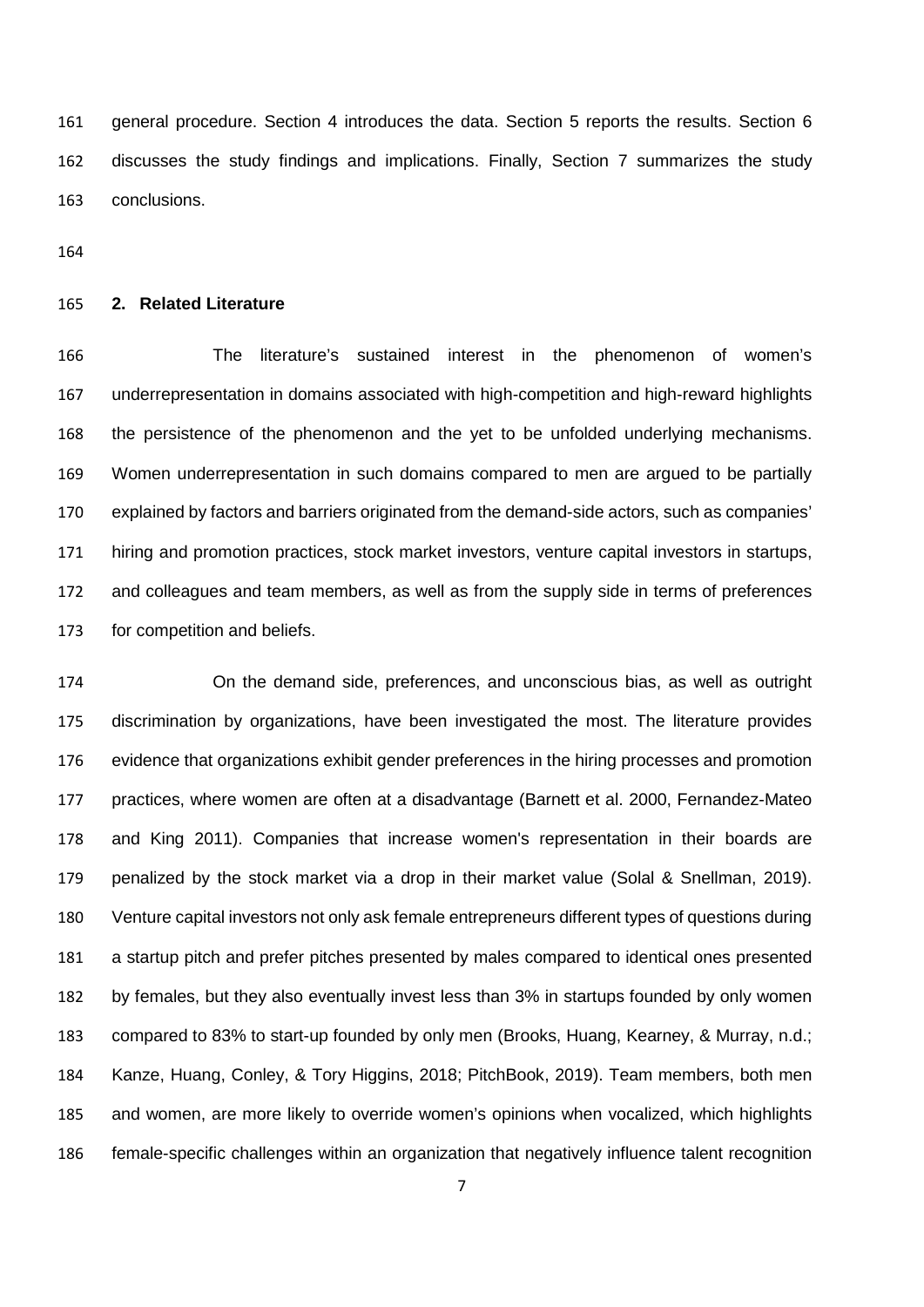and career advancement (Guo and Recalde 2020). To counteract these institutional drawbacks, several initiatives have been put in place and evaluated. Examples are the promotion of voluntary gender targets for the expected percentage of leadership positions occupied by women and the introduction of legislated gender quotas for corporate boards (Klettner, Clarke, & Boersma, 2016; Meier & Lombardo, 2013). The entrepreneurial domain shows the establishment of women-focused incubators and accelerator programs to support female entrepreneurs via training, mentorship, funding, and networking. Nevertheless, the dilemma of women's underrepresentation persists despite the increase in women's entry into these fields.

 On the supply-side, the literature has investigated the importance of preferences and beliefs on women's underrepresentation. Te experimental economics literature has largely established that women are significantly less willing to compete compared to men (see among others, Croson & Gneezy, 2009; Niederle & Vesterlund, 2007). This documented gender gap in competition preferences has been shown by a growing body of work to be relevant for labor market outcomes by predicting career choices and partially explained by individual's confidence and risk attitude (Bertrand, 2011; Buser et al., 2014; Niederle & Vesterlund, 2007; Reuben, Wiswall, & Zafar, 2017). Building on the initial literature on competitive preferences, several studies investigated the role of success and failure in shaping the subsequent likelihood to persist and compete again. Combining a survey, field, and experimental data, Brands and Fernandez-Mateo's (2017) shows that rejection in the executive recruitment process negatively influences women's subsequent willingness to compete by triggering their belonging uncertainty and confirming their lack of belonging to this domain. More recently, Buser and Yuan's (2019) addressed this phenomenon in a laboratory experiment and using field data from the Dutch Math Olympiad. 211 They investigated the gender differences in the individual's willingness to compete after losing in a competition. They found that women are less likely to select themselves into a competition again after experiencing a loss. This negative impact of loss is not explained by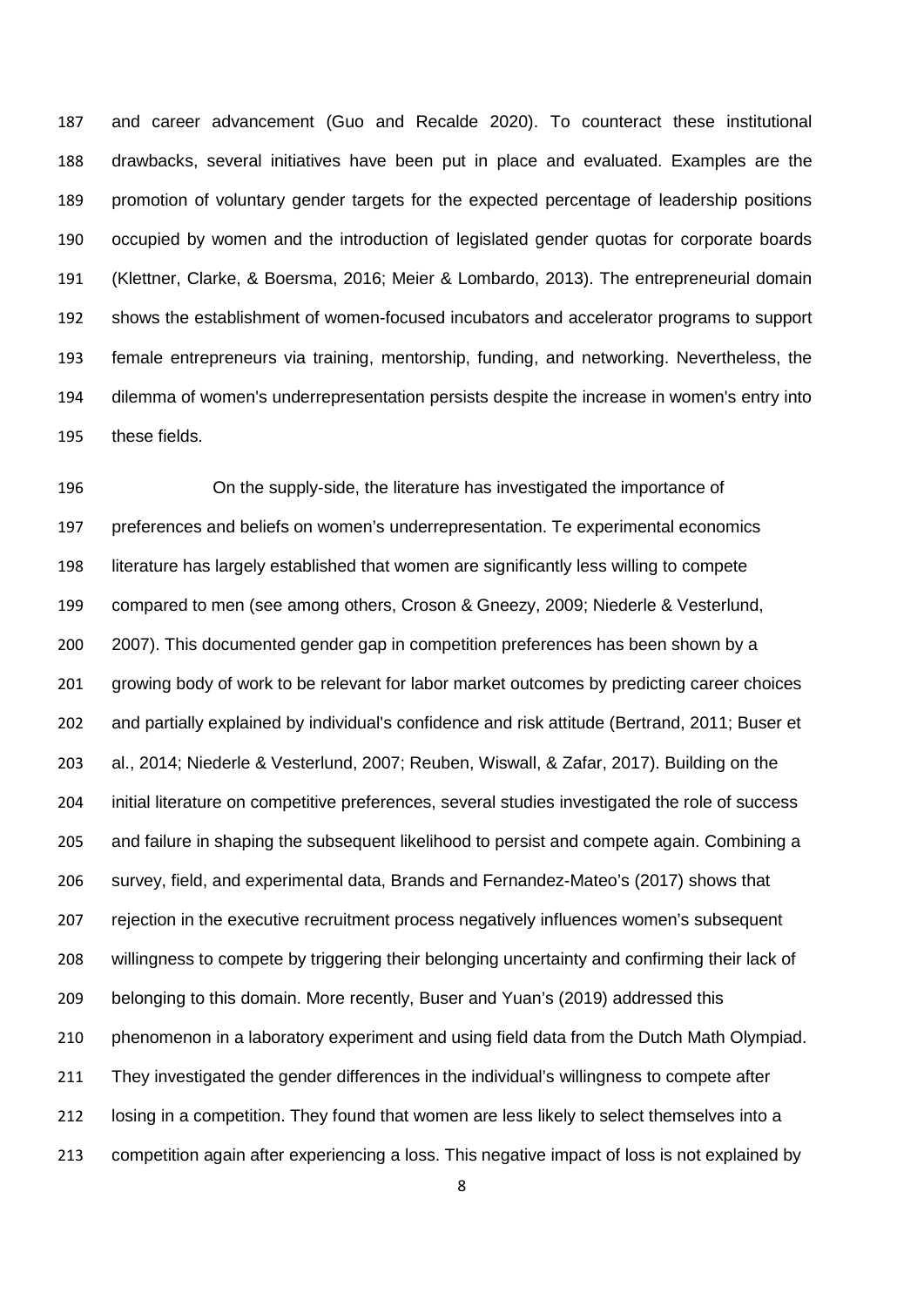gender differences in risk attitude or initial or updated beliefs about the competition outcome, 215 but by a change in women's preference for competition. The Dutch Math Olympiad field data also shows that not only there is a negative effect of experiencing loss on girls' willingness to compete but also the effect persists for a long-term period. These findings highlight the evolving and cumulative nature of the gender gap in competitive domains and that a win or loss is not merely an absolute outcome, but it also serves as a tool or a signal to communicate information about ability.

221 In addition to differences in preferences, differences in beliefs, and belief updating can be highly influential in gender differences in outcomes. Processing information and belief updating about own ability exhibit have been shown to be prone to several biases. These biases can lead to costly economic decisions, such as over-confident CEOs overestimating their ability to generate returns leading to costly decisions of overinvestment of internal funds and overpaying for the acquired company (Malmendier and Tate 2005, 2008). There is also evidence that high-ability managers are reluctant to correct strategic decisions made by them when internal information and measures indicate that they seem to be failing (Sliwka 2007). According to Mobius et al. (2014), individuals exhibit two types of biases in feedback interpretations. First, they are asymmetric in updating existing beliefs in response to feedback, where they over-weigh positive feedback relative to negative. Second, they are conservative in updating existing beliefs in response to both positive and negative feedback. They also document gender differences in belief updating biases, where women are more conservative than men in response to all feedback. Such a difference lead high-ability women to be underconfident as a result of conservatively updating their belief in response to positive feedback, which could explain the gender gap in entry and persistence in competitive domains.

 Taken together, we do not yet know why women, especially those who have shown an initial preference for competition, by entering highly competitive domains are more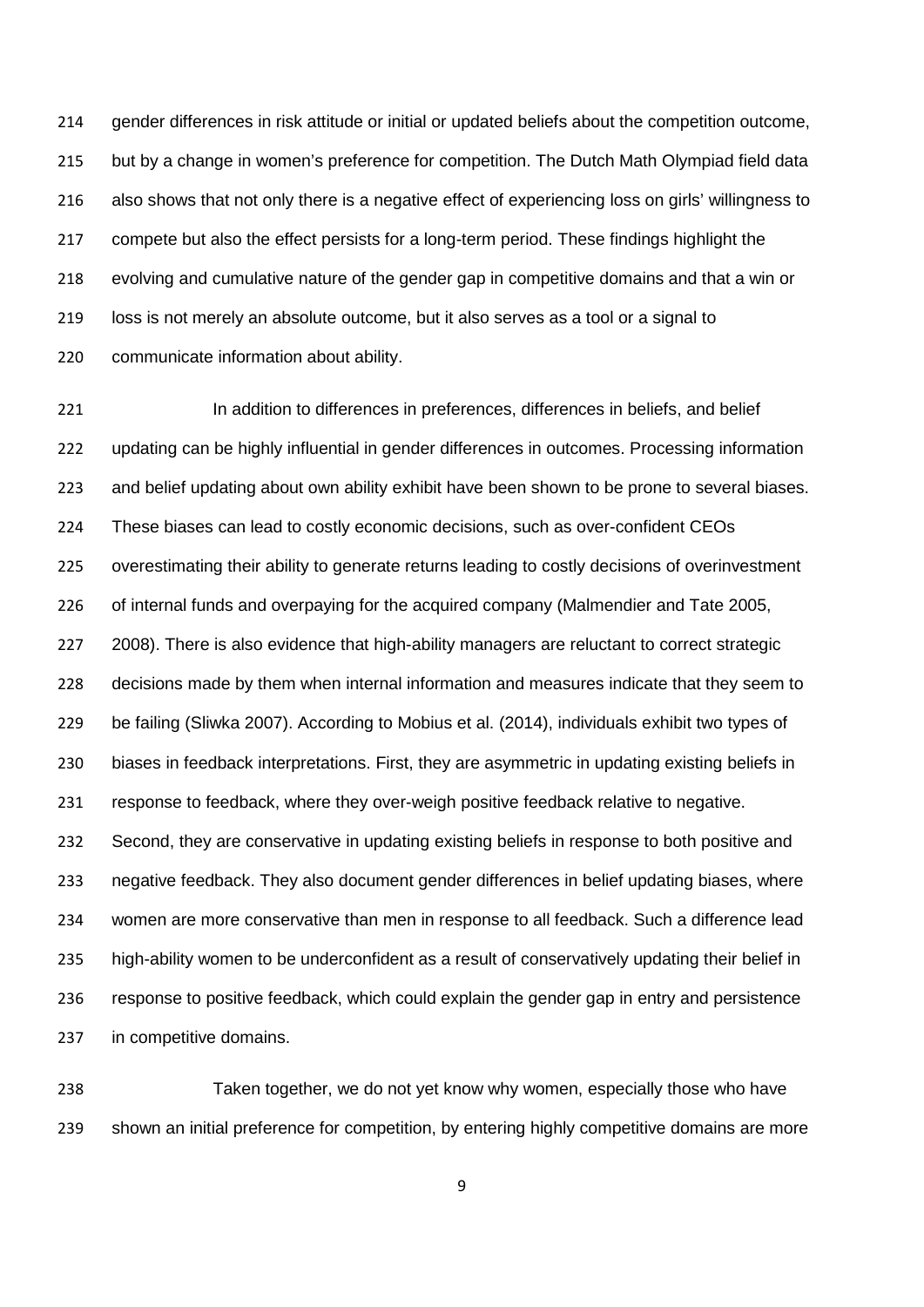likely to drop-out after experiencing failure or a setback and how we can design institutional mechanisms that reduce the drop-out rate of highly qualified women.

### **3. The Experiment**

### **3.1 Experimental Design and Procedure**

 In this section, we first introduce the experimental design and procedure and 246 then discuss the employed treatments. Our experimental design is based on Niederle and Vesterlund (2007) and Buser and Yuan (2019). Participants earn money based on their performance in a real effort task of adding up sets of five two-digit numbers. The real effort task is selected intentionally as it has a component of luck, effort, and ability. Luck lies in the random combination of numbers and the random assignment of opponents. Effort lies in the time and attempts invested in performing the task. Finally, the ability component in the selected task lies in the skill to quickly add up numbers. The experiment was created in z-Tree (Fischbacher 2007) and consists of two rounds. First, participants are presented with instructions and given three minutes to practice the task. After the practice task, they learn about their absolute performance (score), but they receive no feedback on their relative performance. Then, they are informed about the number of participants present in the same session and that they are randomly assigned to an anonymous opponent from the same session. At the beginning of each round, participants decided on the compensation scheme for their performance. They can choose between a noncompetitive piece-rate compensation scheme (PPR), which pays *one* point per correct answer without regards to the performance of the assigned opponent, or a competitive compensation scheme (C), which pays *two* points per correct answer if the participant's score is higher than the opponent's and zero otherwise. In case of a tie, winning or losing is randomly determined. One point is worth 50 Euro cents (50 pence) and one round out of the two rounds is randomly drawn for payment. Randomly selecting one round to be paid out eliminates income effects as a potential confounding factor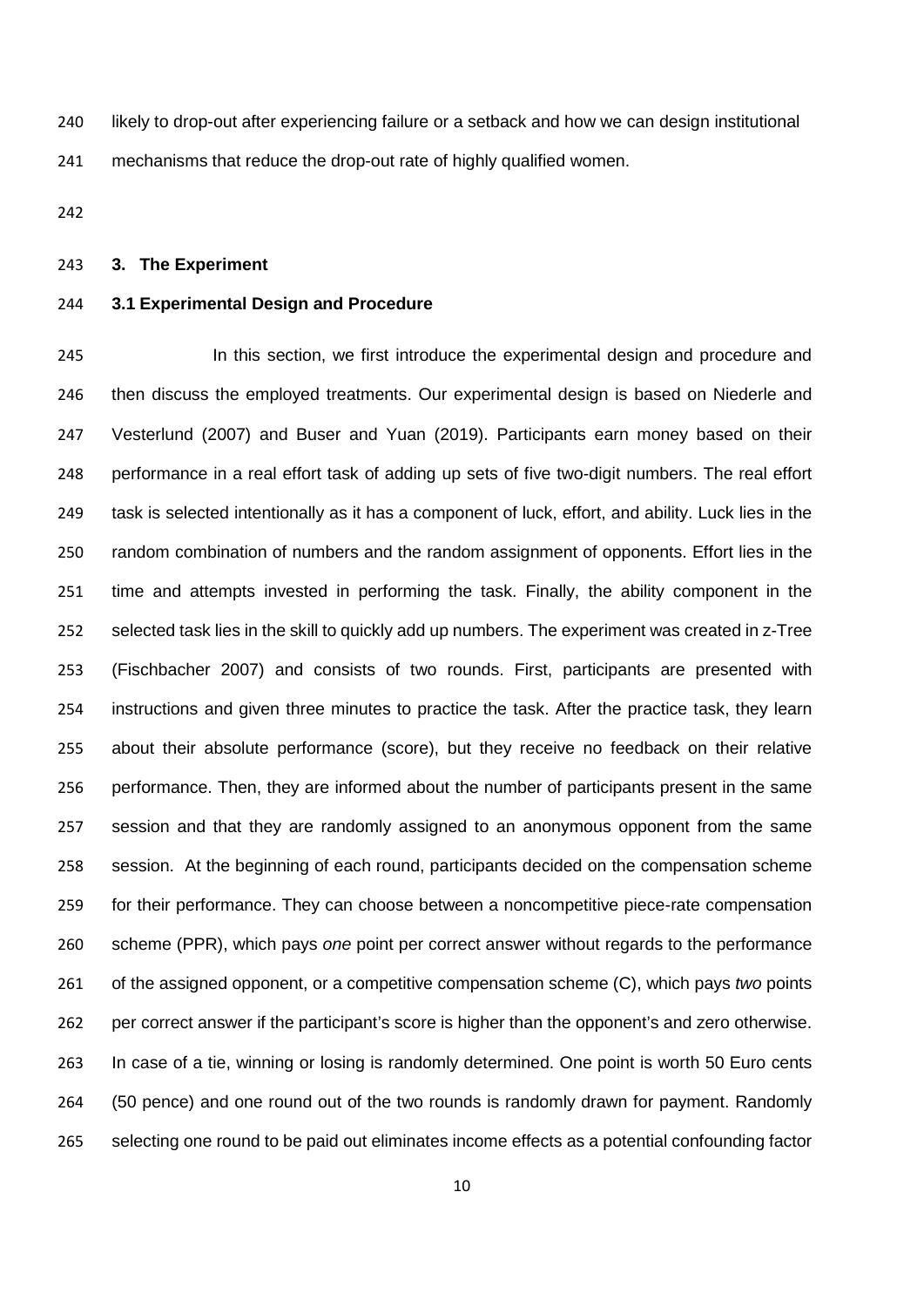and prevents hedging. Enabling subjects to decide about their competition entry, rather than 267 forcing everyone to compete allows us to create a setting that mimics the reality of competition entry, which as a result allows us to obtain more accurate results and draw a more meaningful conclusion about the gender difference in competition persistence. In each round, participants are given three minutes to solve as many sets of five two-digit numbers as they can. In both rounds, the participant's performance is compared to their opponent's performance in round one. This fact is clearly communicated to the participants. After each round, all participants receive feedback on their absolute and relative performance regardless of their compensation scheme choice. In other words, they learn their score (absolute performance) and then whether they have (would have) won or lost against their randomly assigned opponent (relative performance). We denote this type of feedback that includes both absolute and relative performance as "performance feedback". For participants who choose the competitive compensation scheme, the feedback reads "You scored X correct answers. You scored higher (lower) than your opponent. You therefore won (lost) against your opponent.", while for participants who choose the piece rate payment scheme the feedback says "You scored X correct answers. You scored higher (lower) than your opponent. You therefore would have won (lost) against your opponent.".

 To investigate how individuals respond to feedback regarding outcome's causal attributions, we provided feedback using the three of the main perceived causes of achievement outcomes presented by Weiner and colleagues (1987) and Weiner (1985) in the psychology literature that are luck, effort, and ability. We denote this second type of feedback as "attributional feedback". In the experiment, subjects are randomized into one of four treatment groups: (i) the Luck Treatment group, (ii) the Effort Treatment group, (iii) the Ability Treatment group, and the (iv) the Control group. While the control group receives no further feedback after the first round of performance feedback, the other three groups see an additional attributional feedback statement that attributes their outcome in round one to luck, ability, or effort. Subjects in each of the three treatment groups view the following statements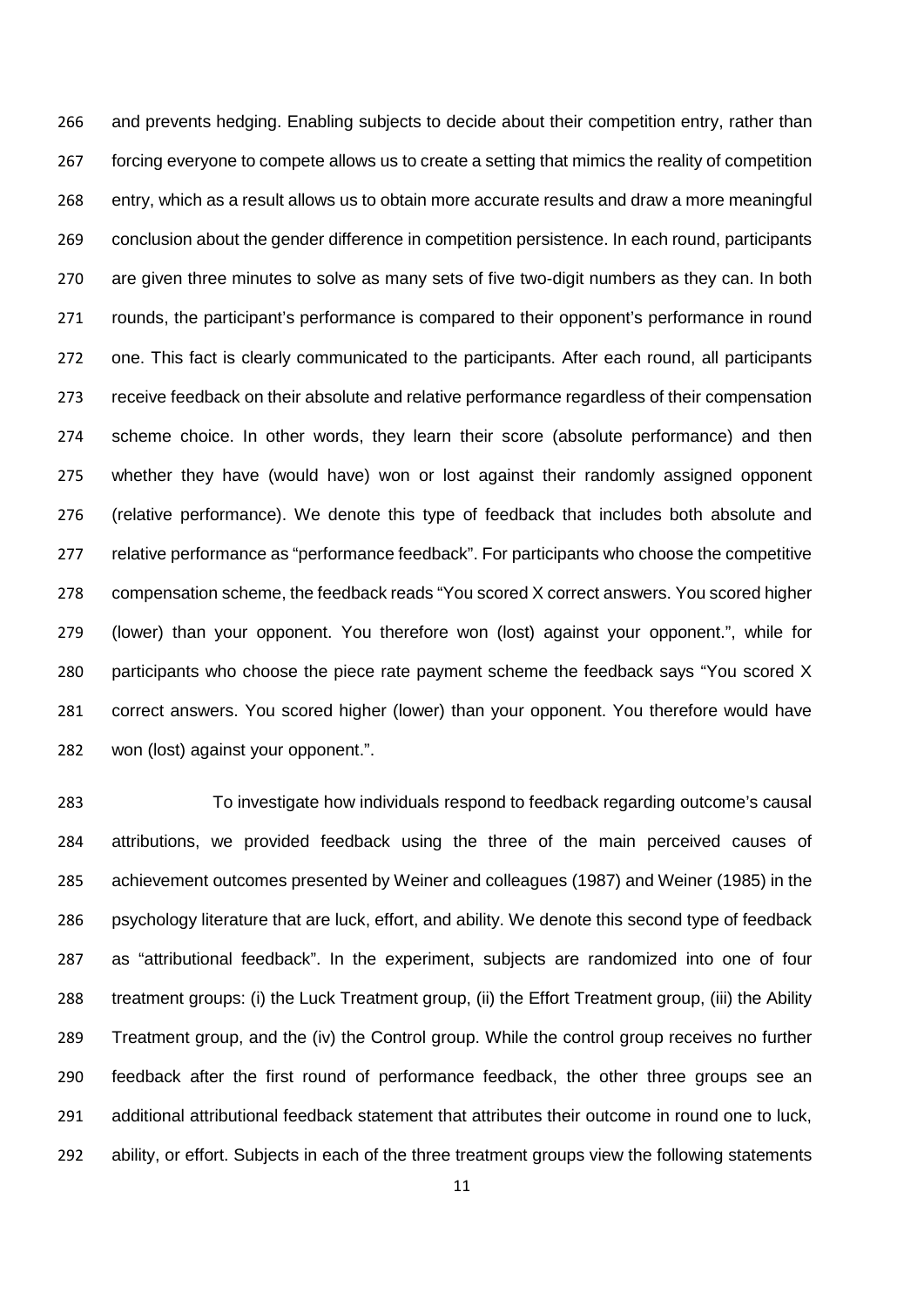| 293 | in addition to the performance feedback (absolute and relative performance) they receive after |
|-----|------------------------------------------------------------------------------------------------|
| 294 | completing the task.                                                                           |

### *Luck Treatment:*

- "You (would have) lost! You must have been unlucky when solving the task. OR You
- (would have) won! You must have been lucky when solving the task."

### *Ability Treatment:*

 "You (would have) lost! You must not be that good at this task. OR You (would have) won! You must be good at this task."

```
301 Effort Treatment:
```
- "You (would have) lost! You must not have worked hard solving the task. OR You (would
- have) won! You must have worked hard solving the task. "
- To summarize, the timeline of the experiment is as follows:
- 1. Practice round:
- Perform the task of solving as many sets of five two-digit numbers as they can for three minutes
- 2. Round One:
- Predict how one's own performance in round one will rank compared to other participants' performance in round one
- Choose a compensation scheme (piece rate or competitive compensation scheme)
- Perform the task for three minutes
- Receive feedback on absolute and relative performance "performance feedback"
- Receive feedback on outcome attribution "Attributional feedback" (depending on treatment group and except for control group)

3. Round Two: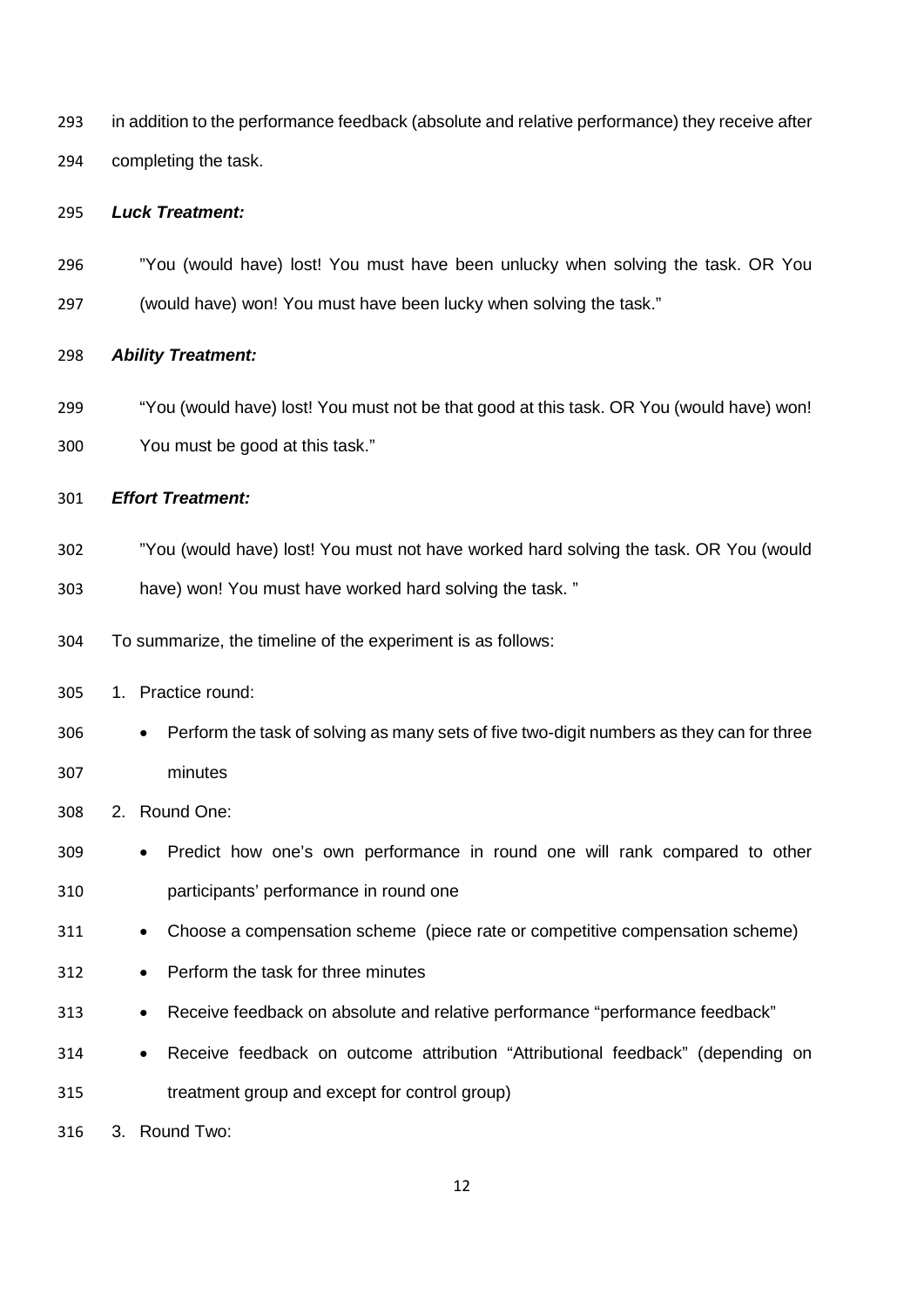• Predict how one's own performance in round two will rank compared to other participants' performance in round one

• Choose a compensation scheme (piece rate or competitive compensation scheme)

• Perform the task for three minutes

- Receive feedback on absolute and relative performance "performance feedback"
- 4. Exit questionnaire
- **3.2 Measures**

### *Willingness to Compete*

 We elicited the subject's willingness to compete using a binary choice between a non-competitive piece-rate compensation scheme (PR) and a competitive compensation scheme (C). The non-competitive piece-rate compensation scheme (PR) is based on the subjects' performance alone, where they are paid *one* point per correct answer. On the other hand, the competitive compensation scheme (C) is based on subjects' performance being higher than their anonymous and randomly assigned opponent. They are paid *two* points per correct answer if the participant's score is higher than the opponent's and zero otherwise. Noting that one point is worth 50 Euro cents (50 pence).

### *Confidence*

 Confidence measures the subject's perceived chance of winning in each round by calculating the difference between the number of participants in the session and the subject's belief about his/her rank. Before the start of each round, we elicit subjective beliefs about their relative performance in the upcoming round. In particular, we ask subjects to predict how their performance will rank relative to the other participants' performance in round one. In round one, the question reads "*Before we start, we would like you to guess how well you think you will do in comparison to the other participants who are in the lab with you. There are N people in the lab today including yourself. What do you think your rank will be in the upcoming round?". In round two, the question reads: "There are N people in the lab today*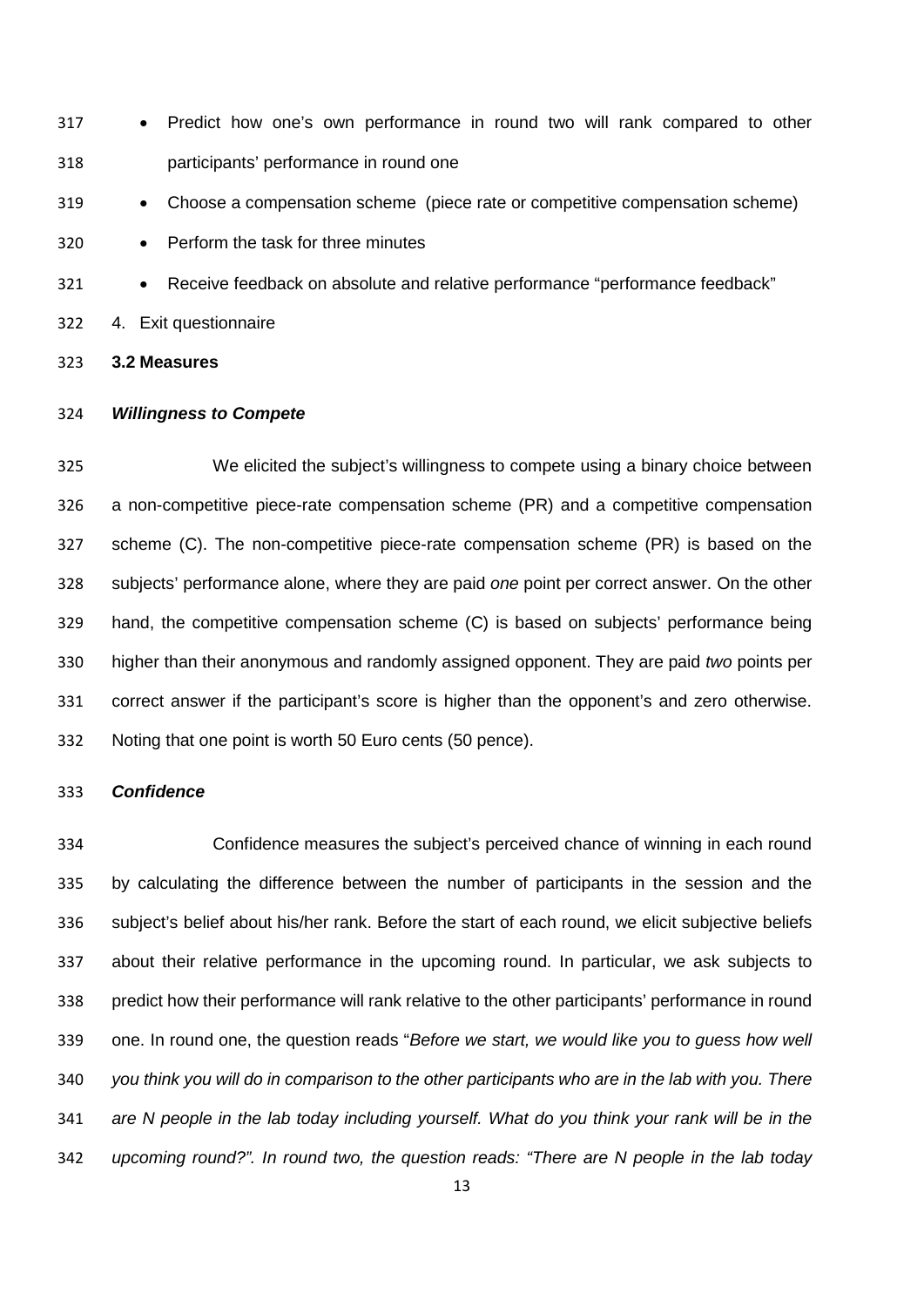*including yourself. What do you think your rank will be in the next round compared to the performance of the other participants in the previous round? Please choose a value between 1 and N, where 1 means that you think your performance will be the best and N means that you think your performance will be the worst*". By comparing their performance to their peers' performance in round one in both rounds, subjects do not need to consider how others will react to the feedback they were given. They only need to consider their own performance and whether that led to success or failure. The belief elicitation was incentivized, where a participant received a bonus payment of 2 points if the prediction was within plus-minus one of the actual rank. The variable is calculated as (number of participants per session - Predicted Rank)/(number of participants per session − 1) and range in value from 0 (low) to 1 (high).

*Score and Additional Measures*

 The score is calculated for each round and measured by the number of tasks solved correctly. After the experimental task, participants were asked to fill out a short questionnaire before they received their payments. The questionnaire elicited their perception of the task, their perceived attribution of success and failure as well as several personality traits. We measure impatience, risk willingness, competitiveness, and persistence based on the survey questions by Falk, Becker, Dohmen, Huffman, & Sunde, (2016). For example, to elicit risk willingness, we asked the subjects to answer the following question "Are you generally a person who is fully prepared to take risks or do you try to avoid taking risks?", using a scale from 0 = (completely unwilling to take risks) to 10 (very willing to take risks). To elicit competitiveness, we asked participants to answer the following question "In general, how competitive do you consider yourself to be?" using a scale from 0 (not competitive at all) to 10 (very competitive). Further, we measured the subjects' optimism, grit, growth mindset, and locus of control. Finally, subjects' sociodemographic and personal characteristics such as age, gender, degree of education, the field of study, and parents' level of education.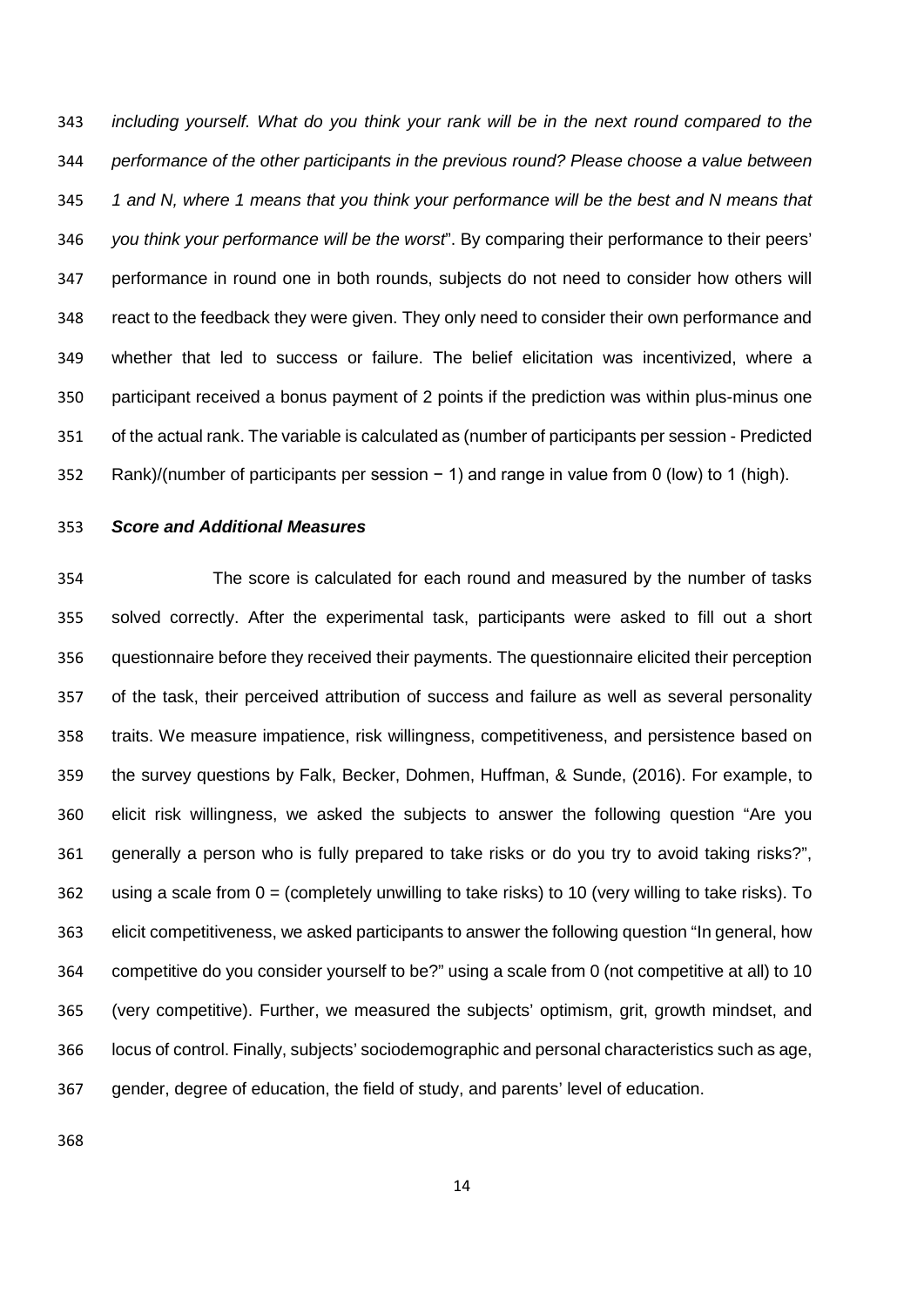**4. Data**

 The laboratory experiment was conducted at the University of Hamburg and University College London. Subjects were recruited via the laboratories' online recruiting websites from a subject pool of students from all faculties. In total, 676 subjects participated in 34 sessions. We excluded 9 subjects with missing gender. This resulted in a total sample of 667 subjects. The number of participants per session ranges from 9 to 30. On average, 22 participants participated in each session. Female subjects account for 56% of the participants in our sample. Participants' average age was 25 years old and around 34% of the sample's field of study is in science and technology. By design, half of the participants were residents of the United Kingdom and half in Germany (see Online Appendix A; online appendices are available as supplemental material at @). Table 1 presents descriptive statistics of average scores in the practice round, average total earnings, average choice and outcomes in round one, and treatment groups for the overall sample (column 1) and separately for each gender (column 2-3). The table also shows p-values from t-tests of the gender difference (column 4). During the practice round of the experiment, subjects solved on average 5 addition problems correctly. Total earnings varied between 5 and 22.5 Euro/GBP and the average total earning was 9.77 Euros/GBP including a 5 Euro/GBP show-up fee. Approximately 37% of the subjects in our sample chose to compete in the first round rather than take the piece rate. On average, subjects solved 6.52 problems correctly, resulting in average earnings of 3.77 Euro/GBP in the first round. Conditional on choosing the competitive compensation scheme in the first round, 41% of all subjects lost the competition and as a result received zero earnings in the round.

### **If Insert Table 1 about here**

 The statistical differences between the two genders are consistent with the literature, females in our sample were less likely to be associated with science and technology fields of education (Kahn and Ginther 2017) and were less willing to accept risk (Croson and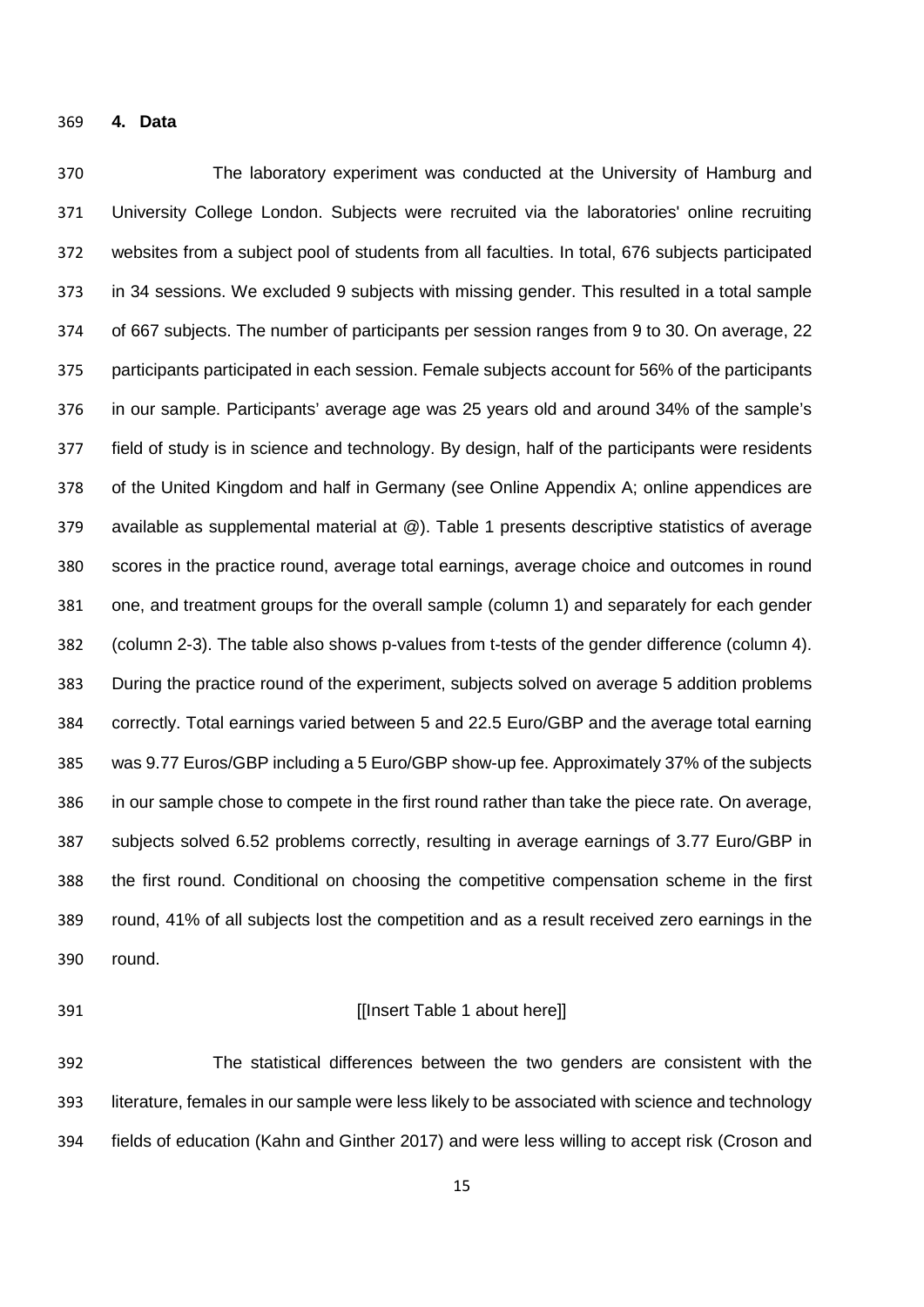Gneezy 2009) (see Online Appendix A). Moreover, Column 4 in Table 1 reports significant gender differences in average choices and outcomes. On average, females' total earnings were significantly lower by 1 Euro/GBP relative to their male counterparts. Compared to males, females on average scored significantly lower in the practice round and were significantly less likely to enter the competition. Their perception of winning in the first round was significantly lower and they on average scored significantly lower by less than one correct task (0.73) compared to males. In our experimental design, we chose not to force everyone into competition, as we are interested in the causal effect of failure attribution on those who chose to compete. Therefore, these initial differences are not problematic for our estimation. Nevertheless, we control for these differences in all our regressions. There is no significant difference in losing in round one. Importantly for our estimation, the control variables are balanced across treatments. Column (4) shows that there are no significant gender differences within each treatment group. Finally, using ANOVA test of equality of all four treatment groups means we find that gender, risk willingness, choice of the compensation scheme, score, confidence, rank, the rate of loss, and earnings in round one are all balanced across the four treatment groups (see Online Appendix A).

#### **5. Results**

# **5.1 The Effect of Negative Performance Feedback and Attributional Feedback on the Subsequent Willingness to Compete, Confidence, and Score**

 As a first step, we replicate the analysis of Buser and Yuan (2019) on whether losing in a competition decreases the willingness to compete. We also extended the analysis to investigate the effect of competition loss (would-be loss) on the subsequent confidence and score. At the end of round one and before choosing the compensation scheme for round two, subjects receive the "performance feedback". They learn their absolute score as well as the 420 relative performance of whether they (would have) won/lost against their randomly matched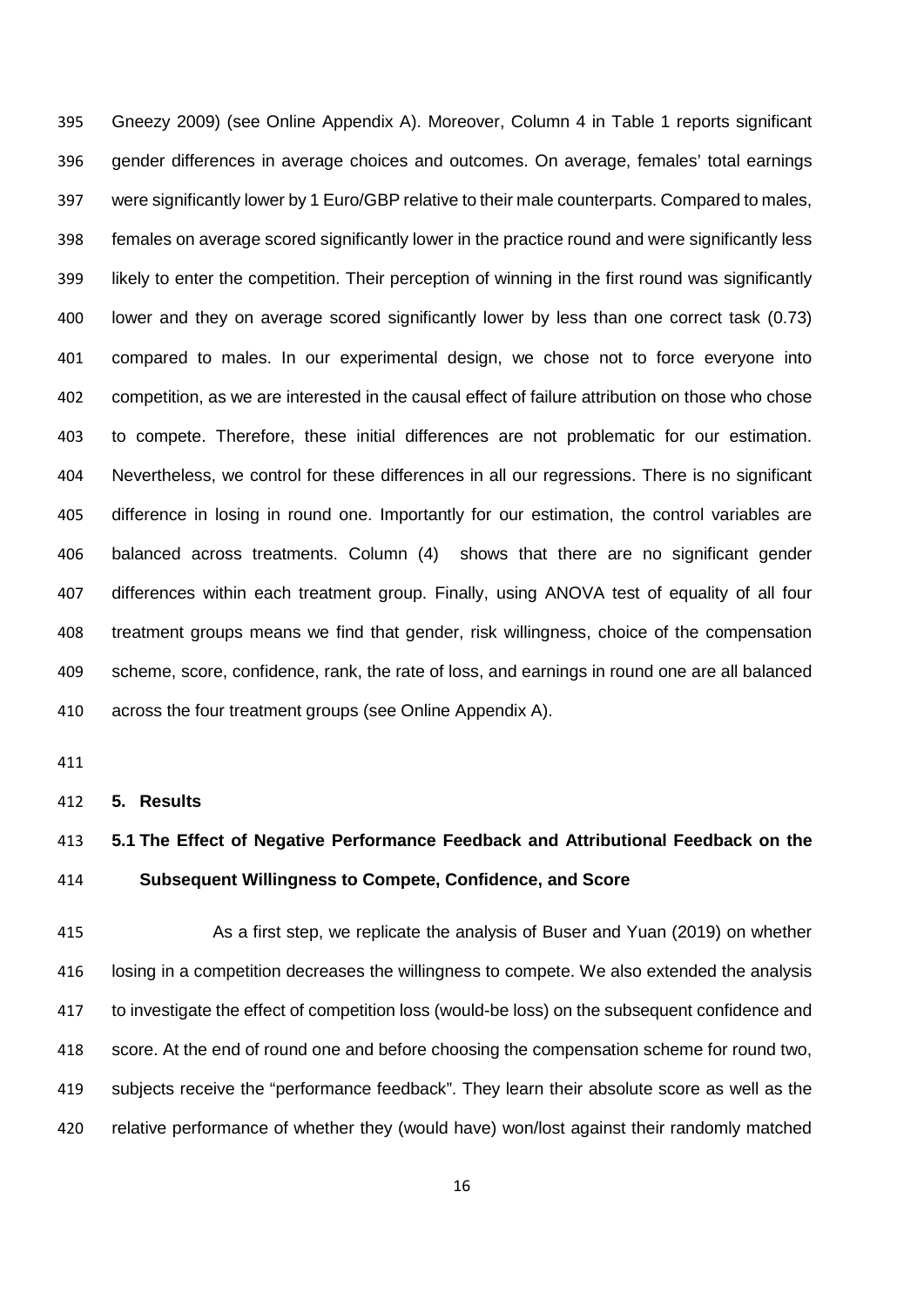opponent. Note that all subjects receive this feedback, irrespective of whether they chose the piece rate or competitive compensation scheme at the beginning of the round. Conditional on a participant's own score, round one's outcome of win or loss is a random treatment as it depends on the score of a randomly assigned match. The reported results in this paper are ordinary least squares (OLS) regressions. All regressions are clustered at the subject level and controlling for score fixed effects (following the estimation strategy by Buser and Yuan (2019)). Furthermore, all regressions control for the standard variables of gender, age, risk willingness, optimism, confidence in R1, normalized rank, session fixed effects, and country fixed effects. Note that the normalized rank of each individual within the session is included to allow for differences in session size.

## **If Insert Table 2 about here**

 To investigate the effect of competition loss (would-be loss) on subjects receiving performance feedback only (control group), table 2 reports ordinary least squares (OLS) regressions of willingness to compete in round two (Column 1-2), confidence before round two (Column 3-4), and score in round two (Column 5-6) on attributional feedback dummies (luck, effort, and ability), loss dummy, gender dummy, and interaction terms. The results are presented for the whole sample, as well as separately for those who choose to compete and those who choose the piece-rate compensation in round one. As reported in columns 2 and 3, losing a competition and receiving performance feedback for both those who choose to compete in the initial round and those who do not compete have a statistically negative effect on the willingness to compete in the following round. The estimate is larger for those who choose to compete previously. Those who choose the piece rate compensation are 31 percentage points less likely to start competing after losing compared to would-be winners. Those who choose to compete in the first round are 53 percentage points less likely to compete than winners. For both groups, confidence is significantly reduced after losing. Here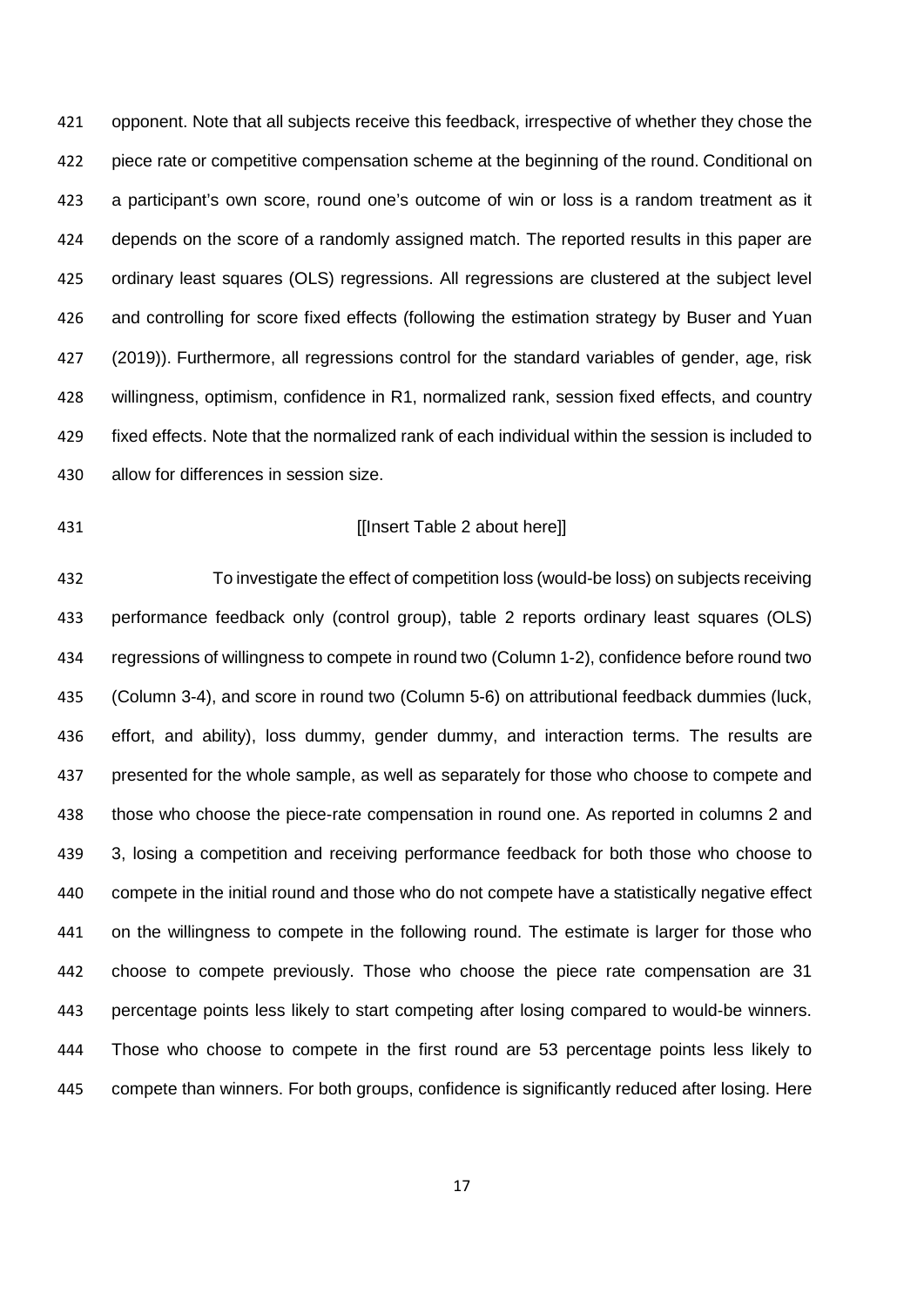the effect sizes are identical for both groups (columns 5 and 6). Unsurprisingly, there is no effect of losing on the subsequent score for either group (columns 8 and 9).

### [[Insert Table 3 about here]]

 To study the effect of negative performance and attributional feedback on competition persistence, we narrow our investigation of the effect of our experimental treatments on those who competed in round 1. We analyze the effect of providing attributional feedback that attributes the loss to lack of luck, effort, or ability on the loser's subsequent willingness to compete, confidence, and score. Table 3 presents the regressions for each of the treatments and their interaction effects. As illustrated in Table 3, we do not find a significant effect of attributing a loss to lack of luck, lack of effort, and lack of ability on loser's willingness to compete in R2 (column 1-3), their confidence on R2 (column 4-6), or their subsequent score (column 7-9). Compared to those who receive performance feedback alone, those who also receive attributional feedback attributing their loss to their lack of luck, effort, or ability are just as likely to compete in the subsequent round.

### **If Insert Table 4 about here** I

 **4.2 Gender Differences in the Effect of Negative Performance Feedback and Attributional Feedback on the Subsequent Willingness to Compete, Confidence, and Score**

 In the following section, we turn to our main research question. Are there gender differences in the response to attributional feedback? We replicate the analysis of the previous section by gender to investigate gender differences in competition persistence, confidence, and score in round 2. Tables 4 presents ordinary least squares (OLS) regressions of willingness to compete (Column 1-3), confidence before round two (Column 4-6), and score in round two (Column 7-9) on attributional feedback treatment dummies, loss dummy, competed in round one dummy, gender dummy, and interaction terms. The results are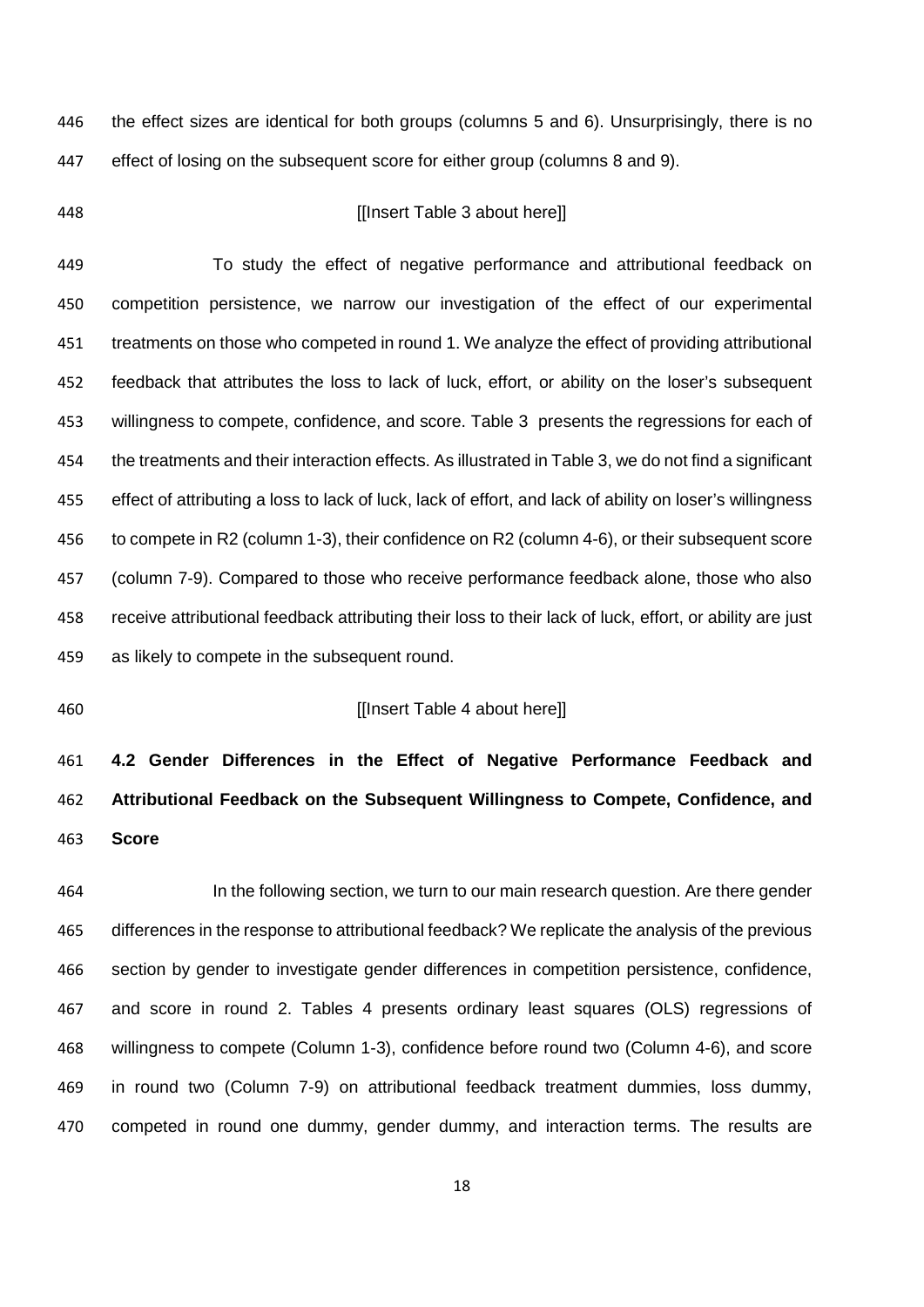presented for the whole sample, as well as separately for those who choose to compete and 472 those who choose the piece-rate compensation in round one.

 As previously reported, losing a competition and receiving only performance feedback has a significant negative effect on the subsequent willingness to compete for those who choose to compete in the initial round and those who do not (see Table 2). Looking at the interaction effect of Female and Losing in Round 1, we fail to find significant gender differences in the effect of negative feedback on the willingness to compete (column 2), confidence (column 5), and score (column 7) in the following round. While the estimates are negative and thus in line with previous findings by Buser and Yuan (2019), our high powered replication does not find significant gender differences on any of our outcome variables.

## **If the set of the COV insert Table 5 about here** let

 Next, we will investigate the effect of providing attributional feedback that attributes the loss to lack of luck, effort, or ability on the loser's subsequent willingness to compete, confidence, and score. We again present the regressions for each of the treatments and their interaction effects. Column 1 in Table 5 provides evidence that attributional feedback that attributes a loss in a competition to lack of luck has a significant positive effect on the subsequent willingness to compete for women compared to men. Women who competed and lost in the luck attribution treatment are 41 percentage points more likely to compete in the following round than men who competed and received the same feedback. We do not find significant gender differences in attributing a loss to lack of luck on the subsequent confidence and score in round 2. We find no significant gender differences in the subsequent willingness to compete (column 2), confidence (column 5), and score (column 4) for those who chose to compete in the initial round and their loss is attributed to lack of effort. Finally, we investigate the gender difference in the effect of attributing a loss to lack of ability. This is where we find the most interesting results. Column 3 in Table 4 shows a negative and strongly significant result for our interaction term. Women are significantly less likely to compete in round 2 if they choose to compete, lose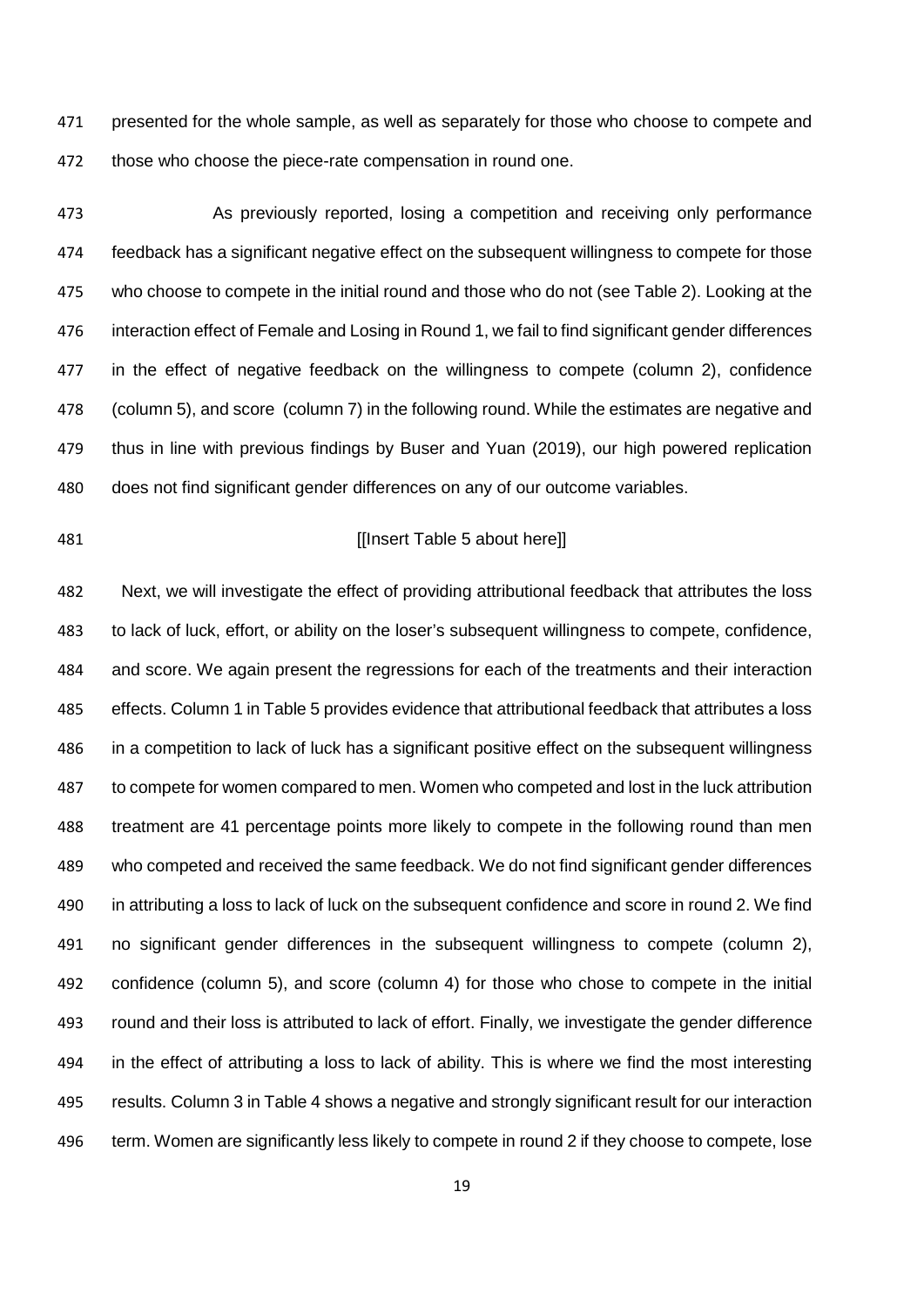in round 1, and their loss is attributed to lack of ability. We find a significant positive effect on the willingness to compete after losing and being exposed to the lack of ability feedback for males who choose to compete in the initial round. Males who competed and lost are 41 percentage points more likely to compete (column 3). On the contrary, females who choose to compete and are receiving the same attributional feedback are significantly less likely to compete in the following round by 57 percentage points compared to males (column 3). In regards to the subsequent confidence after receiving the ability attributional feedback, we find that females who choose to compete in round one experience a significant decrease in their confidence of 13 percentage points (column 6). There is no effect on scores in round 2.

 To evaluate the extent to which the subsequent confidence is influencing the decision to not drop out and compete in the following round, we conducted a causal mediation analysis. Following Hicks and Tingley (2011), we use the *medeff* command in STATA to test how the updated confidence is explaining the relationship between females and their decision to remain in the competition in round two. Confidence in R1 has a significant mediation effect in females' subsequent willingness to compete after attributing their loss to lack of ability. The ACME (average causal mediated effect) of confidence in R1 is (-0.058) with a 95% confidence interval ranging from -0.13 to -0.01. The ADE (average direct effect) is -0.37 with a 95% confidence interval ranging from -0.63 to -0.09. The total effect of the mediation analysis of confidence in R2 is -0.42 with a 95% confidence interval ranging from -0.68 to -0.16. Thus, the updated confidence of females who choose to compete after attributing their loss to lack of ability explains 14% of the decrease in their willingness to compete in the following round.

 **5.2 Gender Differences in the Effect of Negative Performance Feedback and Attributional Feedback on the Subsequent Willingness to Compete, Confidence, and Score of the Highly Confident.**

 The mediating effect of confidence on the willingness to compete again raises the question about the role of the level of confidence. Would the individuals characterized by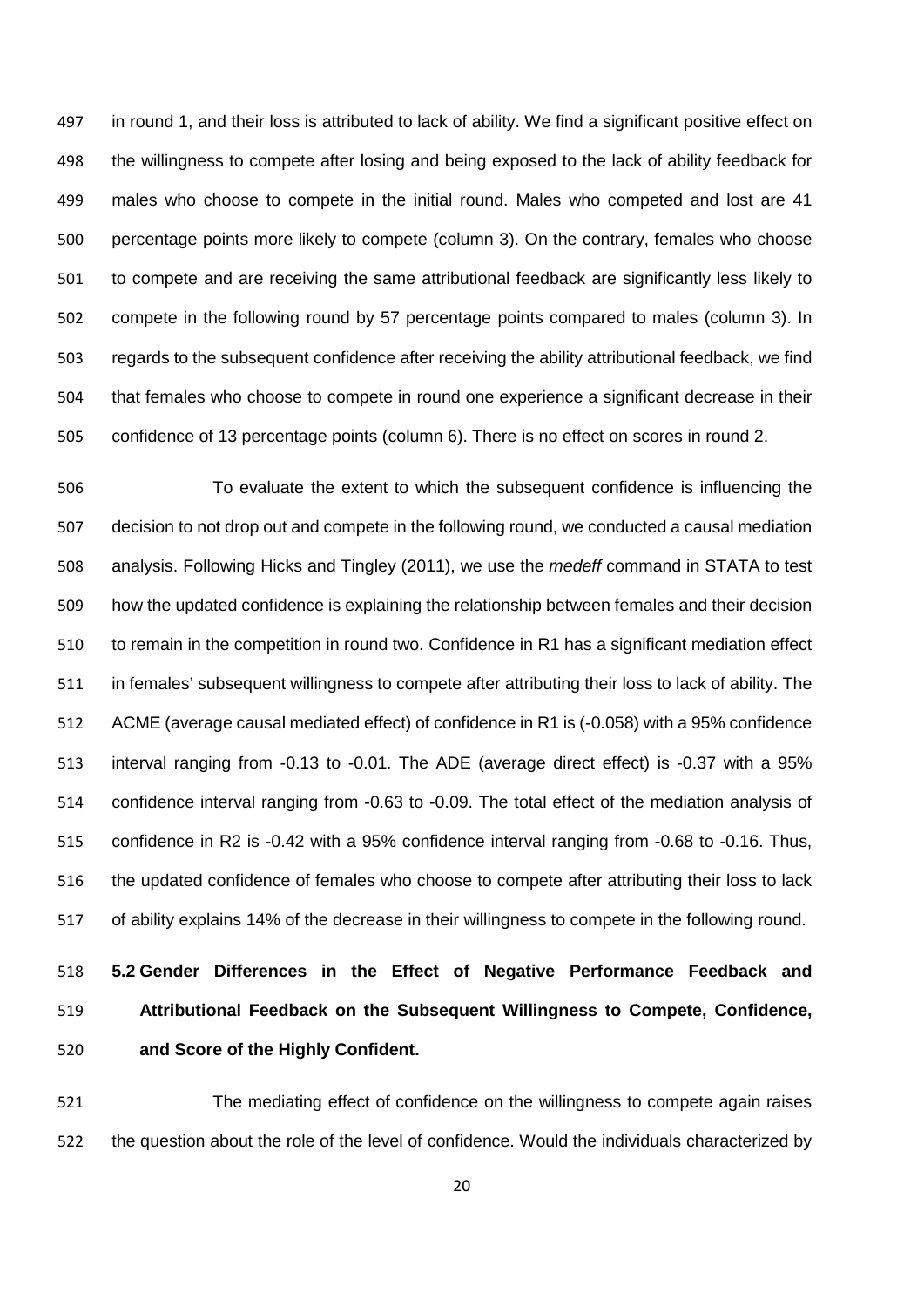high confidence react differently to attributing their loss to their lack of ability? We re-run our analyses focusing only on high confidence individuals. First, we conducted an independent- samples t-test to compare the initial willingness to compete between females with high confidence and those who are not high in confidence. We classify individuals based on their confidence in round one. A subject is highly confident when his/her confidence in round one 528 is in the top 25<sup>th</sup> percentile. We find a significant difference in the willingness to compete for the highly confident females (M=0.5, SD=0.07) and those with lower confidence (M=0.21, SD=0.02; t (374)= -4.88, p = 0.000). Highly confident females have a higher willingness to compete in the initial round.

### [[Insert Table 6 about here]]

 Table 6 presents identical analyses to table 5, but only for the highly confident individuals. When we consider all treatments together, we fail to find significant gender differences in the effect of negative performance feedback on the subsequent willingness to compete, confidence, and score of those who choose to compete in the initial round (see Online Appendix B). Highly confident females who choose to compete are just as likely as their male counterparts to compete after losing and receiving performance feedback. Table 6 column (1) shows a marginally significant negative effect of attributing a loss to the lack of luck on the subsequent willingness to compete for males who choose to compete in the initial round. Highly confident males who choose to compete in round one are 50 percentage points less likely to compete when their loss is attributed to luck compared to losing in the control group. On the contrary, highly confident females who choose to compete in round one are significantly more likely to compete in the following round by 77 percentage points compared to males when they are in the luck treatment. Column (4) shows that the confidence of high confidence men is significantly lower by 11 percentage points when they lose in the luck treatment compared to the control treatment. There is no significant effect on high confidence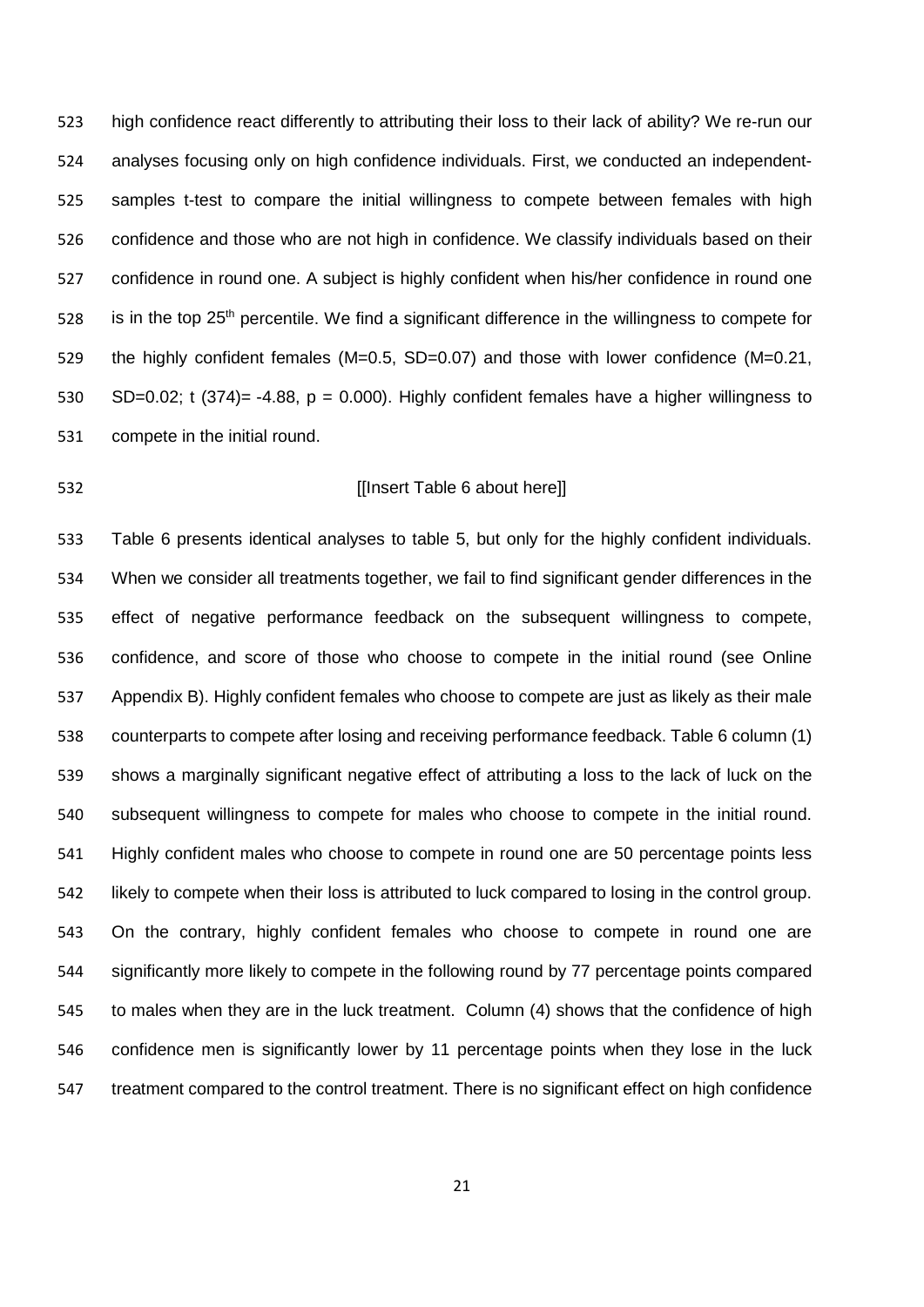women. Finally, attributing a competition loss to lack of luck has no significant effect on the scores of highly confident males and females.

 As in the estimations with the whole sample, there are no effects of the effort treatment on willingness to compete, confidence, and score for the highly confident individuals (see Table 6). Again, the most interesting results are found for the ability treatment. As reported in column (3), for men who choose to compete in the initial round, the estimates of receiving negative feedback after a loss are positive, but no longer significant. This suggests that the effect we found with the whole sample comes from men with different levels of confidence. However, when we look at women, we find a highly significant negative effect of competition loss and ability attribution on high-confidence women (column 3). The estimate is approximately twice as high as in the whole sample (0.57 vs 1.16 percentage points). This suggests that it is the initially highly confident women for whom the negative feedback regarding their ability has the strongest effect. Compared to males, highly confident females who chose to compete in the initial round and lost are 116 percentage points less likely to continue to compete when their loss is attributed to a lack of ability(column 3). The reduction in competition entry does not carry over in stated confidence before round two or scores in round 2 (see column 6 and 9). As a robustness check, we repeat the analysis for high-ability individuals (scored above the median) and confirm all our results.

# **5.3 Gender Differences in the Effect of Negative Performance Feedback and Attributional Feedback on the Subsequent Willingness to Compete, Confidence, and Score of the High-ability Subjects**

 In this section, we look at the gender differences in subsequent willingness to compete, confidence, and score for those who are high in ability. We define a subject to be high in ability if his/her score in round 1 is above the sample's median. We also find that high- ability females are more likely to select themselves into a competition in round 1. Conducting an independent-samples t-test to compare the initial willingness to compete, we find a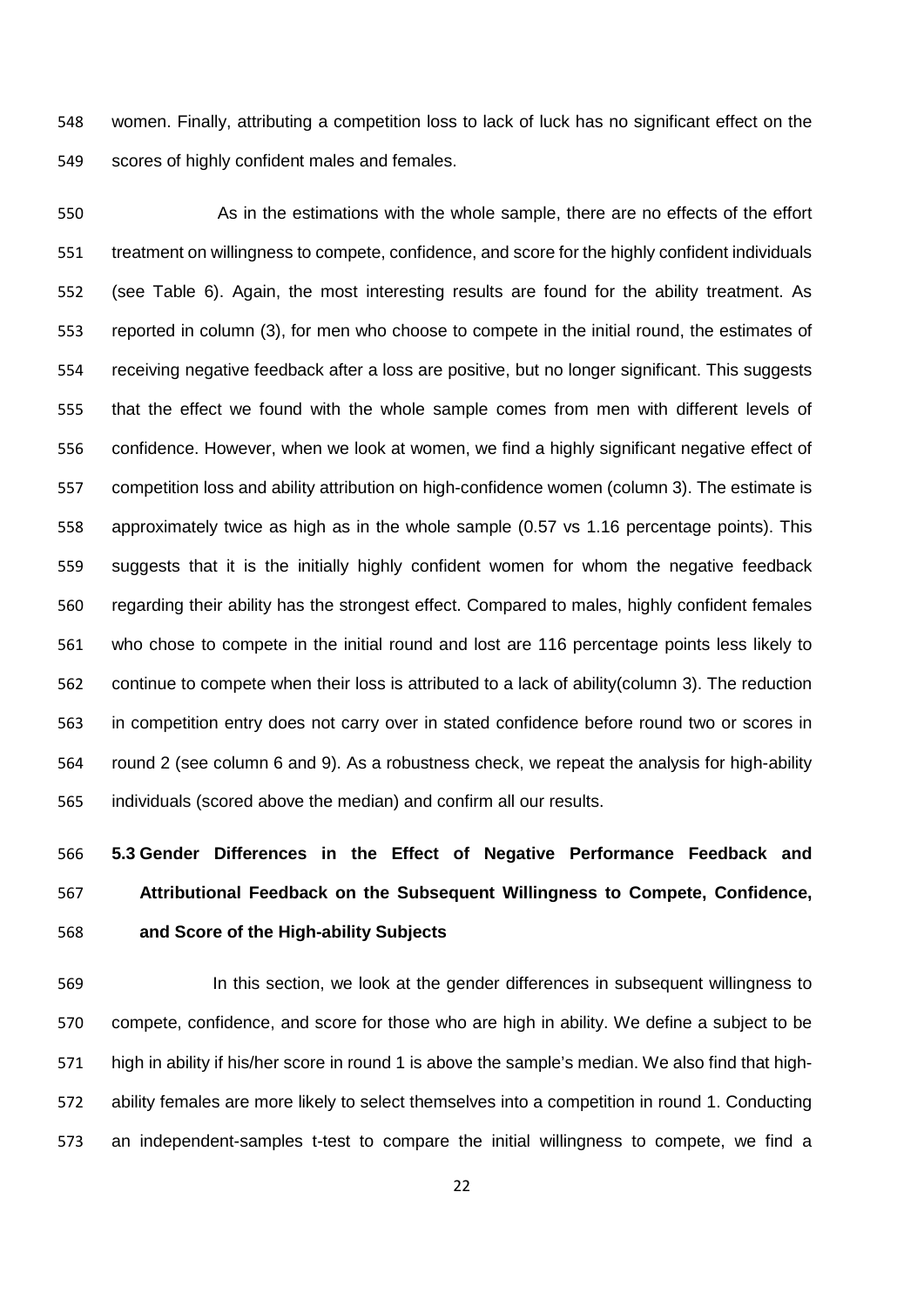significant difference in the willingness to compete between high-ability females (M=0.33, SD=0.04) and those with scores in round 1 below the median ((M=0.20, SD=0.02); t (374)= - 576  $4.88$ , p = 0.004).

## **If Insert Table 7 about here**

 Looking at the effect of negative performance feedback on the subsequent willingness to compete, confidence, and score of those who choose to compete in the initial round, we fail to find significant gender differences in the effect (see Online Appendix C). High- ability females who choose to compete are just as likely as their male counterparts to compete after losing and receiving performance feedback. Table 7 presents identical analyses to tables 5 and 6 that investigate the gender differences in the effect of loss attribution but only for high- ability individuals. Table 7 column (1) shows a marginally significant negative effect of attributing a loss to the lack of luck on the subsequent willingness to compete for males who chose to compete in the initial round. High-ability males who choose to compete in round one are 80 percentage points less likely to compete when their loss is attributed to luck compared to losing in the control group. On the other hand, high-ability females who choose to compete in round one are significantly more likely to compete in the following round by 80 percentage points compared to their male counterparts. Table 7 also shows that the confidence and the scores of high-ability men are not significantly lower when they lose in the luck treatment compared to the control treatment. Finally, loss attribution to lack of luck has no significant effect on the subsequent confidence and score of high-ability women compared to men.

 In regards to loss attribution to lack of effort, column (2) presents that attributing the loss to a lack of effort has no significant on the subsequent willingness to compete for high-ability males. We also find no significant effect on high-ability women compared to their male counterparts. As for the subsequent confidence after receiving the effort attributional feedback, we find that while the treatment has a negative effect on men who choose to compete in round 1 (column 5), it has no significant effect on high-ability women compared to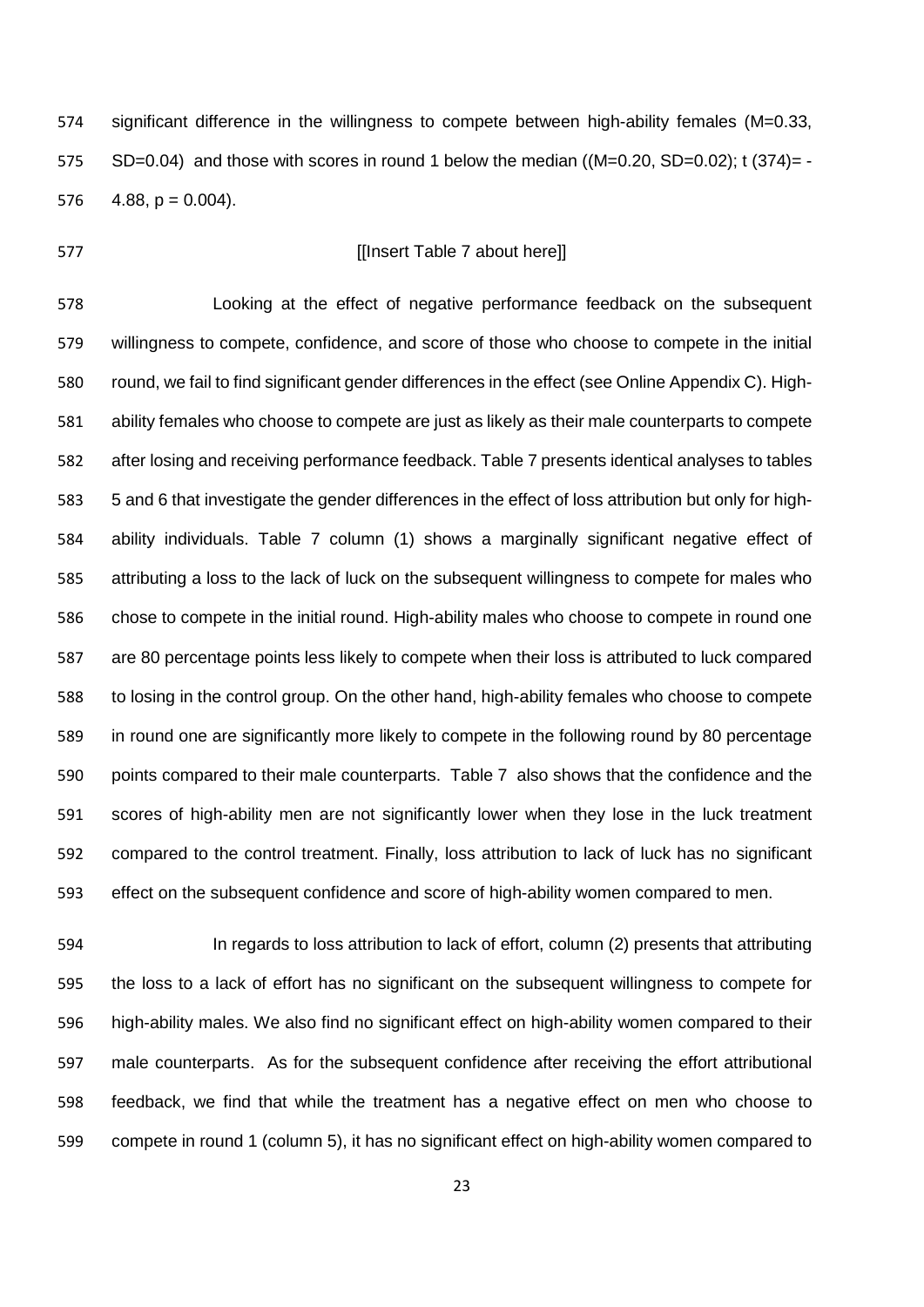their male counterparts. Men who choose to compete in the initial round and had a decreased confidence of 13 percentage points. However, the confidence of high-ability men in the effort treatment compared to men who only received performance feedback is significantly lower by 13 percentage points. Finally, the subsequent performance of high-ability men suffered significantly from attributing the loss to a lack of effort. Column 8 shows a negative and strongly significant result for our interaction term. The subsequent score of high-ability men in the effort treatment is significantly lower by 170 points compared to high-ability men in the control treatment. However, we find no significant gender difference in the subsequent score between high-ability males and females.

 Again, the most interesting results are found for the ability treatment. As reported in Table 7 column (3), the estimates of receiving the ability attribution are positive but not significant for high-ability men who choose to compete in the initial round compared to the control treatment. However, when we look at women, we find a highly significant negative effect of competing for high-ability women. Compared to males, high-ability women who choose to compete are 84 percentage points less likely to compete in the following round. The reduction in competition persistence is only carried over in stated confidence before round two (column 6) but not in scores in round 2 (column 9). Compared to men, the subsequent confidence of high-ability women is decreased by 13 percentage points as a result of loss attribution to lack of ability.

### **6. Discussion**

 Failure is a fundamental element of competitive and high-reward domains such as STEM fields, innovation, corporate senior leadership, and entrepreneurship. Thus, the endurance of failure and persistence in competing are keys to success in such environments. This paper investigates the gender difference in the willingness to compete after losing. It unfolds the role of attributing the outcome of loss to luck, effort, and ability on women's likelihood to persist and continue to compete. The results indicate that losing a competition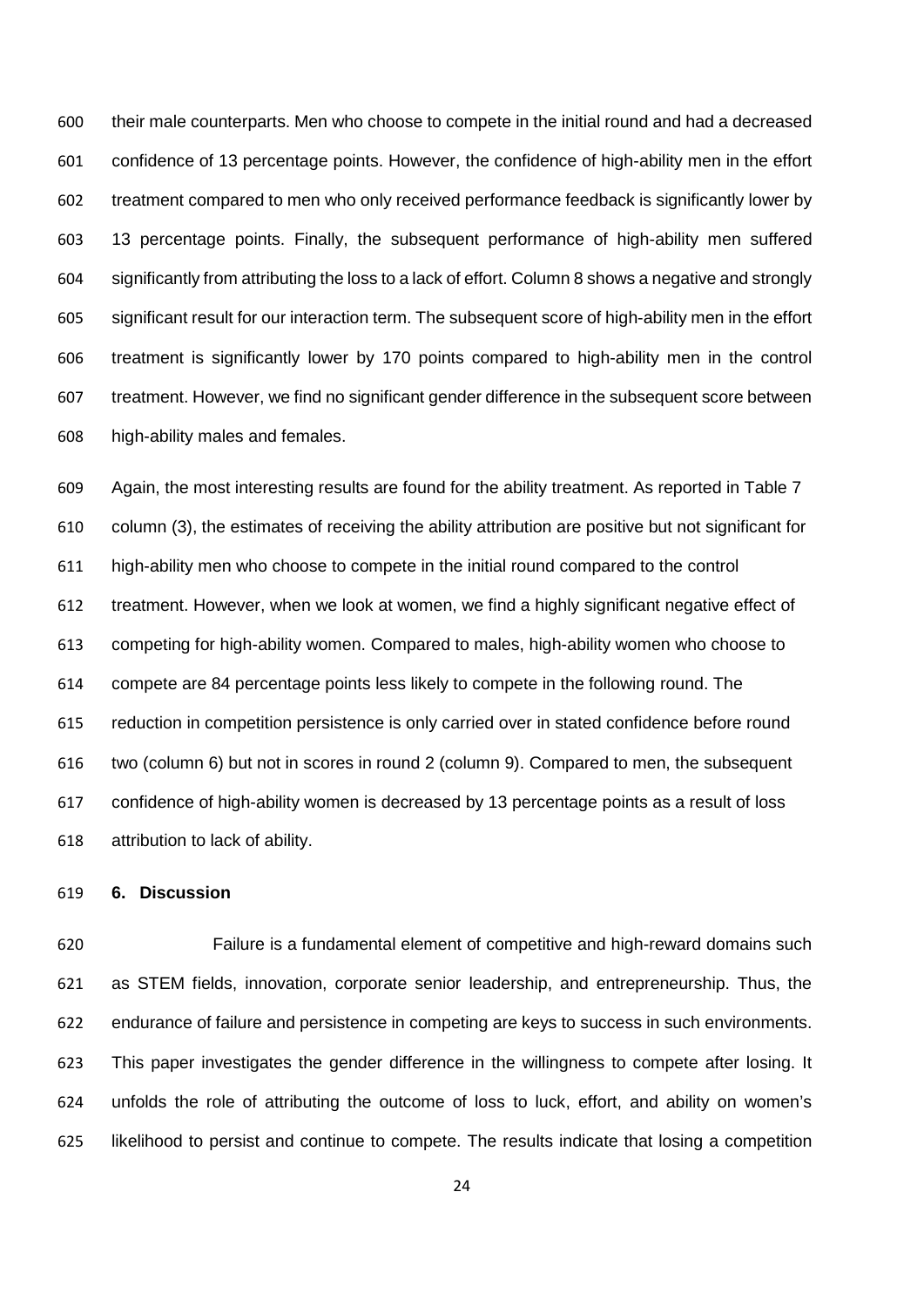and receiving feedback about the absolute and relative performance has a significant negative effect on the likelihood to persist in the competition and subsequent confidence. Although women are less likely to enter a competition, we found no gender differences in the willingness to persist in a competition after losing. These findings are consistent with Wozniak et al. (2014) who investigate the effect of performance feedback on competition entry. However, our replication of Buser and Yuan (2019) does not replicate their result. In a sample of 188 individuals, they find evidence that losing a competition negatively influences females' subsequent willingness to compete. We carried out the experiment in both the UK and Germany and find no difference between the countries. The experiment in Buser and Yuan (2019) was conducted in the Netherlands. There is no reason to believe that German and British women would be less discouraged by losing compared to Dutch women, so the difference is unlikely to stem from cultural differences. We show that attributing the loss to a lack of ability produces the gender gap found in Buser and Yuan (2019). Thus, it is plausible, that within the sample of women, both in the lab experiment as well as in the Math Olympiad, a high share of women self-attributed their loss to a lack in their ability rather than to a lack of luck or effort. Especially, in the Math Olympiad sample, this seems plausible given evidence of a stereotype threat of women being of lower mathematical ability than men. Gender differences in the likelihood to persist after losing emerge when we analyze responses to attributional feedback. Women are more likely than men to compete again if their loss is attributed to a lack of luck. There are no gender effects when losing is attributed to a lack of effort. Most interestingly, the largest gender differences appear in the case where losing is attributed to a lack of ability. Compared to men, women are significantly less likely to persist and select into a competition again after losing. These results are confirmed and slightly larger for a sub-sample of highly confident individuals. We argue that such disparity between men and women in receiving ability feedback indicates a confirmation bias in women's over- weighting the ability feedback as it confirms previously held negative views about their ability (for a review see Rabin and Schrag (1999)).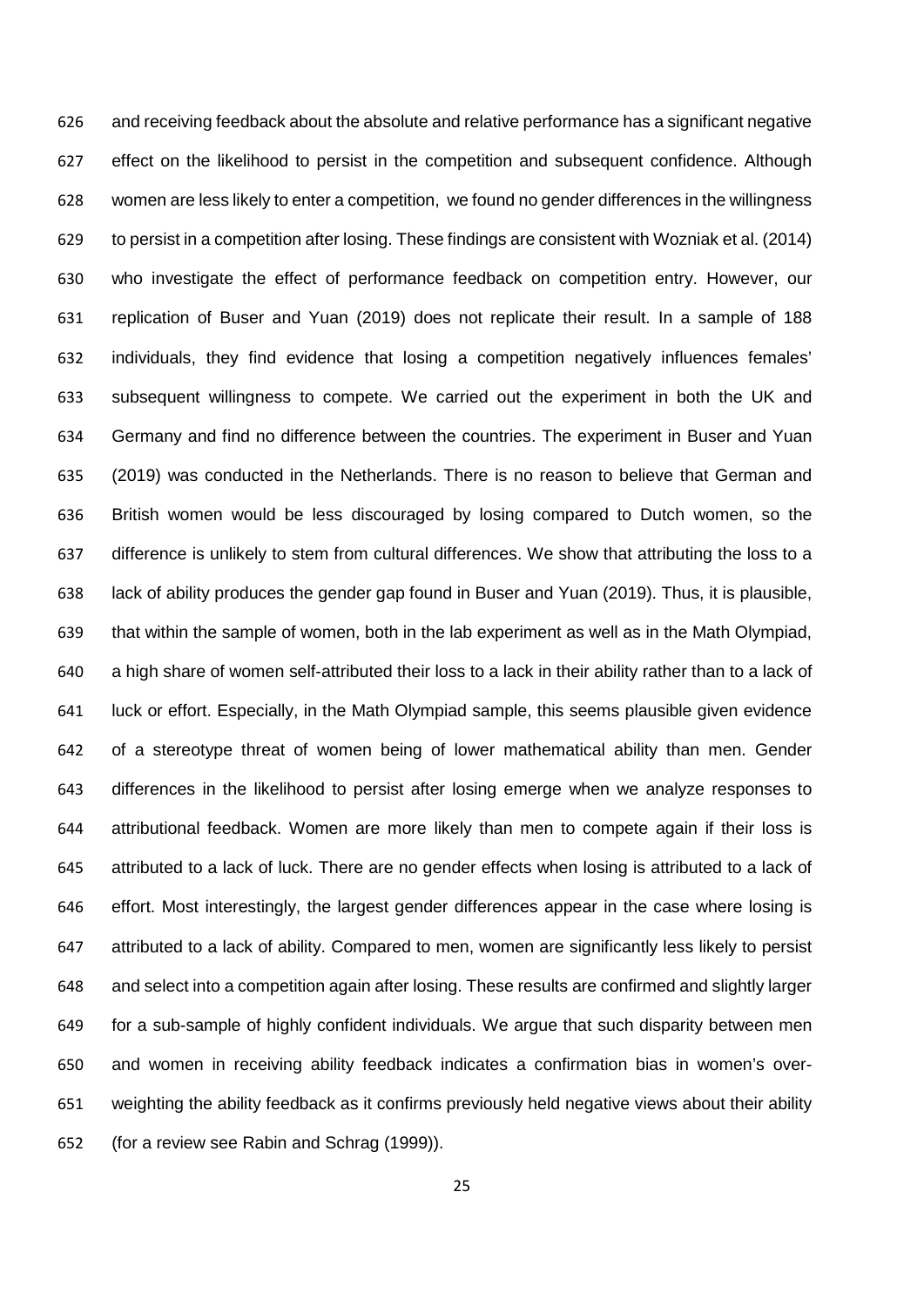To date the evidence in the literature is inconclusive about the nature of of the gender differences in attributing success and failure (e.g. Basow & Medcalf, 1988; Fox & Ferri, 1992; Stipek, 1984) Supporting this line of arguments, attributing a competition loss to a lack of luck has a positive effect on women's persistence in a competition. We believe that attributing an outcome of failure to an external cause such as luck had an opposite effect on their pre-existing internal self-attribution of failure. To confirm our arguments about the confirmation and opposition effect on loss attributions, we examined the answers to a question in our survey after the experiment that asked subjects to rate how much they think luck, as opposed to ability, contributed to their outcome in the task using a scale from 0% to 100%. The results indicate that females who choose to compete, lose, and only receive performance feedback (control group) attribute their outcome to luck versus their own performance at a lower rate compared to males (see Appendix D). Generally, the addition of attributional feedback provides insights into why we might see differences in persistence after losing in a competition. These insights are necessary if we want to design better feedback institutions. In our design, the experimental task was purposely ambiguous about the source of attributions (luck, effort, and ability). Further, it was only a computer program that gave the feedback, not a teacher or peer. Yet subjects, especially women, did internalize and update their behavior according to this subjective and possibly inaccurate feedback.

### **7. Conclusion**

 Our research highlights the role of the gender difference in competition persistence in driving women underrepresentation in competitive and high-reward domains. In this paper, we examine the impact of failure and failure attribution on men and women's persistence in competition. In a laboratory experiment, we unfolded the gender differences in the impact of losing a competition and attributing the loss to one of the three causal attributions - luck, effort, and ability - on the subsequent willingness to compete. Several interesting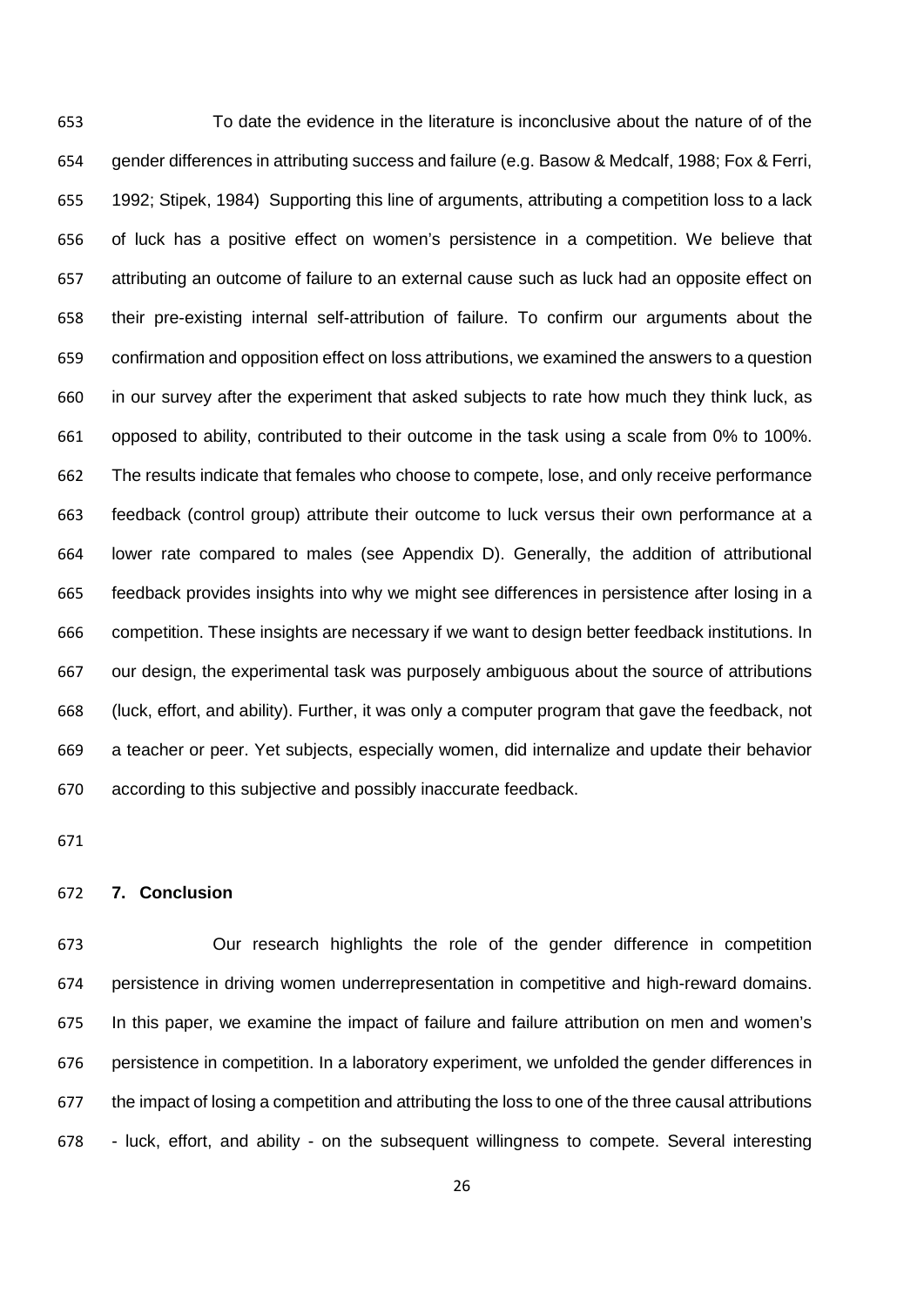findings emerge that contribute to our understanding of what drives gender differences in response to different attributional feedback and how such differences shape the gender gap in competition. Overall, we find no gender differences in the willingness to compete after losing. However, when the loss is randomly attributed to a lack of luck, women increase their willingness to compete, while they are less likely to compete when their loss is randomly attributed to a lack of ability. There is no gender difference when a loss is randomly attributed to a lack of effort. The positive effect of luck loss attribution and the negative effect of ability loss attribution is also observed on the highly confident and high-ability women whom we found to be more likely to select themselves into a competition. Developing a deeper understanding of the circumstance under which women have a negative reaction to losing in a competition could help to design better feedback mechanisms. The negative effect of attributing a loss to a lack of ability is driving women in general and more importantly those who are high-ability and high in confidence away from competitive and high-reward domains costing a significant economic loss in a form of growth, job creation, and innovation. To prevent such loss, it is crucial to maintain those women who have preferences for competition and at the same time are high in ability. Nevertheless, it is impossible to avert them from experiencing failure in competitive workplaces or entrepreneurial settings. Therefore, emphasizing performance measures, the role of luck, or the role of effort in the outcome of failure rather than the role of ability would create gender equality in competition persistence, which as a result would positively contribute to female underrepresentation in competitive and high-reward domains.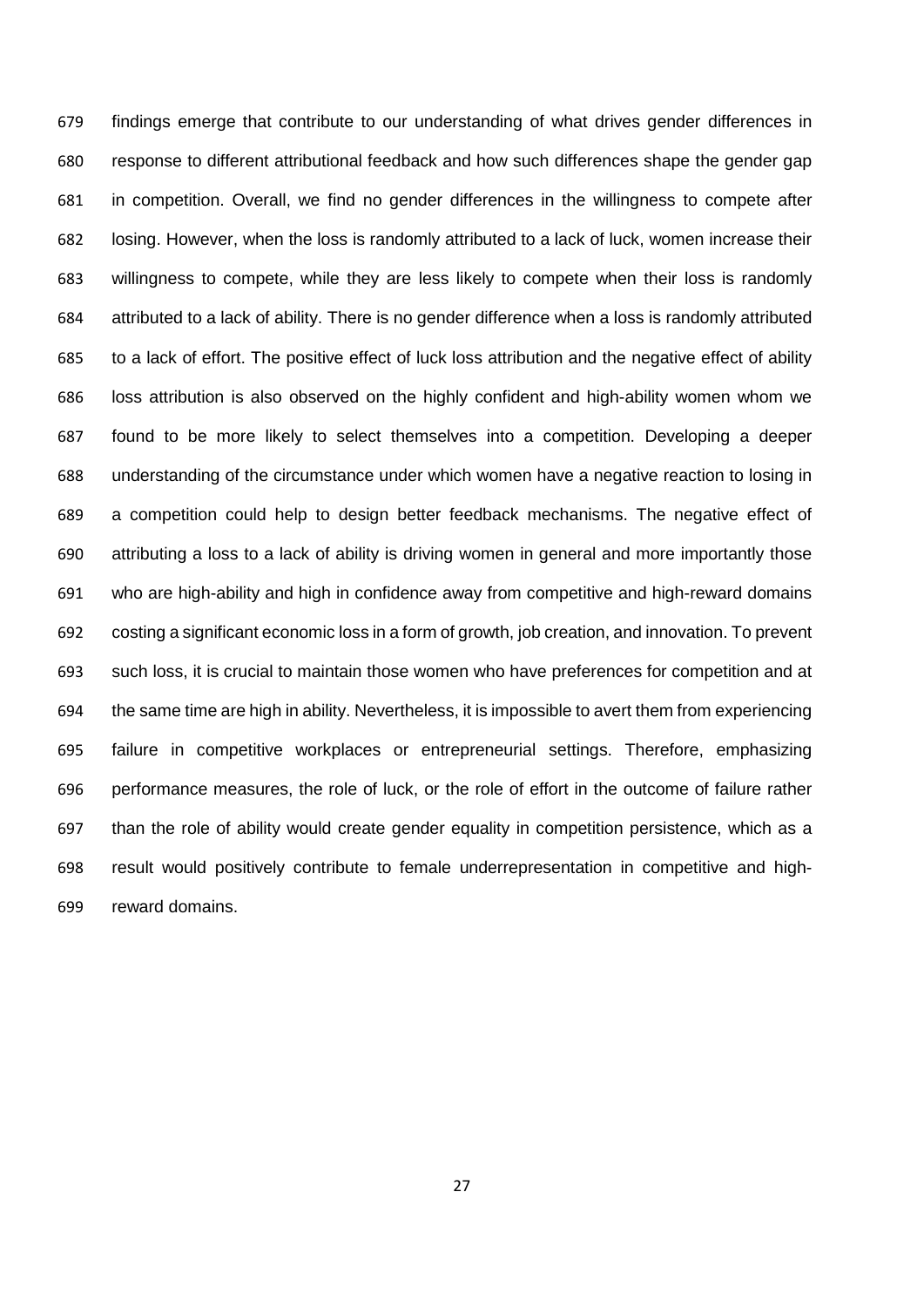## **Funding**

This study was financially supported by Jan Wallanders and Tom Hedelius Foundation and

the Tore Browaldhs foundation, grant number P2016-0051:1.

## **Acknowledgment**

- We thank Akash Raja for his excellent research assistance. We are further grateful to
- Teodora Boneva and Thomas Buser and seminar participants at the Workshop for Behavior
- Change, the Workshop on Recognition and Feedback, and the CNEE Meeting in Lund for
- their helpful comments and suggestions.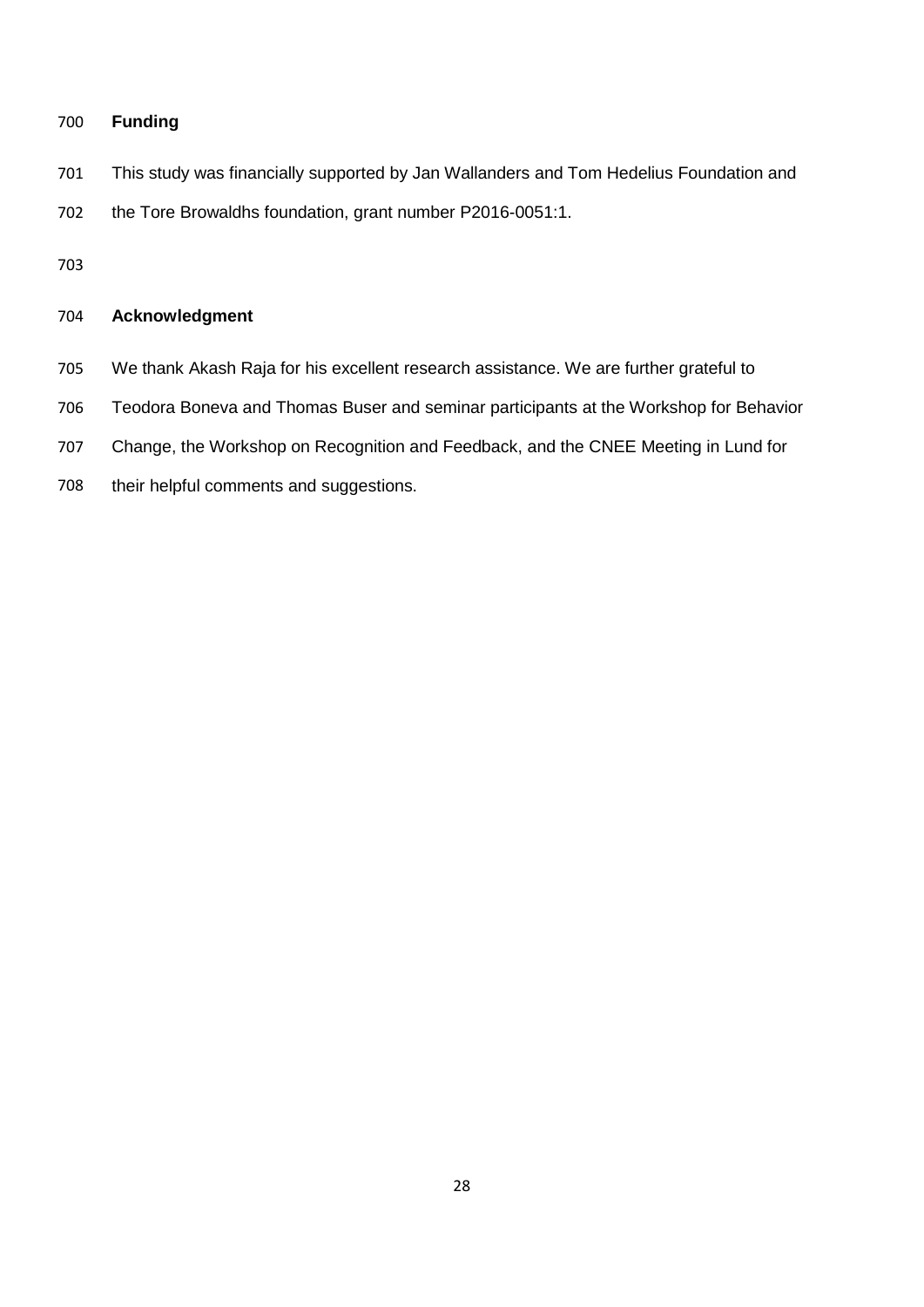| 709 | <b>References</b>                                                                |
|-----|----------------------------------------------------------------------------------|
| 710 | Alan S, Ertac S (2017) Belief in Hard Work and Altruism: Evidence from a         |
| 711 | Randomized Field Experiment. Work. Pap. Eur. Univ. Institute, Fiesole FI, Italy. |
| 712 | Almås I, Cappelen AW, Salvanes KG, Sørensen E, Tungodden B (2016) Willingness    |
| 713 | to compete: Family matters. Manage. Sci. 62(8):2149-2162.                        |
| 714 | Aneja A, Reshef O, Subramani G (2020) Persistence and the Gender Innovation      |
| 715 | Gap: Evidence from the U.S. Patent and Trademark Office. Work. Pap. Univ.        |
| 716 | California, Berkeley, CA.                                                        |
| 717 | Armin F, Becker A, Dohmen TJ, Huffman D, Sunde U (2016) The Preference Survey    |
| 718 | Module: A Validated Instrument for Measuring Risk, Time, and Social              |
| 719 | Preferences. Work. Pap. Univ. Bonn, Bonn, Ger.                                   |
| 720 | Barnett WP, Baron JN, Stuart TE (2000) Avenues of attainment: Occupational       |
| 721 | demography and organizational careers in the California civil service. Am. J.    |
| 722 | Sociol. 10(1):88-144.                                                            |
| 723 | Barron K, Gravert C (2020) Confidence and career choices: An experiment. Work.   |
| 724 | Pap. WZB Berlin Soc. Sci. Center, Berlin, Ger.                                   |
| 725 | Basow SA, Medcalf KL (1988) Academic achievement and attributions among          |
| 726 | college students: Effects of gender and sex typing. Sex Roles 19(9-10):555-      |
| 727 | 567.                                                                             |
| 728 | Berlin N, Dargnies MP (2016) Gender differences in reactions to feedback and     |
| 729 | willingness to compete. J. Econ. Behav. Organ. 130:320-336.                      |
| 730 | Brands RA, Fernandez-Mateo I (2017) Leaning Out: How Negative Recruitment        |
| 731 | Experiences Shape Women's Decisions to Compete for Executive Roles. Adm.         |
| 732 | Sci. Q. 62(3):405-442.                                                           |
| 733 | Buser T (2016) The impact of losing in a competition on the willingness to seek  |
| 734 | further challenges. Manage. Sci. 62(12):3439-3449.                               |
| 735 | Buser T, Gerhards L, van der Weele J (2018) Responsiveness to feedback as a      |
| 736 | personal trait. J. Risk Uncertain. 56(2):165-192.                                |
| 737 | Buser T, Niederle M, Oosterbeek H (2014) Gender, Competitevness and Career       |
| 738 | Choices. Q. J. Econ. 129(3):1409-1447.                                           |
| 739 | Buser T, Yuan H (2019) Do women give up competing more easily? Evidence from     |
| 740 | the lab and the Dutch Math olympiad. Am. Econ. J. Appl. Econ. 11(3):225-252.     |
| 741 | Cason TN, Masters WA, Sheremeta RM (2010) Entry into winner-take-all and         |
| 742 | proportional-prize contests: An experimental study. J. Public Econ. 94(9-        |
| 743 | 10):604-611.                                                                     |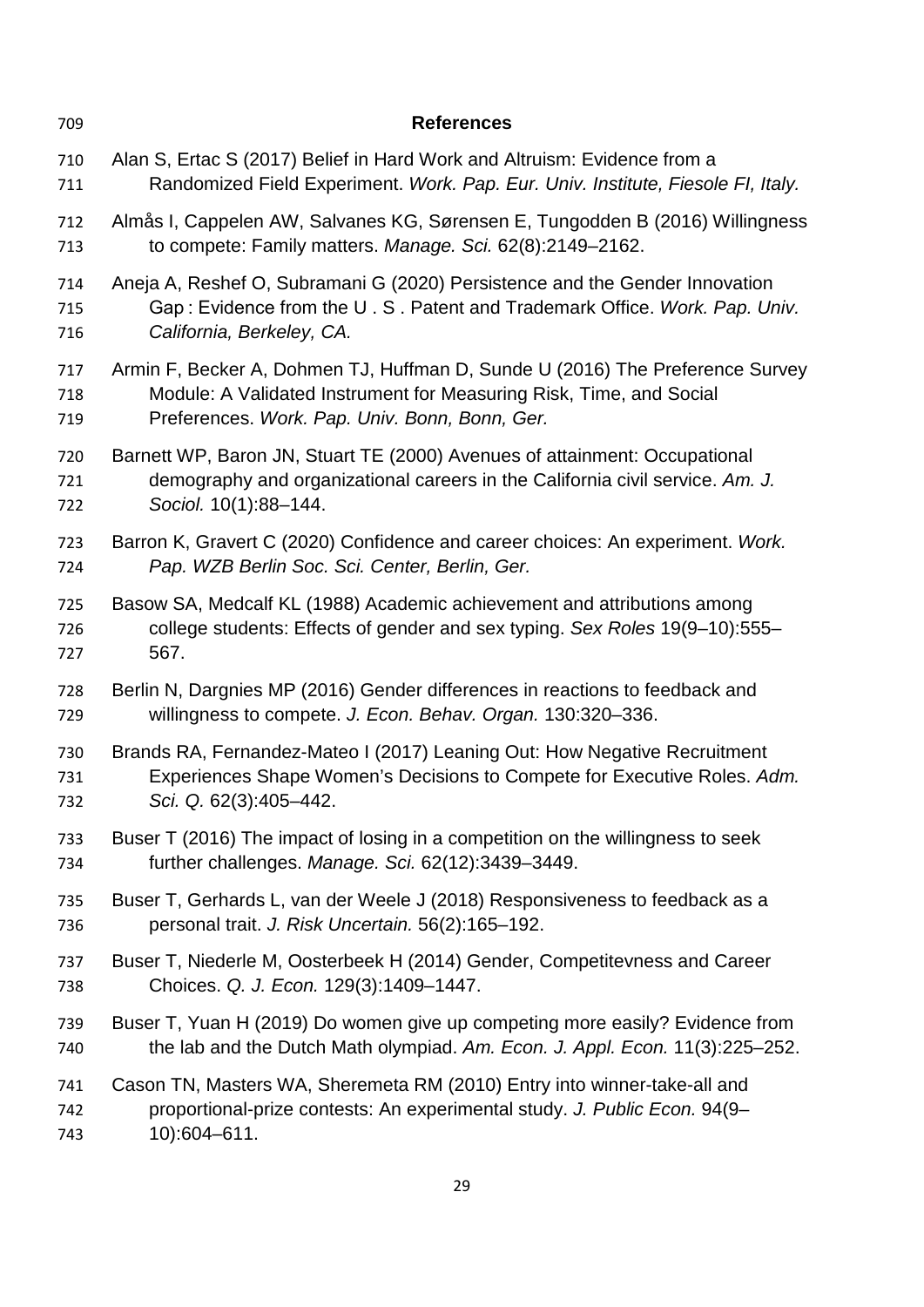- Costa-Gomes MA, Weizsäcker G (2008) Stated Beliefs and Play in Normal-Form Games. *Rev. Econ. Stud.* 75(3):729–762.
- Croson R, Gneezy U (2009) Gender differences in preferences. *J. Econ. Lit.* 47(2):448–474.
- Duffy J, Tavits M (2008) Beliefs and voting decisions: A test of the pivotal voter model. *Am. J. Pol. Sci.* 52(3):603–618.
- Fernandez-Mateo I, King Z (2011) Anticipatory Sorting and Gender Segregation in Temporary Employment. *Source Manag. Sci.* 57(6):989–1008.
- Fischbacher U (2007) Z-Tree: Zurich toolbox for ready-made economic experiments. *Exp. Econ.* 10(2):171–178.
- Fox MF, Ferri VC (1992) Women, Men, and Their Attributions for Success in Academe. *Soc. Psychol. Q.* 55(3):257.
- Guo J, Recalde M (2020) Overriding in teams : The role of beliefs , social image , and gender. *Work. Pap.*
- Hicks R, Tingley D (2011) Causal mediation analysis. *Stata J.* 11(4):605–619.
- Hinchliffe E (2020) Fortune 500 CEOs who are women hits record high. *Fortune* (May 18) https://fortune.com/2020/05/18/women-ceos-fortune-500-2020/.
- Kahn S, Ginther D (2017) Women and STEM. *Work. Pap. 23525, Natl. Bur. Econ. Res. Cambridge, MA.*
- Kuppuswamy V, Mollick ER (2016) Second Thoughts About Second Acts: Gender Differences in Serial Founding Rates. *Work. Pap. Venkat Kuppuswamy Univ. North Carolina, Chapel Hill, NC.*
- Malmendier U, Tate G (2005) CEO overconfidence and corporate investment. *J. Finance* 60(6):2661–2700.
- Malmendier U, Tate G (2008) Who makes acquisitions? CEO overconfidence and the market's reaction. *J. financ. econ.* 89(1):20–43.
- Mobius MM, Niederle M, Niehaus P, Rosenblat TS (2014) Managing Self-Confidence. *Work. Pap. Stanford Univ. Stanford, CA*.
- Niederle M, Vesterlund L (2007) Do Women Shy Away from Competition? Do Men Compete Too Much? *Q. J. Econ.* 122(3):1067–1101.
- Niederle M, Vesterlund L (2011) Gender and Competition. *Annu. Rev. Econom.* 3(1):601–630.
- Rabin M, Schrag JL (1999) First Impressions Matter: A Model of Confirmatory Bias. *Q. J. Econ.* 114(1):37–82.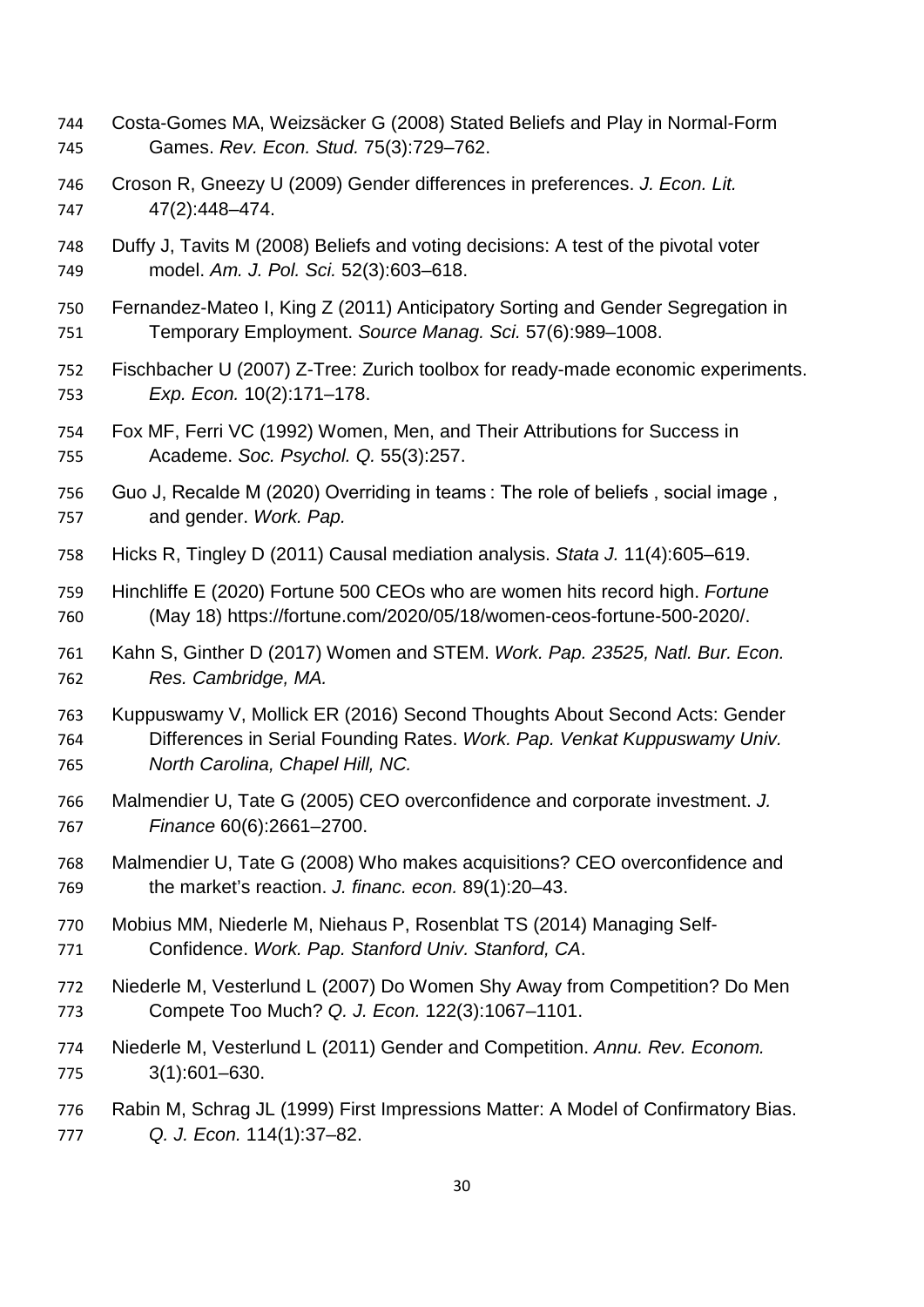- Settele S (2020) How Do Beliefs about the Gender Wage Gap Affect the Demand for Public Policy? *Work. Pap. Univ. Copenhagen, Copenhagen, Denmark*.
- Simmons SA, Wiklund J, Levie J, Bradley SW, Sunny SA (2019) Gender gaps and reentry into entrepreneurial ecosystems after business failure. *Small Bus. Econ.* 53(2):517–531.
- Sliwka D (2007) Managerial Turnover and Strategic Change. *Manage. Sci.* 53(11):1675–1687.
- Stipek DJ (1984) Sex differences in children's attributions for success and failure on math and spelling tests. *Sex Roles* 11(11–12):969–981.
- Sutter M, Glätzle-Rützler D (2015) Gender differences in the willingness to compete emerge early in life and persist. *Manage. Sci.* 61(10):2339–2354.
- Weiner B (1985) An Attributional Theory of Achievement Motivation and Emotion. *Psychol. Rev.* 92(4):548–573.
- Weiner B, Frieze I, Kukla A, Reed L, Rest S, Rosenbaum RM (1987) Perceiving the causes of success and failure. *Perceiving causes success Fail. Prep. this Pap. grew out a Work. Attrib. theory held Univ. California, Los Angeles, Aug 1969.. Lawrence Erlbaum Assoc. Inc.*
- Wootton BH (1997) Gender differences in occupational employment. *Mon. Labor Rev.* 120(4):15–24.
- Wozniak D, Harbaugh WT, Mayr U (2014) The menstrual cycle and performance feedback alter gender differences in competitive choices. *J. Labor Econ.* 32(1):161–198.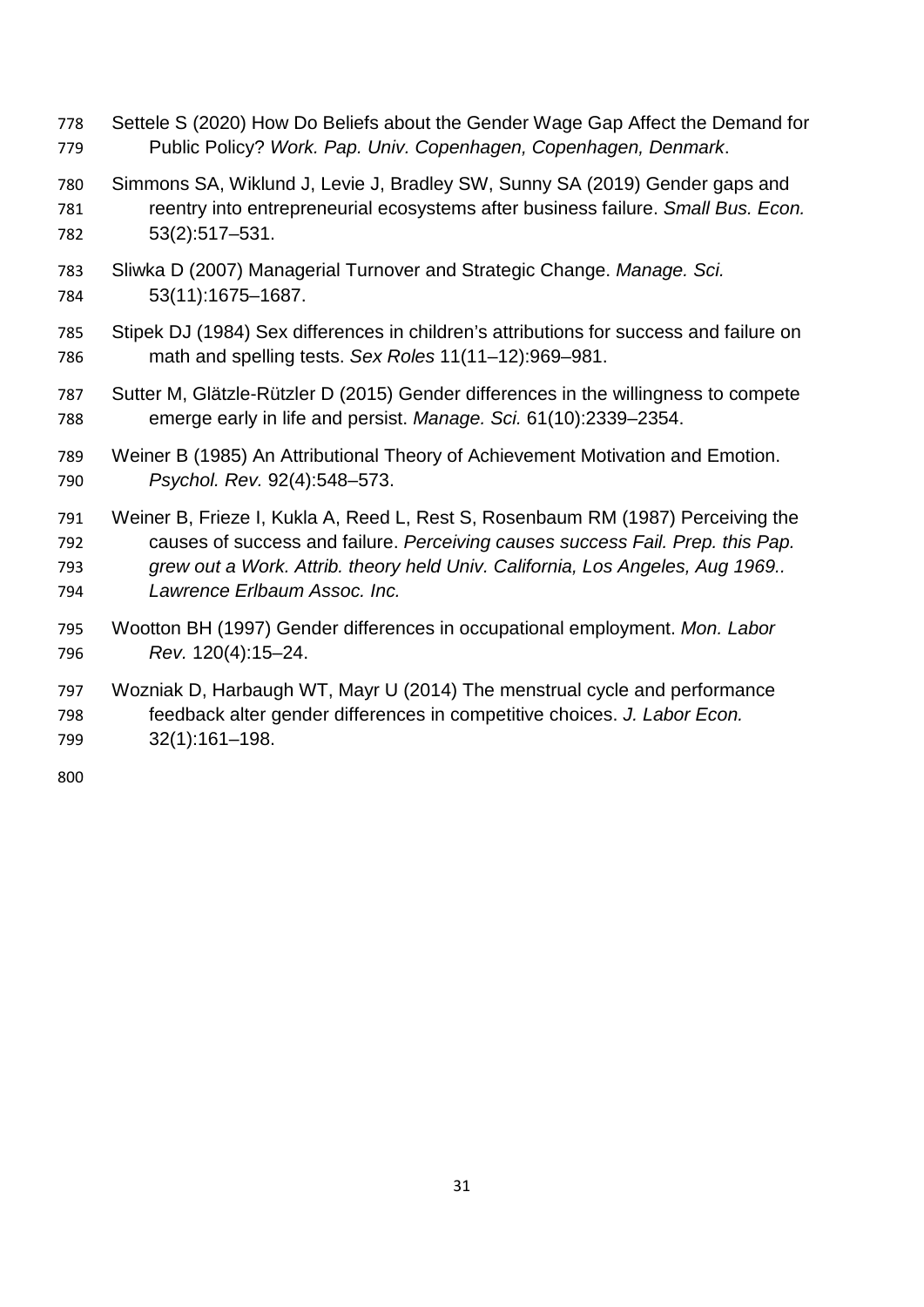## 801 **Table 1. Descriptive Statistics by Gender**

|                               | (1)     | (2)     | (3)     | (4)         |
|-------------------------------|---------|---------|---------|-------------|
|                               | All     | Male    | Female  | p-value     |
| Score in practice round       | 5.058   | 5.275   | 4.891   | $0.384**$   |
|                               | (2.260) | (2.441) | (2.098) | 0.029       |
| Total earnings                | 9.766   | 10.34   | 9.322   | $1.019***$  |
|                               | (3.543) | (4.178) | (2.889) | 0.000       |
| Compete in R1                 | 0.366   | 0.509   | 0.255   | $0.253***$  |
|                               | (0.482) | (0.501) | (0.437) | 0.000       |
| Score in R1                   | 6.517   | 6.928   | 6.199   | $0.728***$  |
|                               | (2.563) | (2.744) | (2.369) | 0.000       |
| Confidence in R1              | 0.607   | 0.674   | 0.555   | $0.119***$  |
|                               | (0.233) | (0.224) | (0.227) | 0.000       |
| Rank in R1                    | 0.517   | 0.486   | 0.541   | $-0.0546**$ |
|                               | (0.286) | (0.291) | (0.280) | 0.015       |
| Lost in R1                    | 0.477   | 0.460   | 0.489   | $-0.0289$   |
|                               | (0.500) | (0.499) | (0.501) | 0.460       |
| Earnings in R1                | 3.774   | 4.258   | 3.399   | $0.859***$  |
|                               | (3.122) | (3.725) | (2.501) | 0.000       |
| Luck Feedback Group           | 0.267   | 0.296   | 0.245   | $0.384**$   |
|                               | (0.443) | (0.457) | (0.430) | 0.029       |
| <b>Effort Feedback Group</b>  | 0.274   | 0.265   | 0.282   | $1.019***$  |
|                               | (0.447) | (0.442) | (0.451) | 0.000       |
| <b>Ability Feedback Group</b> | 0.228   | 0.216   | 0.237   | $0.253***$  |
|                               | (0.420) | (0.413) | (0.426) | 0.000       |
| Control Feedback Group        | 0.231   | 0.223   | 0.237   | $0.728***$  |
|                               | (0.422) | (0.417) | (0.426) | 0.000       |
| <b>Observations</b>           | 667     | 291     | 376     |             |

802 Note: This table presents the full sample means as well as the means of each gender group for the score on the practice round, the total earnings, the

803 gender group for the score on the practice round, the total earnings, the 804 choice to compete in R1, the average score in R1, confidence in R1,

804 choice to compete in R1, the average score in R1, confidence in R1, 805 normalized within-session rank in R1, losing against the opponent in R1,

normalized within-session rank in R1, losing against the opponent in R1,

806 earnings in Euros/GBP in R1, as well as treatment groups. Standard decisions are in parentheses. Column (4) presents p-values from t-tests of

807 decisions are in parentheses. Column (4) presents p-values from t-tests of the gender difference. the gender difference.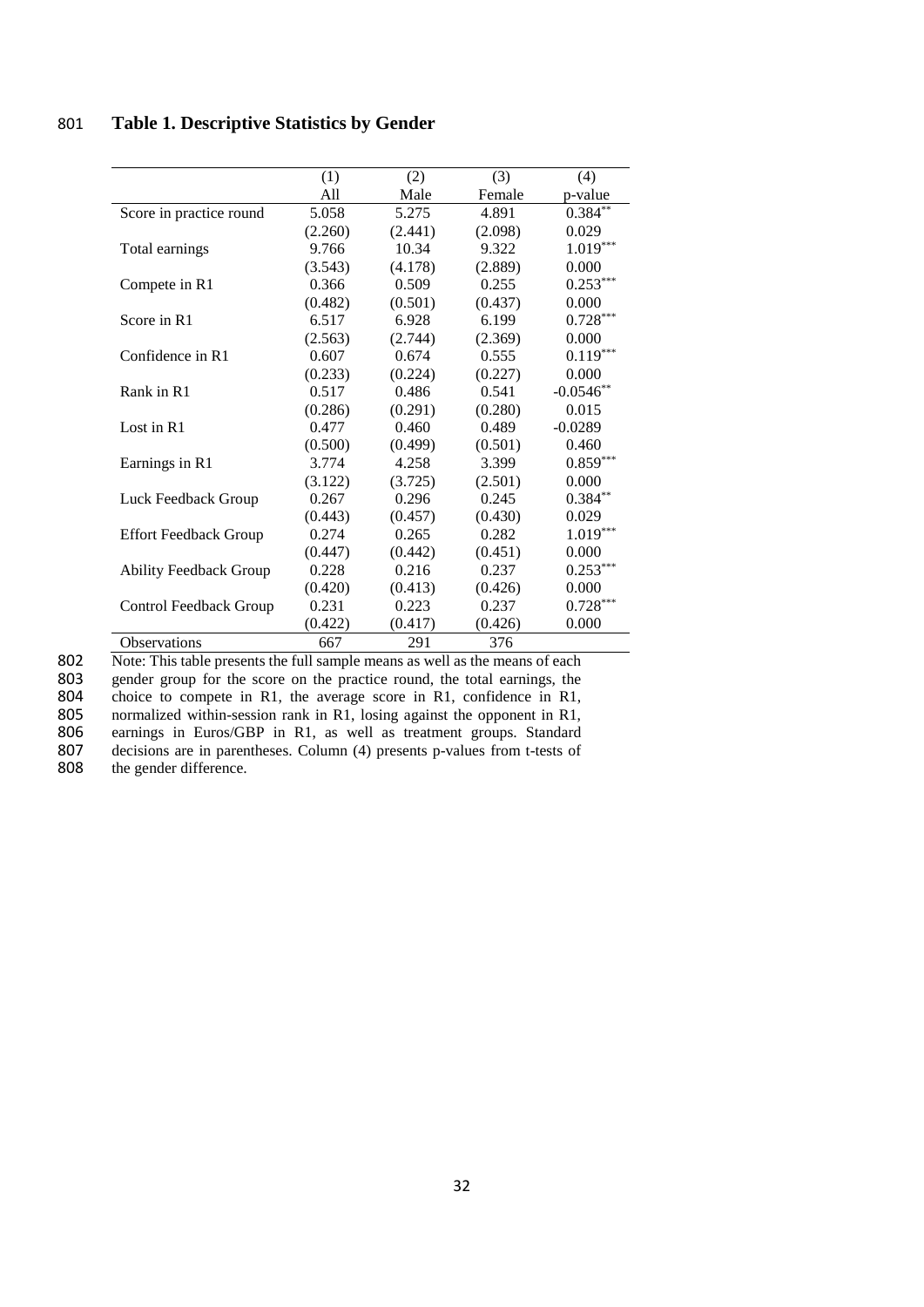## 809 **Table 2. Multiple Regression Analysis: The Effect of Negative Performance Feedback**  810 **on Subsequent Willingness to Compete, Confidence, and Score**

|                         |             | Compete in R2 |                  |             | Confidence in R2 |                  |            | Score in R2 |                  |
|-------------------------|-------------|---------------|------------------|-------------|------------------|------------------|------------|-------------|------------------|
|                         | (1)         | (2)           | (3)              | (4)         | (5)              | (6)              | (7)        | (8)         | (9)              |
|                         | All         | CR1           | PR <sub>R1</sub> | All         | CR1              | PR <sub>R1</sub> | All        | CR1         | PR <sub>R1</sub> |
| Luck Feedback           | $-0.008$    | $-0.066$      | 0.021            | $0.027*$    | $-0.003$         | $0.050^{**}$     | $0.447*$   | 0.074       | $0.758***$       |
|                         | (0.056)     | (0.055)       | (0.084)          | (0.014)     | (0.017)          | (0.022)          | (0.243)    | (0.412)     | (0.298)          |
| <b>Effort Feedback</b>  | 0.029       | $-0.055$      | 0.089            | 0.020       | $-0.018$         | $0.042**$        | 0.180      | 0.321       | 0.045            |
|                         | (0.059)     | (0.042)       | (0.082)          | (0.012)     | (0.016)          | (0.017)          | (0.261)    | (0.468)     | (0.284)          |
| <b>Ability Feedback</b> | 0.010       | $-0.029$      | 0.043            | $0.031*$    | $-0.006$         | $0.060**$        | 0.158      | 0.489       | $-0.043$         |
|                         | (0.077)     | (0.052)       | (0.111)          | (0.016)     | (0.020)          | (0.024)          | (0.242)    | (0.336)     | (0.308)          |
| Lost in R1              | $-0.411***$ | $-0.533***$   | $-0.314***$      | $-0.130***$ | $-0.129***$      | $-0.123***$      | 0.404      | 0.000       | 0.528            |
|                         | (0.060)     | (0.120)       | (0.091)          | (0.017)     | (0.030)          | (0.023)          | (0.274)    | (0.618)     | (0.366)          |
| Confidence in R1        | $0.335***$  | $0.366*$      | $0.351***$       | $0.644***$  | $0.646***$       | $0.645***$       | $1.228***$ | $2.157***$  | $0.876**$        |
|                         | (0.070)     | (0.193)       | (0.090)          | (0.034)     | (0.060)          | (0.049)          | (0.290)    | (0.654)     | (0.357)          |
| $_{\rm cons}$           | $-0.058$    | $0.712***$    | $-0.320*$        | $0.298***$  | $0.355***$       | $0.263***$       | $-0.416$   | $-1.037$    | 0.231            |
|                         | (0.149)     | (0.240)       | (0.187)          | (0.053)     | (0.100)          | (0.087)          | (0.902)    | (1.674)     | (1.032)          |
| Score FE                | Yes         | <b>Yes</b>    | Yes              | Yes         | Yes              | Yes              | Yes        | <b>Yes</b>  | <b>Yes</b>       |
| Session FE              | Yes         | Yes           | Yes              | Yes         | Yes              | Yes              | Yes        | Yes         | Yes              |
| Country FE              | Yes         | Yes           | Yes              | Yes         | Yes              | Yes              | Yes        | Yes         | Yes              |
| Controls                | Yes         | Yes           | Yes              | Yes         | Yes              | Yes              | Yes        | <b>Yes</b>  | Yes              |
| <b>Observations</b>     | 667         | 244           | 423              | 667         | 244              | 423              | 667        | 244         | 423              |

811 Note. This table presents the results from least squares regressions of willingness to compete in R2 (columns 1-3), confidence in R2 (Column 4-6), score in R2 (7-9) on dummies for luck, effort, and ability attributiona 812 in R2 (Column 4-6), score in R2 (7-9) on dummies for luck, effort, and ability attributional feedback treatment dummies, a 813 dummy for whether the individual lost in the previous round, confidence in R1, as well as interaction terms. Results are presented for the whole sample, those who competed in R1, and those who chose piece-rate compensa 814 presented for the whole sample, those who competed in R1, and those who chose piece-rate compensation in R1 respectively.<br>815 All regression control for gender, age, risk willingness, optimism, normalized rank within t All regression control for gender, age, risk willingness, optimism, normalized rank within the session, score fixed effects, 816 session fixed effects, and country fixed effects. Standard errors in the second row and they are corrected for clustering at the subject level. \*  $p<0.10$ , \*\*  $p<0.05$ , \*\*  $p<0.01$ . subject level. \* p<0.10, \*\* p<0.05, \*\*\* p<0.01.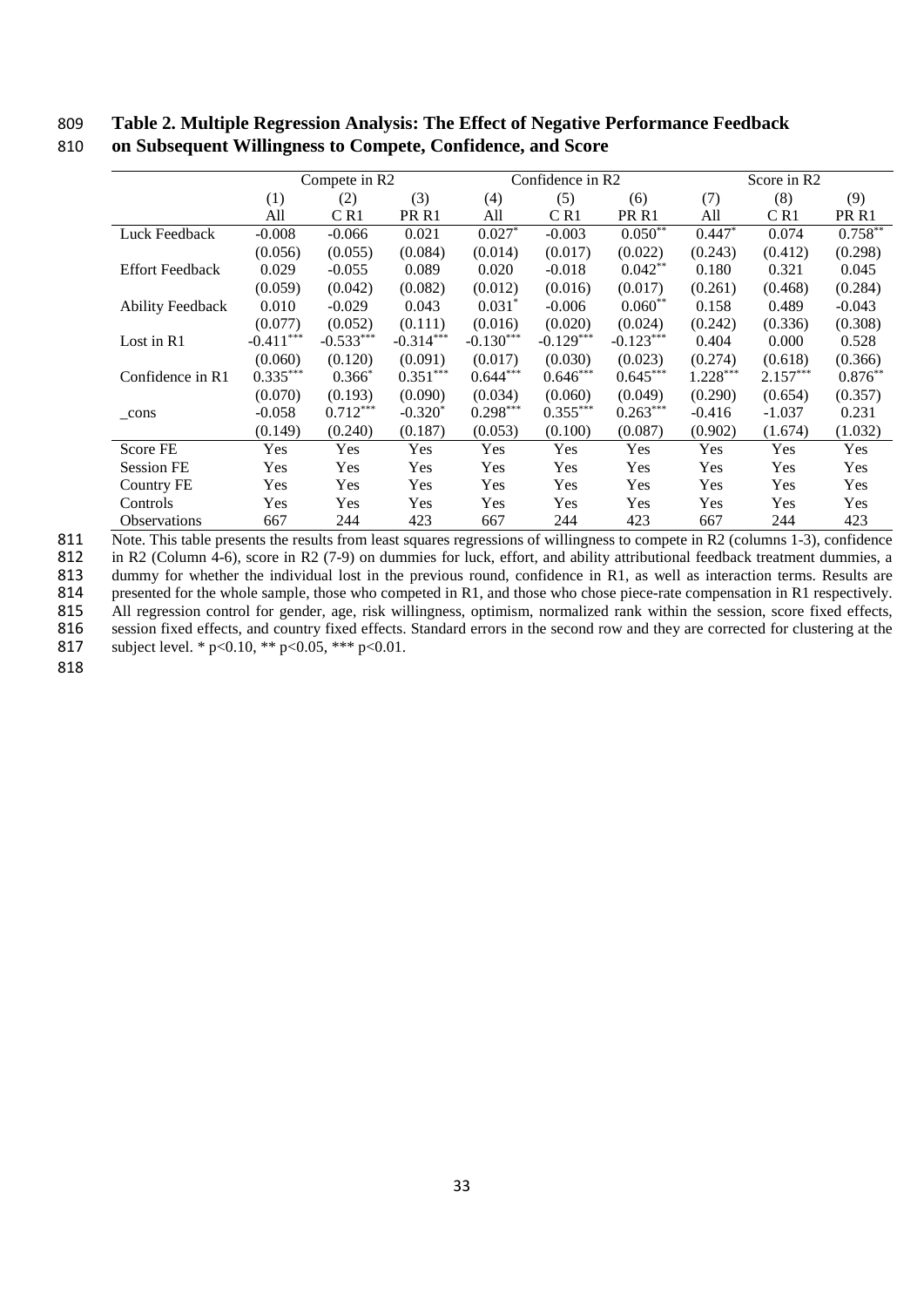## 819 **Table 3. Multiple Regression Analysis: The Effect of Negative Attributional Feedback**

820 **on Subsequent Willingness to Compete, Confidence, and Score for Subjects Who** 

### 821 **Competed in R1**

|            |                                               |                                           |                                                                                                         |                                                    |                                                               | Score in R2                                                            |                                  |            |  |
|------------|-----------------------------------------------|-------------------------------------------|---------------------------------------------------------------------------------------------------------|----------------------------------------------------|---------------------------------------------------------------|------------------------------------------------------------------------|----------------------------------|------------|--|
| (1)        |                                               |                                           | (4)                                                                                                     |                                                    | (6)                                                           | (7)                                                                    | (8)                              | (9)        |  |
| Luck       | Effort                                        | Ability                                   | Luck                                                                                                    | Effort                                             | Ability                                                       | Luck                                                                   | Effort                           | Ability    |  |
| $-0.066$   | $-0.066$                                      | $-0.066$                                  | $-0.003$                                                                                                | $-0.003$                                           | $-0.003$                                                      | 0.074                                                                  | 0.074                            | 0.074      |  |
| (0.055)    | (0.055)                                       | (0.055)                                   | (0.017)                                                                                                 | (0.017)                                            | (0.017)                                                       | (0.412)                                                                | (0.412)                          | (0.412)    |  |
| $-0.055$   | $-0.055$                                      | $-0.055$                                  | $-0.018$                                                                                                | $-0.018$                                           | $-0.018$                                                      | 0.321                                                                  | 0.321                            | 0.321      |  |
| (0.042)    | (0.042)                                       | (0.042)                                   | (0.016)                                                                                                 | (0.016)                                            | (0.016)                                                       | (0.468)                                                                | (0.468)                          | (0.468)    |  |
| $-0.029$   | $-0.029$                                      | $-0.029$                                  | $-0.006$                                                                                                | $-0.006$                                           | $-0.006$                                                      | 0.489                                                                  | 0.489                            | 0.489      |  |
| (0.052)    | (0.052)                                       | (0.052)                                   | (0.020)                                                                                                 | (0.020)                                            | (0.020)                                                       | (0.336)                                                                | (0.336)                          | (0.336)    |  |
|            |                                               |                                           |                                                                                                         |                                                    |                                                               | 0.000                                                                  | 0.000                            | 0.000      |  |
|            |                                               |                                           | (0.030)                                                                                                 | (0.030)                                            | (0.030)                                                       |                                                                        | (0.618)                          | (0.618)    |  |
|            |                                               |                                           |                                                                                                         |                                                    |                                                               |                                                                        |                                  | $2.157***$ |  |
| (0.193)    | (0.193)                                       |                                           | (0.060)                                                                                                 | (0.060)                                            | (0.060)                                                       | (0.654)                                                                | (0.654)                          | (0.654)    |  |
| 0.030      |                                               |                                           | $-0.028$                                                                                                |                                                    |                                                               | 0.011                                                                  |                                  |            |  |
|            |                                               |                                           |                                                                                                         |                                                    |                                                               |                                                                        |                                  |            |  |
|            | $-0.096$                                      |                                           |                                                                                                         | $-0.040$                                           |                                                               |                                                                        | $-0.612$                         |            |  |
|            | (0.132)                                       |                                           |                                                                                                         | (0.038)                                            |                                                               |                                                                        | (0.740)                          |            |  |
|            |                                               |                                           |                                                                                                         |                                                    | $-0.075$                                                      |                                                                        |                                  | $-0.107$   |  |
|            |                                               |                                           |                                                                                                         |                                                    |                                                               |                                                                        |                                  | (0.675)    |  |
| $0.712***$ | $0.712***$                                    |                                           |                                                                                                         |                                                    |                                                               | $-1.037$                                                               | $-1.037$                         | $-1.037$   |  |
| (0.240)    | (0.240)                                       | (0.240)                                   | (0.100)                                                                                                 | (0.100)                                            | (0.100)                                                       | (1.674)                                                                | (1.674)                          | (1.674)    |  |
| Yes        | Yes                                           | Yes                                       | Yes                                                                                                     | Yes                                                | Yes                                                           | Yes                                                                    | Yes                              | Yes        |  |
| Yes        | Yes                                           | Yes                                       | Yes                                                                                                     | Yes                                                | Yes                                                           | Yes                                                                    | Yes                              | Yes        |  |
| Yes        | Yes                                           | Yes                                       | Yes                                                                                                     | Yes                                                | Yes                                                           | Yes                                                                    | Yes                              | Yes        |  |
| Yes        | Yes                                           | Yes                                       | Yes                                                                                                     | Yes                                                | Yes                                                           | Yes                                                                    | Yes                              | Yes        |  |
| 244        | 244                                           | 244                                       | 244                                                                                                     | 244                                                | 244                                                           | 244                                                                    | 244                              | 244        |  |
|            | $-0.533***$<br>(0.120)<br>$0.366*$<br>(0.139) | (2)<br>$-0.533***$<br>(0.120)<br>$0.366*$ | Compete in R2<br>(3)<br>$-0.533***$<br>(0.120)<br>$0.366*$<br>(0.193)<br>0.131<br>(0.195)<br>$0.712***$ | $-0.129***$<br>$0.646***$<br>(0.046)<br>$0.355***$ | (5)<br>$-0.129***$<br>$0.646^{***}$<br>$0.355^{\ast\ast\ast}$ | Confidence in R2<br>$-0.129***$<br>$0.646***$<br>(0.057)<br>$0.355***$ | (0.618)<br>$2.157***$<br>(0.700) | $2.157***$ |  |

822 Note. This table presents the results from least squares regressions of willingness to compete in R2 (columns 1-3), confidence 823 in R2 (Column 4-6), score in R2 (7-9) on luck, effort, and ability attributional feedba 823 in R2 (Column 4-6), score in R2 (7-9) on luck, effort, and ability attributional feedback treatment dummies, a dummy for whether the individual lost in the previous round, confidence in R1, as well as interaction term 824 whether the individual lost in the previous round, confidence in R1, as well as interaction terms. All regression control for gender, age, risk willingness, optimism, normalized rank within the session, score fixed eff 825 gender, age, risk willingness, optimism, normalized rank within the session, score fixed effects, session fixed effects, and country fixed effects. Results are presented for the subjects who competed in R1 and received 826 country fixed effects. Results are presented for the subjects who competed in R1 and received the luck attributional feedback, effort attributional feedback, and ability attributional feedback respectively. Standard er effort attributional feedback, and ability attributional feedback respectively. Standard errors in the second row and they are 828 corrected for clustering at the subject level. \*  $p<0.10$ , \*\*  $p<0.05$ , \*\*\*  $p<0.01$ .

829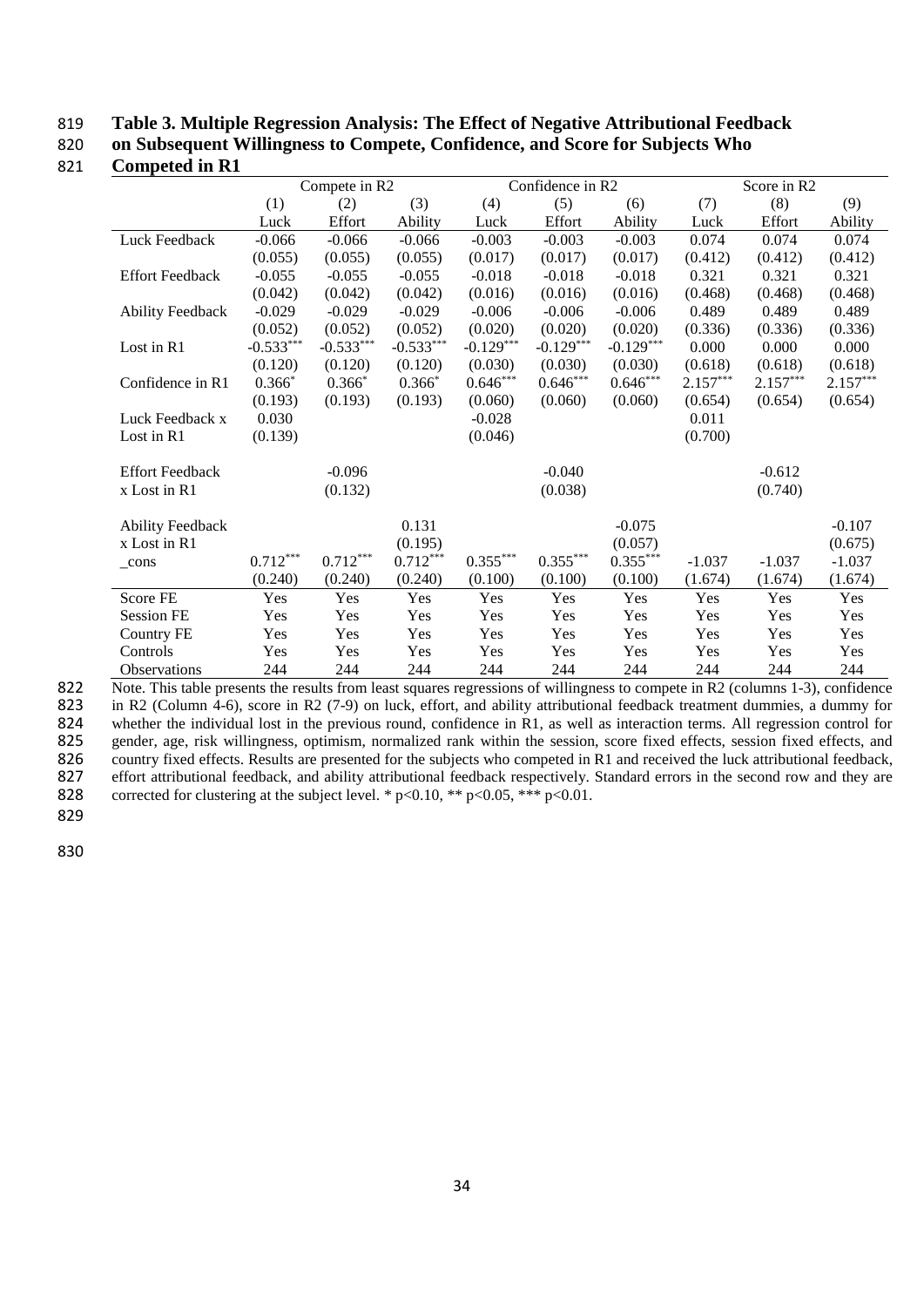## 831 **Table 4. Multiple Regression Analysis: The Gender Difference in the Effect of Negative**

| 832 Performance Feedback on Subsequent Willingness to Compete, Confidence, and Score |  |  |  |  |  |  |  |  |
|--------------------------------------------------------------------------------------|--|--|--|--|--|--|--|--|
|--------------------------------------------------------------------------------------|--|--|--|--|--|--|--|--|

|                         |             | Compete in R2 |                  |                       | Confidence in R2 |                  |            | Score in R2 |                  |
|-------------------------|-------------|---------------|------------------|-----------------------|------------------|------------------|------------|-------------|------------------|
|                         | (1)         | (2)           | (3)              | (4)                   | (5)              | (6)              | (7)        | (8)         | (9)              |
|                         | All         | CR1           | PR <sub>R1</sub> | All                   | C R1             | PR <sub>R1</sub> | All        | CR1         | PR <sub>R1</sub> |
| Luck Feedback           | $-0.006$    | $-0.053$      | 0.022            | $0.027*$              | $-0.002$         | $0.049***$       | $0.434*$   | 0.104       | $0.751***$       |
|                         | (0.057)     | (0.058)       | (0.085)          | (0.014)               | (0.017)          | (0.022)          | (0.246)    | (0.443)     | (0.301)          |
| <b>Effort Feedback</b>  | 0.030       | $-0.049$      | 0.091            | 0.019                 | $-0.017$         | $0.041**$        | 0.173      | 0.335       | 0.032            |
|                         | (0.059)     | (0.041)       | (0.082)          | (0.012)               | (0.016)          | (0.017)          | (0.260)    | (0.478)     | (0.286)          |
| <b>Ability Feedback</b> | 0.011       | $-0.022$      | 0.044            | $0.030*$              | $-0.006$         | $0.060**$        | 0.154      | 0.505       | $-0.048$         |
|                         | (0.077)     | (0.052)       | (0.111)          | (0.016)               | (0.020)          | (0.024)          | (0.240)    | (0.340)     | (0.308)          |
| Lost in R1              | $-0.391***$ | $-0.472***$   | $-0.276***$      | $-0.136***$           | $-0.125***$      | $-0.144***$      | 0.294      | 0.141       | 0.304            |
|                         | (0.059)     | (0.132)       | (0.095)          | (0.019)               | (0.038)          | (0.026)          | (0.344)    | (0.753)     | (0.433)          |
| Confidence in R1        | $0.335***$  | $0.380*$      | $0.351***$       | $0.644***$            | $0.647***$       | $0.645***$       | $1.228***$ | $2.189***$  | $0.876**$        |
|                         | (0.071)     | (0.194)       | (0.092)          | (0.034)               | (0.060)          | (0.049)          | (0.288)    | (0.638)     | (0.354)          |
| Female                  | 0.033       | 0.012         | 0.079            | $-0.023$ <sup>*</sup> | $-0.014$         | $-0.037$ *       | $-0.043$   | 0.009       | $-0.013$         |
|                         | (0.031)     | (0.034)       | (0.048)          | (0.013)               | (0.012)          | (0.018)          | (0.193)    | (0.334)     | (0.254)          |
| Lost in $R1x$           | $-0.035$    | $-0.136$      | $-0.058$         | 0.011                 | $-0.008$         | 0.032            | 0.188      | $-0.309$    | 0.341            |
| Female                  | (0.049)     | (0.113)       | (0.057)          | (0.020)               | (0.031)          | (0.025)          | (0.252)    | (0.565)     | (0.336)          |
| $_{\rm cons}$           | $-0.077$    | $0.648**$     | $-0.350*$        | $0.304***$            | $0.352***$       | $0.280***$       | $-0.312$   | $-1.184$    | 0.410            |
|                         | (0.149)     | (0.235)       | (0.182)          | (0.057)               | (0.102)          | (0.089)          | (0.869)    | (1.654)     | (1.022)          |
| Score FE                | <b>Yes</b>  | Yes           | Yes              | Yes                   | Yes              | Yes              | Yes        | Yes         | Yes              |
| <b>Session FE</b>       | Yes         | Yes           | Yes              | Yes                   | Yes              | Yes              | Yes        | Yes         | Yes              |
| <b>Country FE</b>       | <b>Yes</b>  | Yes           | Yes              | Yes                   | Yes              | Yes              | Yes        | Yes         | Yes              |
| Controls                | Yes         | Yes           | Yes              | Yes                   | Yes              | Yes              | Yes        | Yes         | Yes              |
| Observations            | 667         | 244           | 423              | 667                   | 244              | 423              | 667        | 244         | 423              |

833 Note. This table presents the results from least squares regressions of willingness to compete in R2 (columns 1-3), confidence in

834 R2 (Column 4-6), score in R2 (7-9) on dummies for luck, effort, and ability attributional feedback treatment dummies, a dummy for whether the individual lost in the previous round, a dummy for gender, confidence in R1,

835 for whether the individual lost in the previous round, a dummy for gender, confidence in R1, as well as interaction terms. Results are presented for the whole sample, those who competed in R1, and those who chose piece

are presented for the whole sample, those who competed in R1, and those who chose piece-rate compensation in R1 respectively.

837 All regression control for age, risk willingness, optimism, normalized rank within the session, score fixed effects, session fixed

838 effects, and country fixed effects. Standard errors in the second row and they are corrected for clustering at the subject level. \* 839 p<0.10, \*\* p<0.05, \*\*\* p<0.01.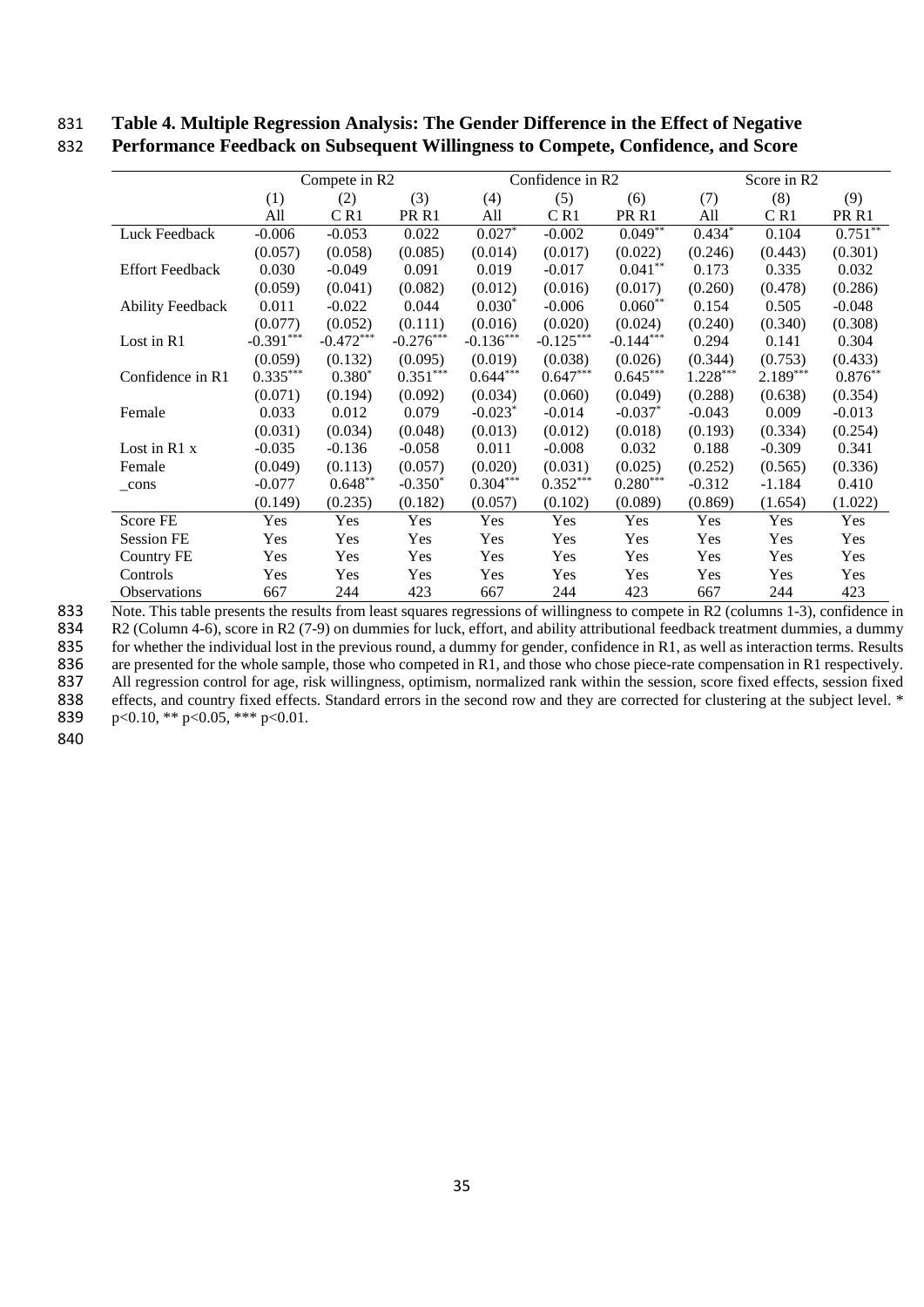## 841 **Table 5. Multiple Regression Analysis: The Gender Difference in the Effect of Negative**

842 **Attributional Feedback on Subsequent Willingness to Compete, Confidence, and Score** 

|                          |             | Compete in R2 |             |             | Confidence in R2 |             |            | Score in R2 |            |
|--------------------------|-------------|---------------|-------------|-------------|------------------|-------------|------------|-------------|------------|
|                          | (1)         | (2)           | (3)         | (4)         | (5)              | (6)         | (7)        | (8)         | (9)        |
|                          | Luck        | Effort        | Ability     | Luck        | Effort           | Ability     | Luck       | Effort      | Ability    |
| Luck Feedback            | $-0.048$    | $-0.058$      | $-0.048$    | 0.008       | $-0.003$         | $-0.002$    | $-0.060$   | 0.094       | 0.111      |
|                          | (0.057)     | (0.060)       | (0.058)     | (0.021)     | (0.017)          | (0.017)     | (0.579)    | (0.437)     | (0.446)    |
| <b>Effort Feedback</b>   | $-0.048$    | $-0.087$      | $-0.047$    | $-0.017$    | $-0.028$         | $-0.018$    | 0.325      | 0.258       | 0.338      |
|                          | (0.041)     | (0.061)       | (0.041)     | (0.016)     | (0.022)          | (0.015)     | (0.485)    | (0.540)     | (0.480)    |
| <b>Ability Feedback</b>  | $-0.022$    | $-0.025$      | 0.007       | $-0.005$    | $-0.006$         | $-0.009$    | 0.485      | 0.500       | 0.551      |
|                          | (0.052)     | (0.053)       | (0.031)     | (0.020)     | (0.020)          | (0.021)     | (0.335)    | (0.346)     | (0.485)    |
| Lost in R1               | $-0.442***$ | $-0.460$ ***  | $-0.528***$ | $-0.125***$ | $-0.115***$      | $-0.138***$ | 0.107      | 0.148       | 0.102      |
|                          | (0.128)     | (0.146)       | (0.139)     | (0.038)     | (0.041)          | (0.038)     | (0.792)    | (0.743)     | (0.783)    |
| Confidence in R1         | $0.400**$   | $0.378*$      | $0.434**$   | $0.645***$  | $0.645***$       | $0.657***$  | $2.192***$ | $2.186***$  | $2.231***$ |
|                          | (0.193)     | (0.194)       | (0.177)     | (0.058)     | (0.059)          | (0.057)     | (0.615)    | (0.639)     | (0.639)    |
| Female                   | 0.015       | $-0.011$      | 0.028       | $-0.006$    | $-0.020$         | $-0.015$    | $-0.120$   | $-0.037$    | 0.033      |
|                          | (0.033)     | (0.042)       | (0.044)     | (0.016)     | (0.016)          | (0.013)     | (0.404)    | (0.339)     | (0.364)    |
| Luck Feedback x          | $-0.112$    |               |             | $-0.022$    |                  |             | $-0.014$   |             |            |
| Lost in R1               | (0.156)     |               |             | (0.047)     |                  |             | (0.839)    |             |            |
| Luck Feedback x          | $0.405*$    |               |             | $-0.028$    |                  |             | 0.023      |             |            |
| Lost in R1 x             | (0.236)     |               |             | (0.087)     |                  |             | (0.891)    |             |            |
| Female                   |             |               |             |             |                  |             |            |             |            |
| <b>Effort Feedback</b>   |             | $-0.123$      |             |             | $-0.069$         |             |            | $-0.619$    |            |
| x Lost in R1             |             | (0.195)       |             |             | (0.044)          |             |            | (0.855)     |            |
| <b>Effort Feedback</b>   |             | 0.063         |             |             | 0.065            |             |            | 0.016       |            |
| x Lost in R1 x<br>Female |             | (0.269)       |             |             | (0.059)          |             |            | (1.421)     |            |
| <b>Ability Feedback</b>  |             |               | $0.409**$   |             |                  | $-0.016$    |            |             | 0.094      |
| x Lost in R1             |             |               | (0.186)     |             |                  | (0.058)     |            |             | (0.955)    |
|                          |             |               |             |             |                  |             |            |             |            |
| <b>Ability Feedback</b>  |             |               | $-0.569***$ |             |                  | $-0.127*$   |            |             | $-0.387$   |
| x Lost in R1 x           |             |               | (0.201)     |             |                  | (0.064)     |            |             | (1.244)    |
| Female                   |             |               |             |             |                  |             |            |             |            |
| $_{\rm cons}$            | $0.639**$   | $0.657***$    | $0.595***$  | $0.345***$  | $0.352***$       | $0.346***$  | $-1.078$   | $-1.161$    | $-1.236$   |
|                          | (0.240)     | (0.226)       | (0.232)     | (0.103)     | (0.098)          | (0.101)     | (1.669)    | (1.598)     | (1.665)    |
| Score FE                 | Yes         | Yes           | Yes         | Yes         | Yes              | Yes         | Yes        | Yes         | Yes        |
| <b>Session FE</b>        | Yes         | Yes           | Yes         | Yes         | Yes              | Yes         | Yes        | Yes         | Yes        |
| <b>Country FE</b>        | Yes         | Yes           | Yes         | Yes         | Yes              | Yes         | Yes        | Yes         | Yes        |
| Controls                 | Yes         | Yes           | Yes         | Yes         | Yes              | Yes         | Yes        | Yes         | Yes        |
| Observations             | 244         | 244           | 244         | 244         | 244              | 244         | 244        | 244         | 244        |

843 **for Subjects Who Competed in R1**

844 Note. This table presents the results from least squares regressions of willingness to compete in R2 (columns 1-3), confidence in 845 R2 (Column 4-6), score in R2 (7-9) on luck, effort, and ability attributional feedback treatment dummies, a dummy for whether the individual lost in the previous round, confidence in R1, a dummy for gender, as well as 846 the individual lost in the previous round, confidence in R1, a dummy for gender, as well as interaction terms. All regression control for age, risk willingness, optimism, normalized rank within the session, score fixed control for age, risk willingness, optimism, normalized rank within the session, score fixed effects, session fixed effects, and 848 country fixed effects. Results are presented for the subjects who competed in R1 and received the luck attributional feedback, 849 effort attributional feedback, and ability attributional feedback respectively. Standard errors in the second row and they are corrected for clustering at the subject level. \*  $p<0.10$ , \*\*  $p<0.05$ , \*\*\*  $p<0.01$ . corrected for clustering at the subject level. \*  $p<0.10$ , \*\*  $p<0.05$ , \*\*\*  $p<0.01$ .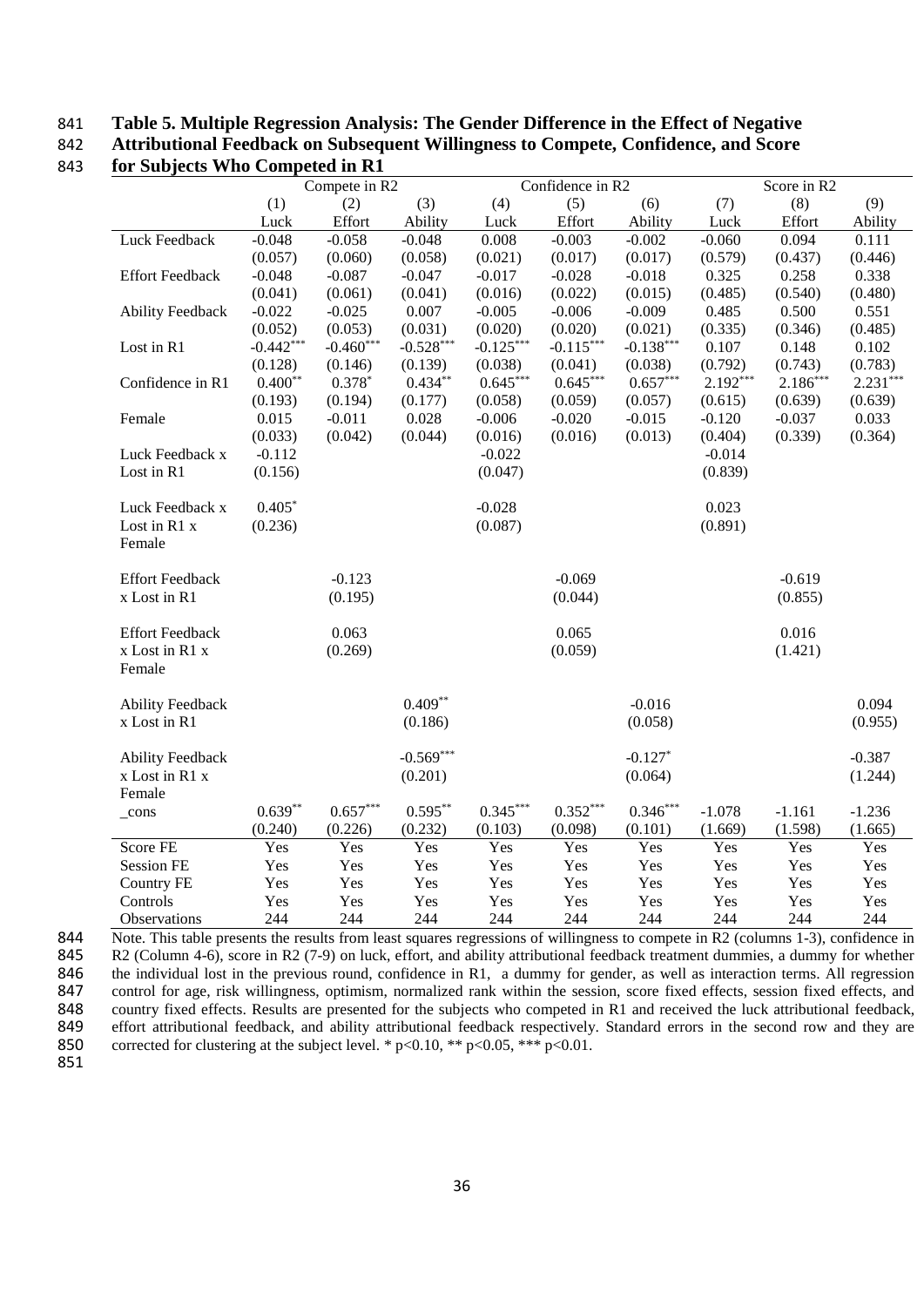## 852 **Table 6. Multiple Regression Analysis: The Gender Difference in the Effect of Negative**  853 **Attributional Feedback on Subsequent Willingness to Compete, Confidence, and Score**

|                          |            | Compete in R2 |                       |            | Confidence in R2 |            |          | Score in R2 |          |
|--------------------------|------------|---------------|-----------------------|------------|------------------|------------|----------|-------------|----------|
|                          | (1)        | (2)           | (3)                   | (4)        | (5)              | (6)        | (7)      | (8)         | (9)      |
|                          | Luck       | Effort        | Ability               | Luck       | Effort           | Ability    | Luck     | Effort      | Ability  |
| <b>Luck Treatment</b>    | $-0.053$   | $-0.037$      | $-0.038$              | $0.044***$ | $0.037*$         | $0.037*$   | $-0.140$ | $-0.065$    | $-0.061$ |
|                          | (0.096)    | (0.070)       | (0.073)               | (0.021)    | (0.018)          | (0.019)    | (0.675)  | (0.579)     | (0.581)  |
| <b>Effort Treatment</b>  | $-0.084$   | $-0.082$      | $-0.087$              | 0.009      | 0.006            | 0.007      | $-0.098$ | $-0.176$    | $-0.080$ |
|                          | (0.056)    | (0.060)       | (0.060)               | (0.020)    | (0.023)          | (0.021)    | (0.449)  | (0.632)     | (0.447)  |
| <b>Ability Treatment</b> | 0.006      | 0.009         | $-0.002$              | $0.044*$   | $0.043*$         | $0.049*$   | 0.515    | 0.542       | 0.557    |
|                          | (0.050)    | (0.052)       | (0.052)               | (0.022)    | (0.022)          | (0.028)    | (0.547)  | (0.561)     | (0.673)  |
| Lost in R1               | $-0.255$   | $-0.348$      | $-0.411$ <sup>*</sup> | $-0.047$   | $-0.036$         | $-0.045$   | 1.293    | 1.080       | 1.247    |
|                          | (0.215)    | (0.218)       | (0.214)               | (0.050)    | (0.052)          | (0.053)    | (0.887)  | (0.900)     | (0.887)  |
| Confidence in R1         | 0.200      | 0.169         | 0.126                 | $0.838***$ | $0.791***$       | $0.826***$ | 3.661    | 4.251       | 3.598    |
|                          | (0.655)    | (0.629)       | (0.781)               | (0.124)    | (0.121)          | (0.127)    | (4.518)  | (4.253)     | (4.368)  |
| Female                   | 0.036      | 0.031         | 0.019                 | $-0.001$   | $-0.007$         | $-0.002$   | $-0.623$ | $-0.721$    | $-0.530$ |
|                          | (0.033)    | (0.040)       | (0.038)               | (0.017)    | (0.012)          | (0.020)    | (0.605)  | (0.718)     | (0.657)  |
| Luck Treatment x         | $-0.499*$  |               |                       | $-0.109*$  |                  |            | $-0.888$ |             |          |
| Lost in R1               | (0.248)    |               |                       | (0.056)    |                  |            | (1.050)  |             |          |
| Luck Feedback x          | $0.765***$ |               |                       | $-0.026$   |                  |            | 0.720    |             |          |
| Lost in R1 x             | (0.281)    |               |                       | (0.138)    |                  |            | (1.478)  |             |          |
| Female                   |            |               |                       |            |                  |            |          |             |          |
| <b>Effort Treatment</b>  |            | $-0.362$      |                       |            | $-0.111$         |            |          | $-1.350$    |          |
| x Lost in R1             |            | (0.303)       |                       |            | (0.066)          |            |          | (1.380)     |          |
| <b>Effort Feedback</b>   |            | $-0.285$      |                       |            | 0.105            |            |          | $-1.687$    |          |
| x Lost in R1 x<br>Female |            | (0.429)       |                       |            | (0.098)          |            |          | (2.375)     |          |
| <b>Ability Treatment</b> |            |               | 0.363                 |            |                  | $-0.095$   |          |             | $-1.361$ |
| x Lost in R1             |            |               | (0.216)               |            |                  | (0.059)    |          |             | (1.106)  |
| <b>Ability Feedback</b>  |            |               | $-1.158***$           |            |                  | $-0.012$   |          |             | 0.378    |
| x Lost in R1 x           |            |               | (0.390)               |            |                  | (0.085)    |          |             | (2.312)  |
| Female                   |            |               |                       |            |                  |            |          |             |          |
| $_{\rm cons}$            | 0.659      | 0.678         | 0.674                 | 0.086      | 0.135            | 0.096      | 0.008    | $-0.478$    | 0.014    |
|                          | (0.701)    | (0.629)       | (0.799)               | (0.167)    | (0.153)          | (0.172)    | (5.167)  | (4.804)     | (4.996)  |
| Score FE                 | Yes        | Yes           | Yes                   | Yes        | Yes              | Yes        | Yes      | Yes         | Yes      |
| <b>Session FE</b>        | Yes        | Yes           | Yes                   | Yes        | Yes              | Yes        | Yes      | Yes         | Yes      |
| <b>Country FE</b>        | Yes        | Yes           | Yes                   | Yes        | Yes              | Yes        | Yes      | Yes         | Yes      |
| Controls                 | Yes        | Yes           | Yes                   | Yes        | Yes              | Yes        | Yes      | Yes         | Yes      |
| Observations             | 104        | 104           | 104                   | 104        | 104              | 104        | 104      | 104         | 104      |

## 854 **for the Highly Confident Subjects Who Competed in R1**

855 Note. This table presents the results from least squares regressions of willingness to compete in R2 (columns 1-3), confidence in R2 (Column 4-6), score in R2 (7-9) on luck, effort, and ability attributional feedback 856 R2 (Column 4-6), score in R2 (7-9) on luck, effort, and ability attributional feedback treatment dummies, a dummy for whether 857 the individual lost in the previous round, confidence in R1, a dummy for gender, as well as interaction terms. All regression control for age, risk willingness, optimism, normalized rank within the session, score fixed 858 control for age, risk willingness, optimism, normalized rank within the session, score fixed effects, session fixed effects, and country fixed effects. Results are presented for the sub-sample of the highly confident s country fixed effects. Results are presented for the sub-sample of the highly confident subjects (top 25th percentile) who 860 competed in R1 and received the luck attributional feedback, effort attributional feedback, and ability attributional feedback respectively. Standard errors in the second row and they are corrected for clustering at t 861 respectively. Standard errors in the second row and they are corrected for clustering at the subject level. \* p<0.10, \*\* p<0.05,  $862$  \*\* p<0.01. \*\*\*  $p<0.01$ .

863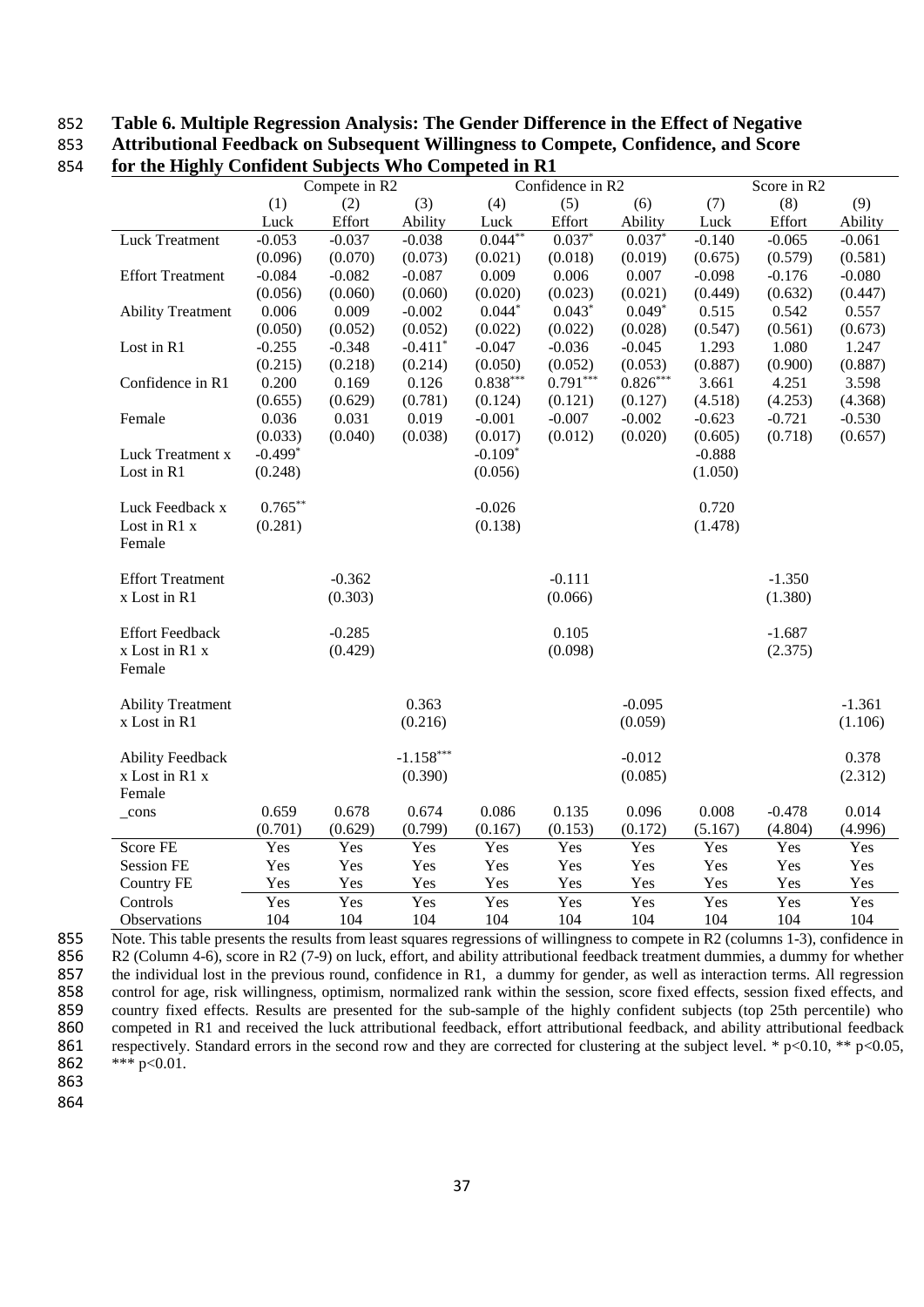## 865 **Table 7. Multiple Regression Analysis: The Gender Difference in the Effect of Negative**  866 **Attributional Feedback on Subsequent Willingness to Compete, Confidence, and Score**

|                          |             | Compete in R2 |            |            | Confidence in R2 |            |            | Score in R2 |            |
|--------------------------|-------------|---------------|------------|------------|------------------|------------|------------|-------------|------------|
|                          | (1)         | (2)           | (3)        | (4)        | (5)              | (6)        | (7)        | (8)         | (9)        |
|                          | Luck        | Effort        | Ability    | Luck       | Effort           | Ability    | Luck       | Effort      | Ability    |
| <b>Luck Treatment</b>    | $-0.051$    | $-0.086$      | $-0.079$   | $0.030*$   | 0.016            | $0.018*$   | 0.018      | 0.163       | 0.196      |
|                          | (0.045)     | (0.054)       | (0.057)    | (0.015)    | (0.010)          | (0.010)    | (0.547)    | (0.458)     | (0.470)    |
| <b>Effort Treatment</b>  | $-0.076**$  | $-0.120*$     | $-0.078**$ | $-0.002$   | $-0.008$         | $-0.000$   | 0.527      | 0.318       | 0.545      |
|                          | (0.035)     | (0.065)       | (0.035)    | (0.026)    | (0.030)          | (0.025)    | (0.465)    | (0.545)     | (0.461)    |
| <b>Ability Treatment</b> | $-0.033$    | $-0.040$      | $-0.014$   | 0.001      | 0.000            | 0.006      | 0.343      | 0.348       | 0.408      |
|                          | (0.042)     | (0.045)       | (0.026)    | (0.016)    | (0.017)          | (0.018)    | (0.426)    | (0.422)     | (0.529)    |
| Lost in R1               | $-0.097$    | $-0.277$      | $-0.353$   | $-0.094*$  | $-0.055$         | $-0.101**$ | 0.967      | $1.517***$  | 1.155      |
|                          | (0.237)     | (0.312)       | (0.267)    | (0.050)    | (0.049)          | (0.047)    | (0.816)    | (0.461)     | (0.722)    |
| Confidence in R1         | 0.255       | 0.265         | 0.279      | $0.651***$ | $0.650***$       | $0.652***$ | $4.046***$ | $4.009***$  | $4.032***$ |
|                          | (0.231)     | (0.221)       | (0.205)    | (0.096)    | (0.091)          | (0.089)    | (1.226)    | (1.253)     | (1.232)    |
| Female                   | 0.027       | $-0.018$      | 0.014      | 0.009      | $-0.007$         | $-0.000$   | 0.050      | 0.054       | 0.217      |
|                          | (0.033)     | (0.049)       | (0.048)    | (0.016)    | (0.014)          | (0.014)    | (0.378)    | (0.398)     | (0.425)    |
| Luck Treatment x         | $-0.754***$ |               |            | $-0.002$   |                  |            | $-1.049$   |             |            |
| Lost in R1               | (0.261)     |               |            | (0.059)    |                  |            | (1.250)    |             |            |
|                          |             |               |            |            |                  |            |            |             |            |
| Luck Feedback x          | $0.752**$   |               |            | $-0.004$   |                  |            | $-1.340$   |             |            |
| Lost in R1 x             | (0.364)     |               |            | (0.096)    |                  |            | (1.428)    |             |            |
| Female                   |             |               |            |            |                  |            |            |             |            |
|                          |             |               |            |            |                  |            |            |             |            |
| <b>Effort Treatment</b>  |             | $-0.393$      |            |            | $-0.126$ **      |            |            | $-1.696*$   |            |
| x Lost in R1             |             | (0.355)       |            |            | (0.053)          |            |            | (0.907)     |            |
|                          |             |               |            |            |                  |            |            |             |            |
| <b>Effort Feedback</b>   |             | $-0.093$      |            |            | 0.093            |            |            | 0.617       |            |
| x Lost in R1 x           |             | (0.491)       |            |            | (0.091)          |            |            | (1.613)     |            |
| Female                   |             |               |            |            |                  |            |            |             |            |
|                          |             |               |            |            |                  |            |            |             |            |
| <b>Ability Treatment</b> |             |               | 0.144      |            |                  | $-0.017$   |            |             | $-0.041$   |
| x Lost in R1             |             |               | (0.337)    |            |                  | (0.069)    |            |             | (0.710)    |
|                          |             |               |            |            |                  |            |            |             |            |
| <b>Ability Feedback</b>  |             |               | $-0.844**$ |            |                  | $-0.129*$  |            |             | $-0.571$   |
| x Lost in R1 x           |             |               | (0.331)    |            |                  | (0.067)    |            |             | (1.547)    |
| Female                   |             |               |            |            |                  |            |            |             |            |
| $_{\rm cons}$            | $0.891***$  | $0.864***$    | $0.871***$ | $0.319**$  | $0.329**$        | $0.336**$  | $-0.793$   | $-0.808$    | $-0.834$   |
|                          | (0.231)     | (0.222)       | (0.241)    | (0.121)    | (0.119)          | (0.126)    | (2.140)    | (2.113)     | (2.230)    |
| Score FE                 | Yes         | Yes           | Yes        | Yes        | Yes              | Yes        | Yes        | Yes         | Yes        |
| <b>Session FE</b>        | Yes         | Yes           | Yes        | Yes        | Yes              | Yes        | Yes        | Yes         | Yes        |
| <b>Country FE</b>        | Yes         | Yes           | Yes        | Yes        | Yes              | Yes        | Yes        | Yes         | Yes        |
| Controls                 | Yes         | Yes           | Yes        | Yes        | Yes              | Yes        | Yes        | Yes         | Yes        |
| Observations             | 144         | 144           | 144        | 144        | 144              | 144        | 144        | 144         | 144        |

867 **for the High-ability Subjects Who Competed in R1**

868 Note. This table presents the results from least squares regressions of willingness to compete in R2 (columns 1-3), confidence in 869 R2 (Column 4-6), score in R2 (7-9) on luck, effort, and ability attributional feedback treatment dummies, a dummy for whether the individual lost in the previous round, confidence in R1, a dummy for gender, as well as 870 the individual lost in the previous round, confidence in R1, a dummy for gender, as well as interaction terms. All regression control for age, risk willingness, optimism, normalized rank within the session, score fixed control for age, risk willingness, optimism, normalized rank within the session, score fixed effects, session fixed effects, and 872 country fixed effects. Results are presented for the sub-sample of the high-ability subject (above median) who competed in R1 873 and received the luck attributional feedback, effort attributional feedback, and ability attributional feedback respectively.<br>874 Standard errors in the second row and they are corrected for clustering at the subject Standard errors in the second row and they are corrected for clustering at the subject level. \* p<0.10, \*\* p<0.05, \*\*\* p<0.01. 875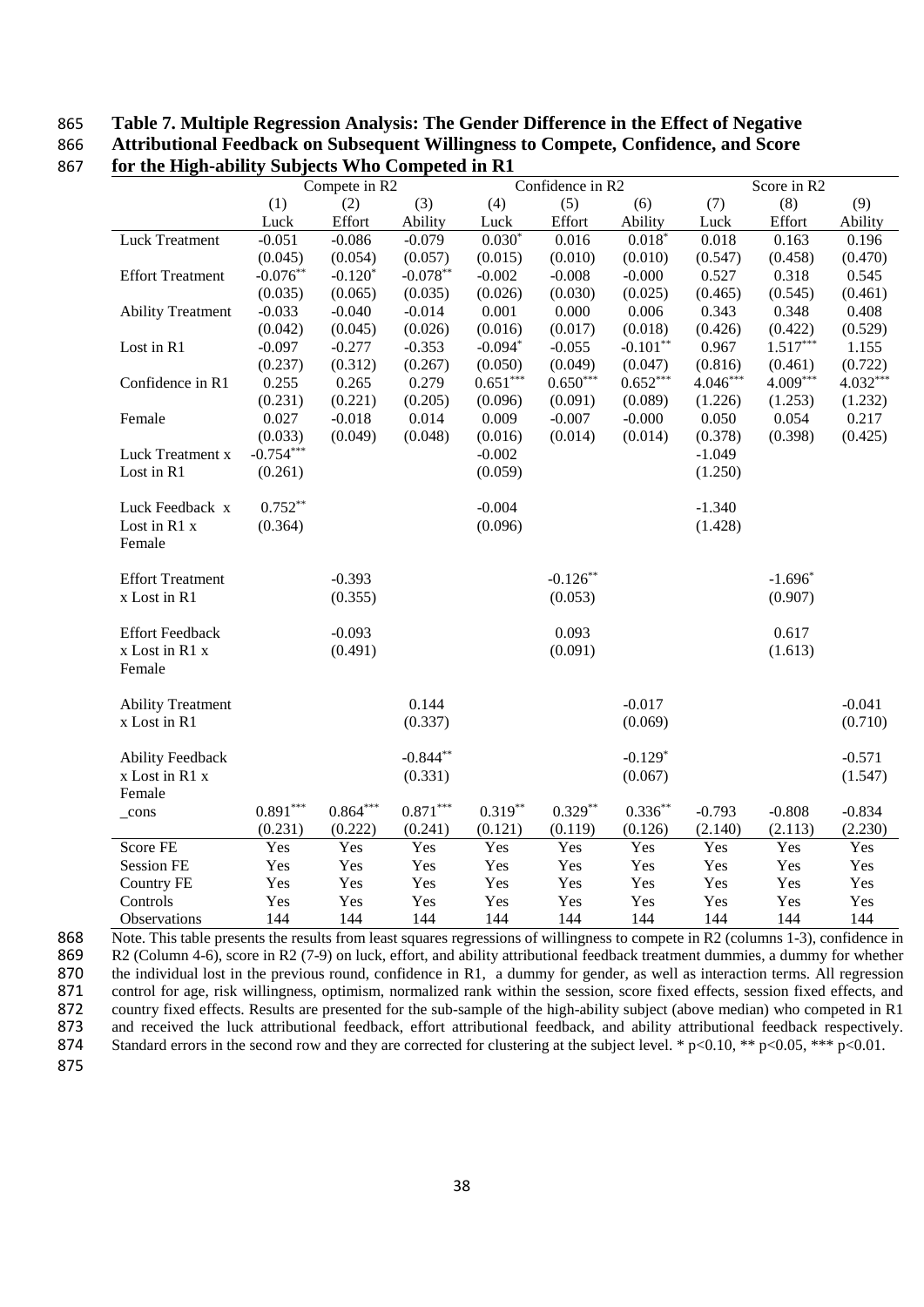|                            | (1)              | (2)              | (3)              | (4)     | (5)              | (6)              | (7)              | (8)              | (9)     |
|----------------------------|------------------|------------------|------------------|---------|------------------|------------------|------------------|------------------|---------|
|                            | All              | Male             | Female           | p-value | Luck             | Effort           | Ability          | Control          | p-value |
| Female                     | 0.564<br>(0.496) |                  |                  |         | 0.517<br>(0.501) | 0.579<br>(0.495) | 0.586<br>(0.494) | 0.578<br>(0.496) | 0.536   |
| Age                        | 25.31<br>(5.825) | 25.91<br>(5.742) | 24.84<br>(5.853) | 0.018   | 25.43<br>(5.674) | 25.66<br>(6.555) | 24.70<br>(4.700) | 25.36<br>(6.083) | 0.496   |
| Science & technology       | 0.337<br>(0.473) | 0.423<br>(0.495) | 0.271<br>(0.445) | 0.000   | 0.348<br>(0.478) | 0.306<br>(0.462) | 0.342<br>(0.476) | 0.357<br>(0.481) | 0.758   |
| United Kingdom             | 0.456<br>(0.498) | 0.454<br>(0.499) | 0.457<br>(0.499) | 0.922   | 0.433<br>(0.497) | 0.448<br>(0.499) | 0.487<br>(0.501) | 0.461<br>(0.500) | 0.793   |
| Risk willingness           | 4.496<br>(2.695) | 5.168<br>(2.662) | 3.976<br>(2.607) | 0.000   | 4.567<br>(2.708) | 4.492<br>(2.820) | 4.349<br>(2.509) | 4.565<br>(2.725) | 0.878   |
| Optimism                   | 5.868<br>(2.807) | 5.966<br>(2.793) | 5.793<br>(2.819) | 0.430   | 6.073<br>(2.764) | 6.060<br>(2.671) | 5.480<br>(2.814) | 5.786<br>(2.984) | 0.184   |
| Score in practice<br>round | 5.058<br>(2.260) | 5.275<br>(2.441) | 4.891<br>(2.098) | 0.029   | 4.994<br>(2.231) | 4.978<br>(2.201) | 4.980<br>(2.257) | 5.305<br>(2.369) | 0.496   |
| Total earnings             | 9.766<br>(3.543) | 10.34<br>(4.178) | 9.322<br>(2.889) | 0.000   | 9.928<br>(3.431) | 9.603<br>(3.618) | 9.541<br>(3.349) | 9.995<br>(3.773) | 0.570   |
| Competed in R1             | 0.366<br>(0.482) | 0.509<br>(0.501) | 0.255<br>(0.437) | 0.000   | 0.365<br>(0.483) | 0.377<br>(0.486) | 0.316<br>(0.466) | 0.403<br>(0.492) | 0.452   |
| Score in R1                | 6.517<br>(2.563) | 6.928<br>(2.744) | 6.199<br>(2.369) | 0.000   | 6.404<br>(2.579) | 6.601<br>(2.524) | 6.250<br>(2.466) | 6.812<br>(2.671) | 0.238   |
| Confidence in R1           | 0.607<br>(0.233) | 0.674<br>(0.224) | 0.555<br>(0.227) | 0.000   | 0.623<br>(0.231) | 0.613<br>(0.235) | 0.568<br>(0.228) | 0.621<br>(0.237) | 0.129   |
| Rank in R1                 | 0.517<br>(0.286) | 0.486<br>(0.291) | 0.541<br>(0.280) | 0.015   | 0.527<br>(0.293) | 0.512<br>(0.276) | 0.538<br>(0.298) | 0.490<br>(0.279) | 0.494   |
| Lost in R1                 | 0.477<br>(0.500) | 0.460<br>(0.499) | 0.489<br>(0.501) | 0.460   | 0.534<br>(0.500) | 0.443<br>(0.498) | 0.493<br>(0.502) | 0.435<br>(0.497) | 0.221   |
| Earnings in R1             | 3.774<br>(3.122) | 4.258<br>(3.725) | 3.399<br>(2.501) | 0.000   | 3.792<br>(3.075) | 3.626<br>(3.117) | 3.539<br>(2.908) | 4.159<br>(3.370) | 0.306   |
| Observations               | 667              | 291              | 376              |         | 178              | 183              | 152              | 154              |         |

## 876 **Appendix A. Descriptive Statistics by Gender and Treatment Group**

877 Note: This table presents the full sample means as well as the means of each gender and treatment group for gender, age, science and technology as a field of education, the United Kingdom as country of residence, risk 878 and technology as a field of education, the United Kingdom as country of residence, risk willingness (1-10), optimism (1-10), score on the practice round, as well as the total earnings. The table also presents the full 879 score on the practice round, as well as the total earnings. The table also presents the full sample means as well as the means of each gender group and treatment group of the experimental choices and outcomes in round 880 each gender group and treatment group of the experimental choices and outcomes in round one including the subject's choice to 881 compete, average score, confidence, normalized within-session rank, losing against the opponent, and earnings in R1. Risk willingness and Optimism are self-rated questionnaire measures. Earnings are in Euros/GBP. Stand 882 willingness and Optimism are self-rated questionnaire measures. Earnings are in Euros/GBP. Standard decisions are in parentheses. Column (4) presents p-values from t-tests of the gender difference and column (9) presen 883 parentheses. Column (4) presents p-values from t-tests of the gender difference and column (9) presents p-values from ANOVA test of equality of all four treatment group means. test of equality of all four treatment group means.

885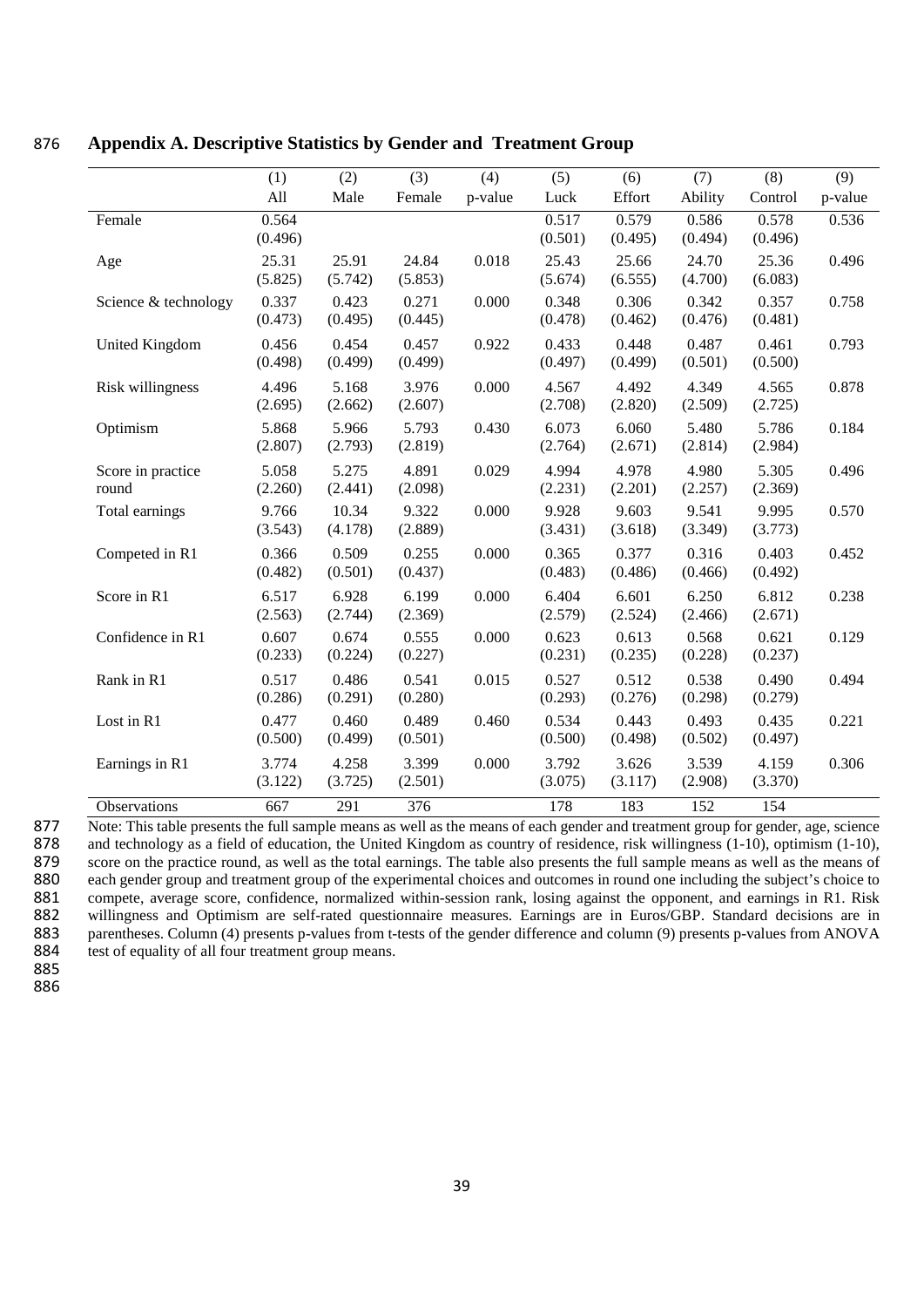## 887 **Appendix B. Multiple Regression Analysis: The Gender Difference in the effect of Negative**

888 **Performance Feedback on Subsequent Willingness to Compete, Confidence, and Score of the**  889 **Highly Confident**

|                          |           | Compete in R2 |                  |            | Confidence in R2 |                  |          | Score in R2 |                  |
|--------------------------|-----------|---------------|------------------|------------|------------------|------------------|----------|-------------|------------------|
|                          | (1)       | (2)           | (3)              | (4)        | (5)              | (6)              | (7)      | (8)         | (9)              |
|                          | All       | C R1          | PR <sub>R1</sub> | All        | C R1             | PR <sub>R1</sub> | All      | CR1         | PR <sub>R1</sub> |
| <b>Luck Treatment</b>    | 0.009     | $-0.037$      | 0.070            | 0.018      | $0.037*$         | $-0.008$         | 0.249    | $-0.061$    | 0.557            |
|                          | (0.087)   | (0.072)       | (0.161)          | (0.021)    | (0.018)          | (0.040)          | (0.420)  | (0.571)     | (1.134)          |
| <b>Effort Treatment</b>  | $-0.010$  | $-0.077$      | 0.045            | 0.004      | 0.008            | $-0.039$         | $-0.078$ | $-0.082$    | $-0.055$         |
|                          | (0.097)   | (0.058)       | (0.232)          | (0.022)    | (0.020)          | (0.032)          | (0.333)  | (0.440)     | (0.741)          |
| <b>Ability Treatment</b> | 0.095     | 0.007         | 0.064            | 0.019      | $0.043*$         | 0.013            | 0.398    | 0.520       | $-0.062$         |
|                          | (0.086)   | (0.054)       | (0.220)          | (0.021)    | (0.022)          | (0.049)          | (0.490)  | (0.544)     | (1.174)          |
| Lost in R1               | $-0.296*$ | $-0.325$      | $-0.231$         | $-0.078**$ | $-0.044$         | $-0.140**$       | 0.924    | 1.221       | 0.514            |
|                          | (0.146)   | (0.208)       | (0.289)          | (0.037)    | (0.050)          | (0.051)          | (0.658)  | (0.851)     | (0.926)          |
| Confidence in R1         | 0.694     | 0.064         | $2.486*$         | $0.915***$ | $0.831***$       | $0.979**$        | 1.734    | 3.651       | 4.368            |
|                          | (0.543)   | (0.689)       | (1.320)          | (0.171)    | (0.132)          | (0.461)          | (2.821)  | (4.294)     | (4.934)          |
| Female                   | 0.031     | 0.043         | 0.033            | 0.009      | $-0.006$         | $-0.020$         | $-0.152$ | $-0.565$    | 0.051            |
|                          | (0.075)   | (0.033)       | (0.177)          | (0.016)    | (0.013)          | (0.037)          | (0.376)  | (0.529)     | (0.681)          |
| Lost in $R1x$            | 0.032     | 0.178         | $-0.143$         | $-0.022$   | $-0.030$         | 0.023            | $-0.306$ | $-0.704$    | 0.829            |
| Female                   | (0.196)   | (0.182)       | (0.284)          | (0.033)    | (0.052)          | (0.060)          | (0.680)  | (0.900)     | (0.774)          |
| cons                     | $-0.262$  | 0.770         | $-2.758*$        | $-0.006$   | 0.096            | $-0.085$         | 1.063    | $-0.020$    | $-2.222$         |
|                          | (0.649)   | (0.709)       | (1.495)          | (0.162)    | (0.173)          | (0.401)          | (3.199)  | (4.958)     | (3.453)          |
| Score FE                 | Yes       | Yes           | Yes              | Yes        | Yes              | Yes              | Yes      | Yes         | Yes              |
| <b>Session FE</b>        | Yes       | Yes           | Yes              | Yes        | Yes              | Yes              | Yes      | Yes         | Yes              |
| Country FE               | Yes       | Yes           | Yes              | Yes        | Yes              | Yes              | Yes      | Yes         | Yes              |
| Controls                 | Yes       | Yes           | <b>Yes</b>       | Yes        | Yes              | Yes              | Yes      | Yes         | <b>Yes</b>       |
| <b>Observations</b>      | 167       | 104           | 63               | 167        | 104              | 63               | 167      | 104         | 63               |

890 Note. This table presents the results from least squares regressions of willingness to compete in R2 (columns 1-3), confidence in R2 (Column 4-6), score in R2 (7-9) on dummies for luck, effort, and ability attribution 891 R2 (Column 4-6), score in R2 (7-9) on dummies for luck, effort, and ability attributional feedback treatment dummies, a dummy for whether the individual lost in the previous round, a dummy for gender, confidence in R1, 892 for whether the individual lost in the previous round, a dummy for gender, confidence in R1, as well as interaction terms. Results are presented for the whole sub-sample of the highly confident subject (top 25th percen 893 are presented for the whole sub-sample of the highly confident subject (top 25th percentile), those who competed in R1, and those who chose piece-rate compensation in R1 respectively. All regression control for age, ri

894 who chose piece-rate compensation in R1 respectively. All regression control for age, risk willingness, optimism, normalized rank<br>895 within the session, score fixed effects, session fixed effects, and country fixed ef 895 within the session, score fixed effects, session fixed effects, and country fixed effects. Standard errors in the second row and they<br>896 are corrected for clustering at the subject level. \*  $p<0.10$ , \*\*  $p<0.05$ , \*\*\* are corrected for clustering at the subject level. \* p<0.10, \*\* p<0.05, \*\*\* p<0.01.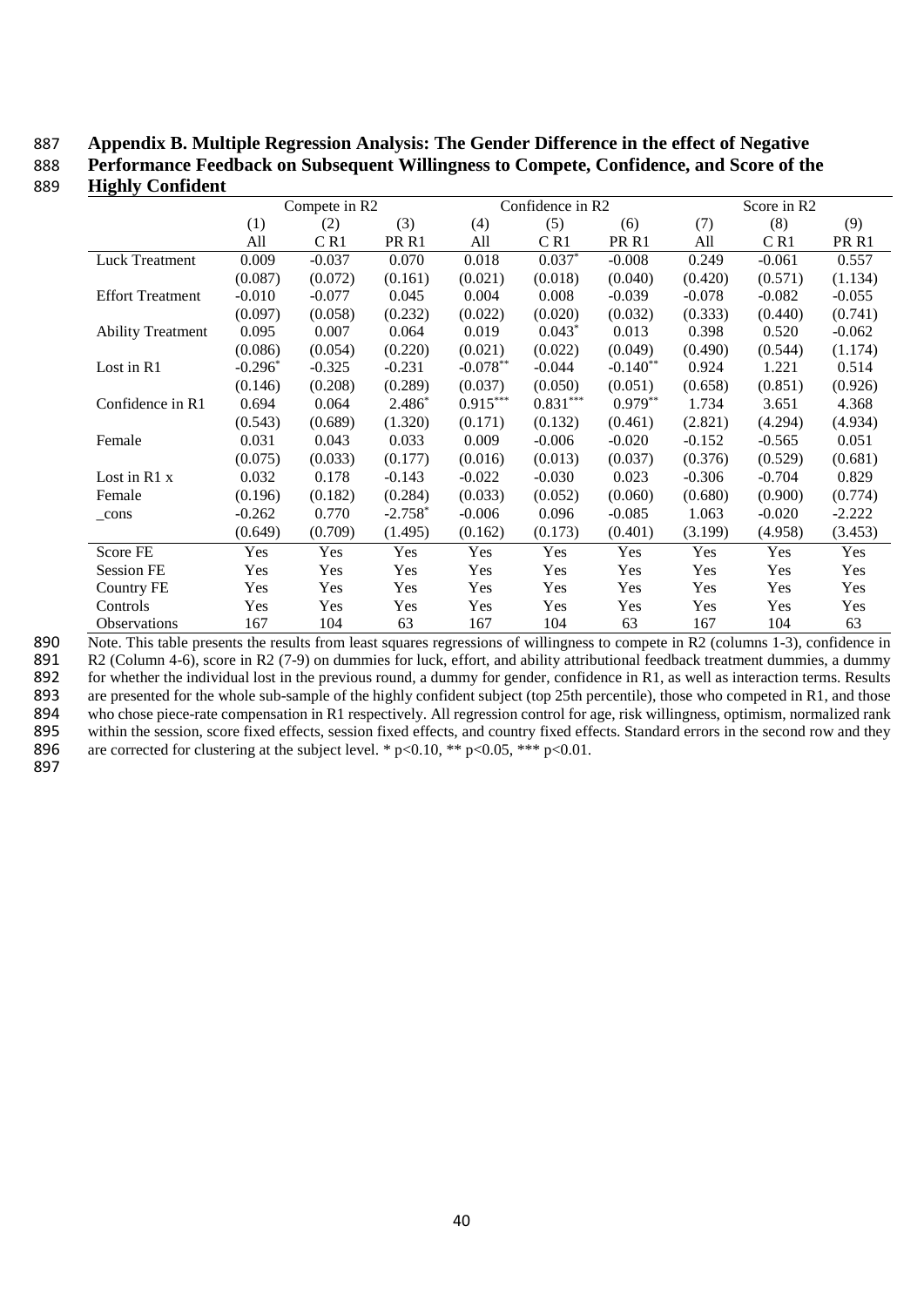## 898 **Appendix C. Multiple Regression Analysis: The Gender Difference in the effect of Negative**

899 **Performance Feedback on Subsequent Willingness to Compete, Confidence, and Score of** 

| 900 | <b>High-ability Subjects</b> |
|-----|------------------------------|
|     |                              |

|                          | Compete in R2 |             |                  | Confidence in R2      |             |                  | Score in R2 |            |                  |
|--------------------------|---------------|-------------|------------------|-----------------------|-------------|------------------|-------------|------------|------------------|
|                          | (1)           | (2)         | (3)              | (4)                   | (5)         | (6)              | (7)         | (8)        | (9)              |
|                          | All           | C R1        | PR <sub>R1</sub> | All                   | CR1         | PR <sub>R1</sub> | All         | CR1        | PR <sub>R1</sub> |
| <b>Luck Treatment</b>    | $-0.039$      | $-0.095$    | $-0.011$         | 0.021                 | 0.019       | 0.018            | $-0.263$    | $-0.686$   | 0.296            |
|                          | (0.072)       | (0.060)     | (0.110)          | (0.015)               | (0.014)     | (0.023)          | (0.417)     | (0.596)    | (0.638)          |
| <b>Effort Treatment</b>  | $-0.032$      | $-0.125***$ | 0.066            | 0.011                 | $-0.012$    | 0.030            | $-0.228$    | 0.085      | $-0.461$         |
|                          | (0.073)       | (0.056)     | (0.107)          | (0.017)               | (0.022)     | (0.021)          | (0.351)     | (0.659)    | (0.537)          |
| <b>Ability Treatment</b> | 0.014         | $-0.015$    | 0.032            | 0.018                 | $-0.003$    | $0.031*$         | $-0.130$    | 0.070      | $-0.250$         |
|                          | (0.082)       | (0.056)     | (0.136)          | (0.012)               | (0.017)     | (0.017)          | (0.346)     | (0.574)    | (0.560)          |
| Lost in R1               | $-0.418***$   | $-0.516***$ | $-0.287**$       | $-0.146***$           | $-0.145***$ | $-0.140***$      | $-1.320***$ | $-1.396**$ | $-1.417***$      |
|                          | (0.069)       | (0.123)     | (0.109)          | (0.022)               | (0.030)     | (0.032)          | (0.435)     | (0.649)    | (0.476)          |
| Confidence in R1         | $0.723***$    | 0.196       | 0.318            | $0.704***$            | $0.653***$  | $0.715***$       | $4.257***$  | $5.162***$ | 2.990***         |
|                          | (0.159)       | (0.246)     | (0.225)          | (0.038)               | (0.093)     | (0.058)          | (0.659)     | (1.487)    | (0.918)          |
| Female                   | $-0.029$      | $-0.012$    | 0.089            | $-0.021$ <sup>*</sup> | $-0.012$    | $-0.026$         | $-0.244$    | $-0.502$   | 0.127            |
|                          | (0.042)       | (0.032)     | (0.061)          | (0.012)               | (0.012)     | (0.022)          | (0.363)     | (0.579)    | (0.433)          |
| Lost in $R1x$            | $-0.004$      | 0.031       | $-0.138$         | $-0.014$              | $-0.009$    | $-0.022$         | 0.591       | 0.137      | 0.863            |
| Female                   | (0.096)       | (0.194)     | (0.099)          | (0.031)               | (0.052)     | (0.035)          | (0.585)     | (0.733)    | (0.712)          |
| cons                     | 0.214         | $0.874***$  | 0.194            | $0.270***$            | $0.323***$  | $0.255***$       | $6.256***$  | 5.873***   | $6.595***$       |
|                          | (0.153)       | (0.196)     | (0.192)          | (0.033)               | (0.079)     | (0.046)          | (0.508)     | (1.387)    | (0.499)          |
| Score FE                 | Yes           | Yes         | Yes              | Yes                   | Yes         | Yes              | Yes         | Yes        | Yes              |
| <b>Session FE</b>        | Yes           | Yes         | Yes              | Yes                   | Yes         | Yes              | Yes         | Yes        | Yes              |
| Country FE               | Yes           | Yes         | Yes              | Yes                   | Yes         | Yes              | Yes         | Yes        | Yes              |
| Controls                 | Yes           | Yes         | Yes              | Yes                   | Yes         | Yes              | Yes         | Yes        | Yes              |
| <b>Observations</b>      | 315           | 144         | 171              | 315                   | 144         | 171              | 315         | 144        | 171              |

 Note. This table presents the results from least squares regressions of willingness to compete in R2 (columns 1-3), confidence in R2 (Column 4-6), score in R2 (7-9) on dummies for luck, effort, and ability attributional feedback treatment dummies, a dummy for whether the individual lost in the previous round, a dummy for gender, confidence in R1, as well as interaction terms. Results are presented for the whole sub-sample of the highly confident subject (top 25th percentile), those who competed in R1, and

905 those who chose piece-rate compensation in R1 respectively. All regression control for age, risk willingness, optimism, 906 normalized rank within the session, score fixed effects, session fixed effects, and country fixed effects. Standard errors in the second row and they are corrected for clustering at the subject level. \*  $p \le 0.10$ , \*\* second row and they are corrected for clustering at the subject level. \*  $p<0.10$ , \*\*  $p<0.05$ , \*\*\*  $p<0.01$ .